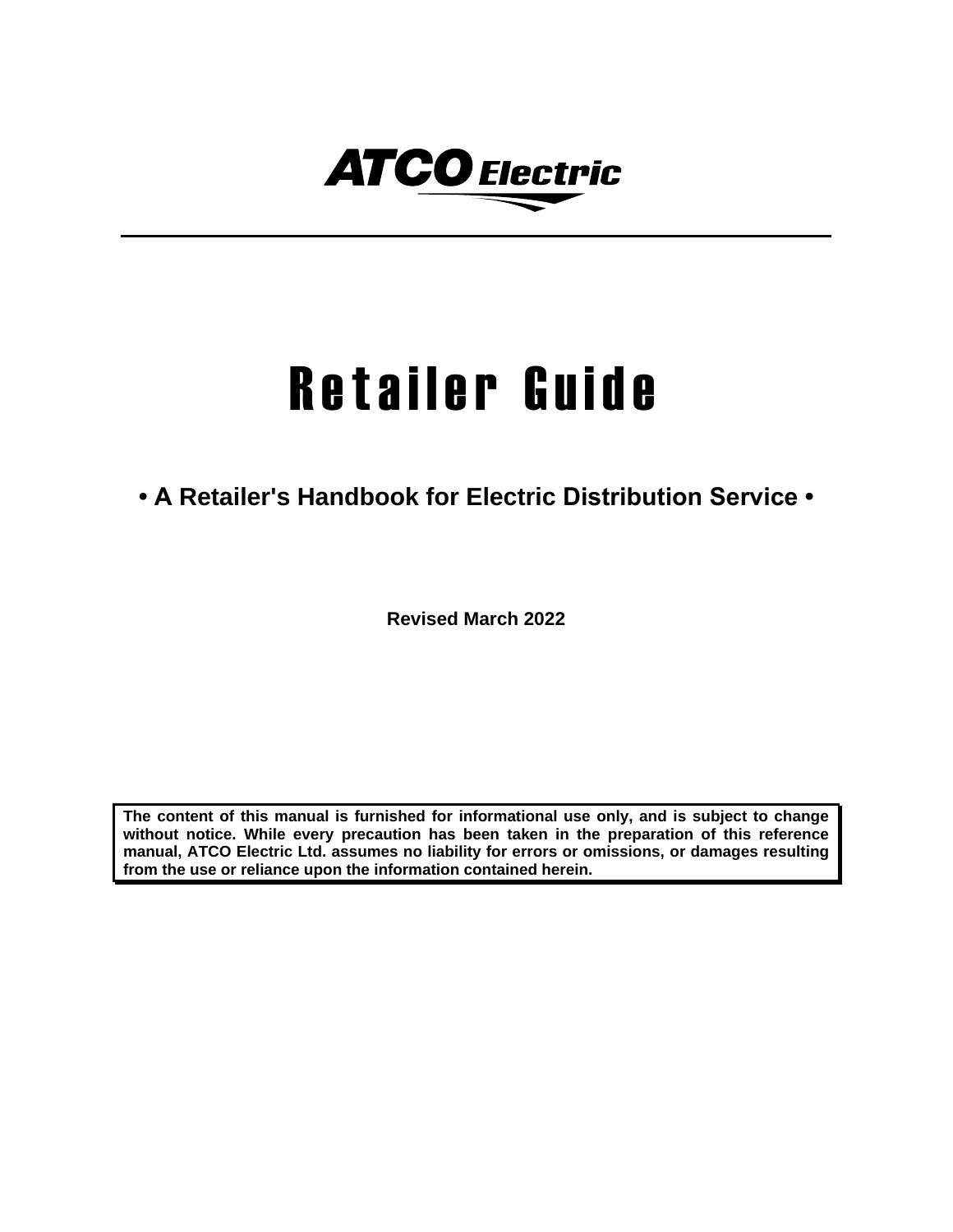# *Table of Contents*

| 2.1  |                                                                               |
|------|-------------------------------------------------------------------------------|
| 2.2  |                                                                               |
|      |                                                                               |
|      |                                                                               |
|      | <b>CHAPTER 5 PREPARING FOR ELECTRIC DISTRIBUTION SERVICE - AN OVERVIEW 11</b> |
| 5.1  |                                                                               |
| 5.2  |                                                                               |
| 5.3  |                                                                               |
| 5.4  |                                                                               |
| 5.5  |                                                                               |
|      |                                                                               |
| 6.1  |                                                                               |
| 6.2  |                                                                               |
| 6.3  |                                                                               |
| 6.4  |                                                                               |
| 6.5  |                                                                               |
|      |                                                                               |
| 7.2  |                                                                               |
| 7.3  |                                                                               |
| 7.4  |                                                                               |
| 7.5  |                                                                               |
| 7.6  | $\sqrt{20}$                                                                   |
| 7.7  |                                                                               |
| 7.8  |                                                                               |
| 7.9  |                                                                               |
| 7.10 |                                                                               |
| 7.11 |                                                                               |
| 7.12 |                                                                               |
| 7.13 |                                                                               |
| 7.14 |                                                                               |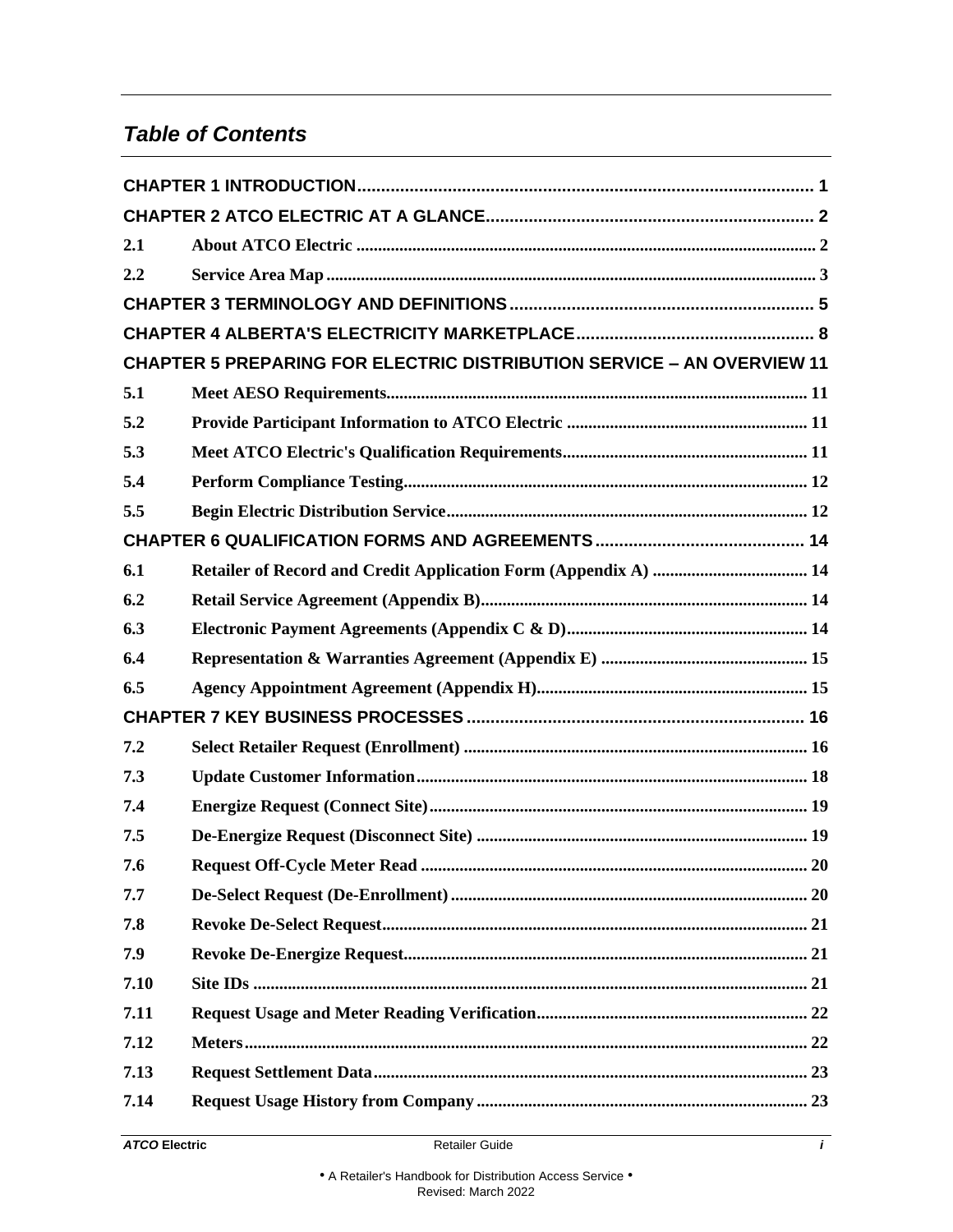| 8.1                                                           |  |  |
|---------------------------------------------------------------|--|--|
| 8.2                                                           |  |  |
| 8.3                                                           |  |  |
| 8.4                                                           |  |  |
| 8.5                                                           |  |  |
|                                                               |  |  |
|                                                               |  |  |
|                                                               |  |  |
| 11.1                                                          |  |  |
| 11.2                                                          |  |  |
| 11.3                                                          |  |  |
| 11.4                                                          |  |  |
| 11.5                                                          |  |  |
| 11.6                                                          |  |  |
|                                                               |  |  |
| APPENDIX A RETAILER OF RECORD AND CREDIT APPLICATION FORM  32 |  |  |
|                                                               |  |  |
|                                                               |  |  |
|                                                               |  |  |
| APPENDIX E REPRESENTATION AND WARRANTIES AGREEMENT 46         |  |  |
|                                                               |  |  |
|                                                               |  |  |
|                                                               |  |  |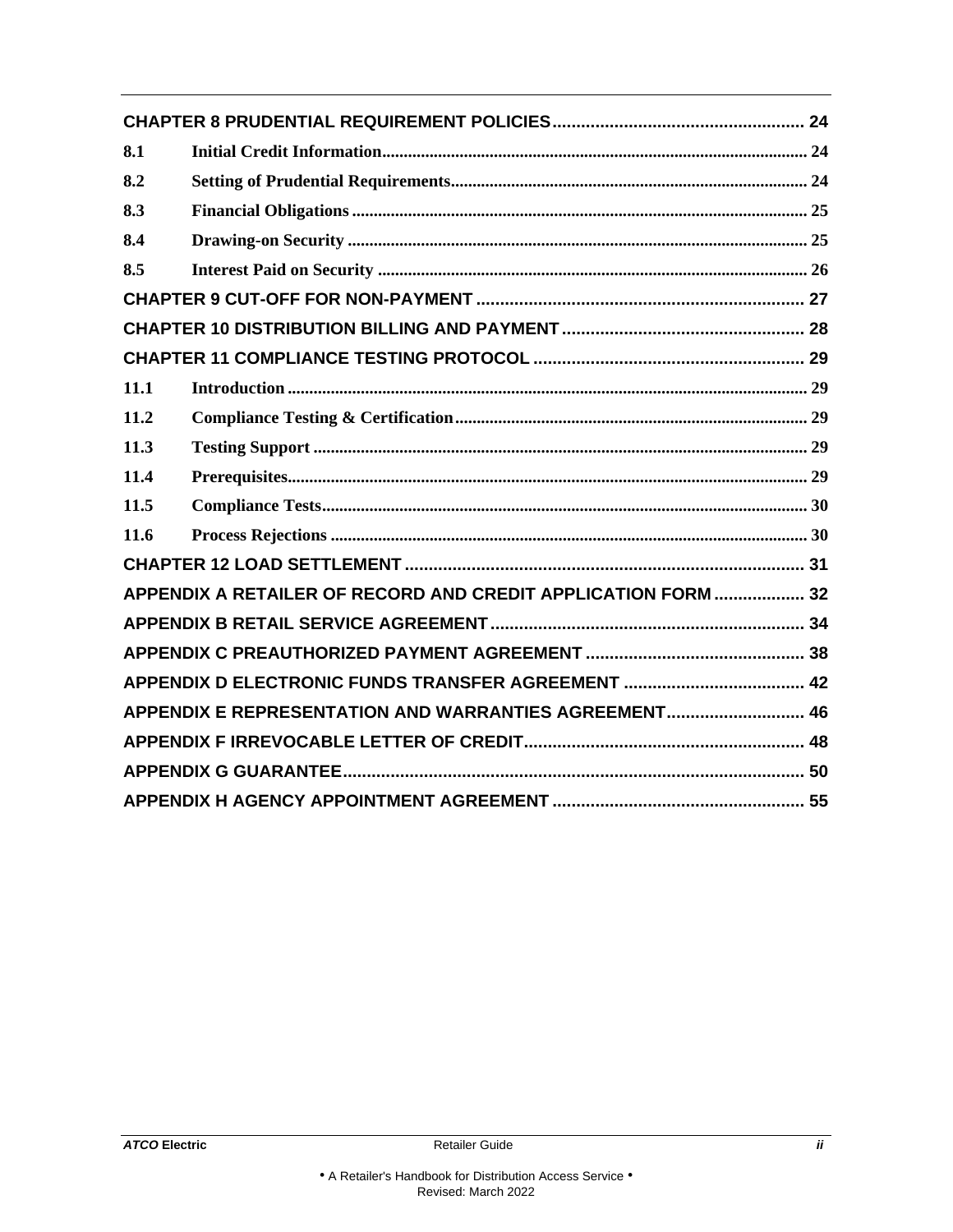# <span id="page-3-0"></span>*Chapter 1 Introduction*

This Guide was developed by ATCO Electric ("AE" the Company) to be used by Retailers and Self-Retailers who have entered into a Retail Service Agreement with the Company for Electric Distribution Service in accordance with the Electric Utilities Act and the Regulations made there under. This Guide also applies to any party acting as an Agent on behalf of the Retailer(s) or Self-Retailer(s) for transactions including, but not limited to, retail billing and load settlement. This Guide is intended to provide an overview of ATCO Electric's business processes and includes descriptions of common industry standard transactions in order to effectively deal with the Company or a Rural Electrification Association (REA) in its service area. Understanding the procedures described in this Guide will allow for better interaction with ATCO Electric and benefit all customers purchasing their energy requirements from Retailers, or for Self-Retailers (or their Agents) who choose to purchase energy services for their own use.

This Guide serves as a companion to the Company's Retailer Terms and Conditions, which defines the relationship between the Company, as an Owner, and Retailers, Self-Retailers and Agents. The Company's Terms and Conditions and this Guide can be accessed at ATCO Electric's website at: [www.atco.com.](http://www.atco.com/)

ATCO Electric is committed to following the practices outlined in this Guide in order to provide a consistent framework for dealing with Retailers, Self-Retailers and Agents. However, as these practices will likely not cover every situation that arises, it may be necessary to deviate from the Guide in certain circumstances. The Company reserves the right to modify this Guide, from time to time and without notice, to reflect changes to the electric utility industry or the changing needs of industry participants.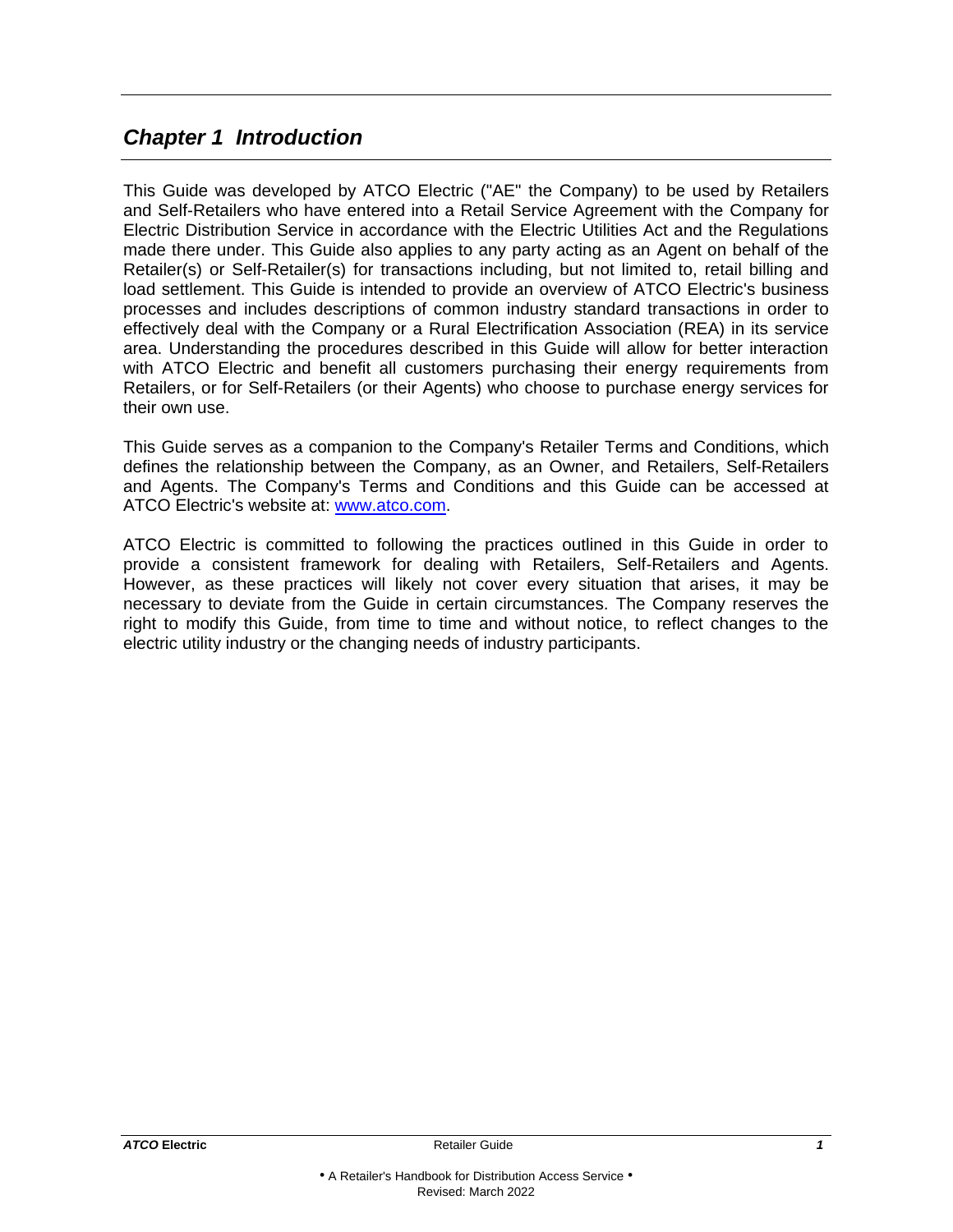# <span id="page-4-0"></span>*Chapter 2 ATCO Electric at a Glance*

# <span id="page-4-1"></span>**2.1 About ATCO Electric**

ATCO Electric develops regulated distribution and transmission projects and plays a key role in the development of Alberta's industrial sector. Headquartered in Edmonton with 38 offices throughout its service area, ATCO Electric serves nearly 225,000 customers in energy rich northern and east-central Alberta.

With 70 years' experience and more than 2,000 employees serving 45 communities, the company builds, operates and maintains a safe, reliable system of approximately 10,000 km of transmission lines and 62,000 km of distribution lines. In addition, ATCO Electric operates approximately 10,000 km of distribution power lines on behalf of 24 Rural Electrification Associations in its service territory.

ATCO Electric is part of the ATCO Group of companies. The Alberta-based ATCO Group is one of Canada's premier corporations. Visit the website at [www.atco.com](https://www.atco.com/) for more information.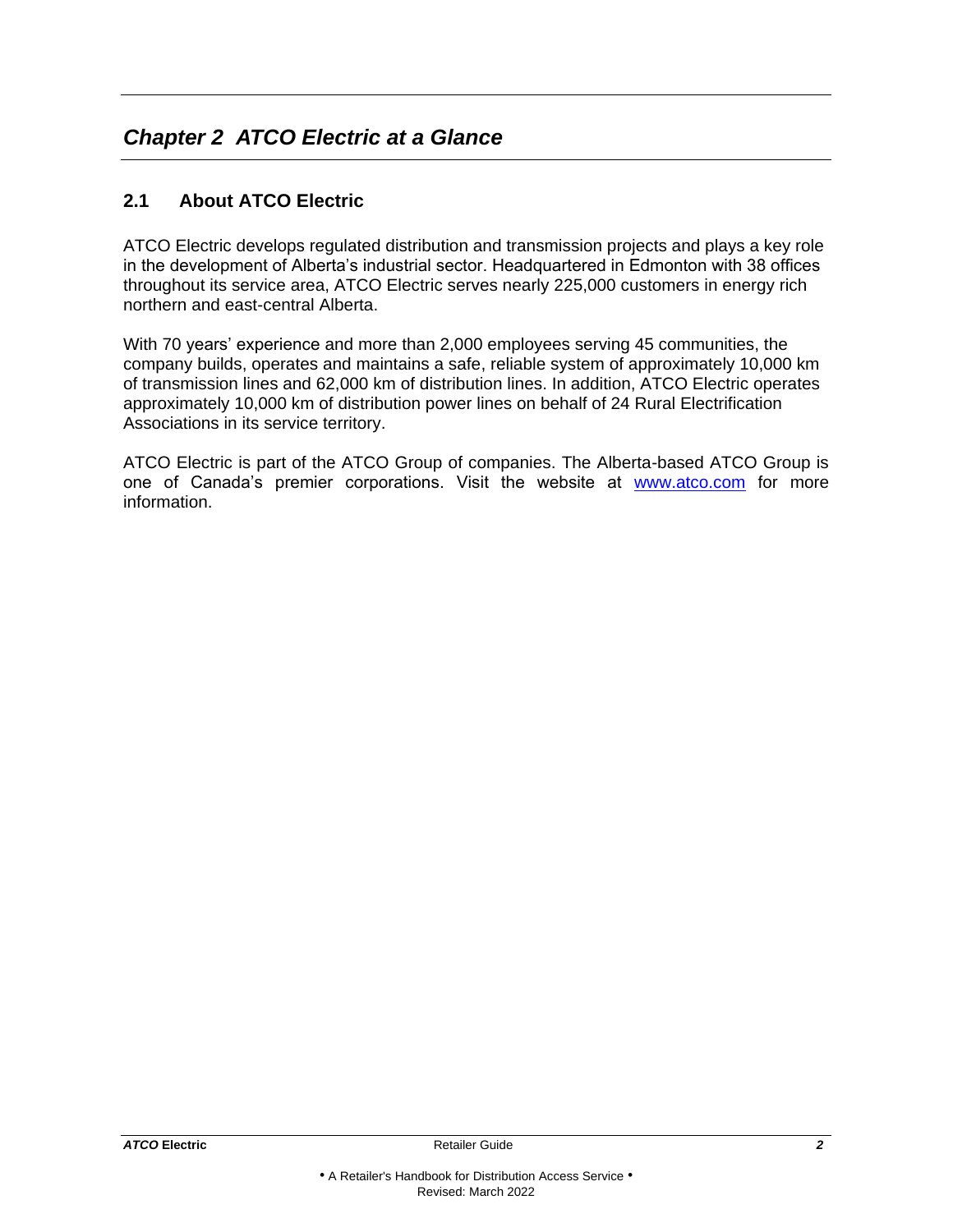# <span id="page-5-0"></span>**2.2 Service Area Map**

The map below shows ATCO Electric's service area as established by the AUC pursuant to the Hydro and Electric Energy Act.

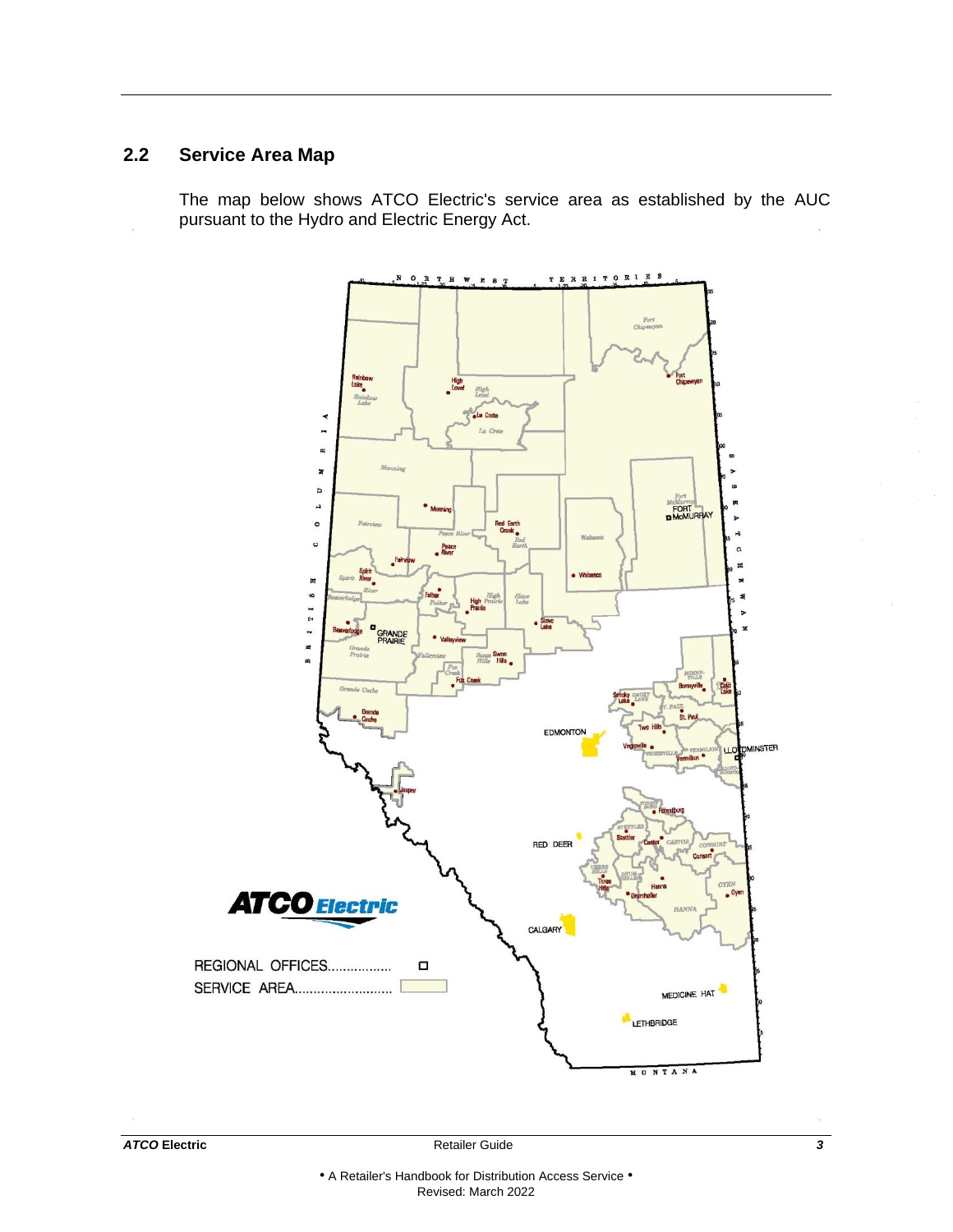# *2.3 Contact Information*

Contact information is subject to change. ATCO Electric's web site at [www.atco.com](http://www.atco.com/) may have more recent information.

# *2.3.1 General Customer Inquiries*

Customer Assistance Centre Phone: 1-800-668-2248 Fax: (780) 420-7511

# *2.3.2 Retailer and Agent Inquiries*

Email: [electricretailerservices@atco.com](mailto:electricretailerservices@atco.com) ATCO Electric Limited 10035 - 105 Street NW Edmonton, Alberta T5J 2V6

# *2.3.3 Retailer Credit and Prudential Management*

Email: [Credit@atco.com](mailto:Credit@atco.com) ATCO Electric Limited 10035 - 105 Street NW Edmonton, Alberta T5J 2V6

# *2.3.4 Retailer Transactions, Billing and Compliance Testing*

Email: [ElectricCustomerCare@atco.cul.ca](mailto:ElectricCustomerCare@atco.cul.ca)

# *2.3.5 Industry/Regulatory Contacts*

Email: [electricretailerservices@atco.com](mailto:electricretailerservices@atco.com) ATCO Electric Limited 10035 - 105 Street NW

Edmonton, Alberta T5J 2V6

# *2.3.6 PFAM and PFEC Claims*

Email*:* [ElectricCustomerCare@atco.cul.ca](mailto:ElectricCustomerCare@atco.cul.ca)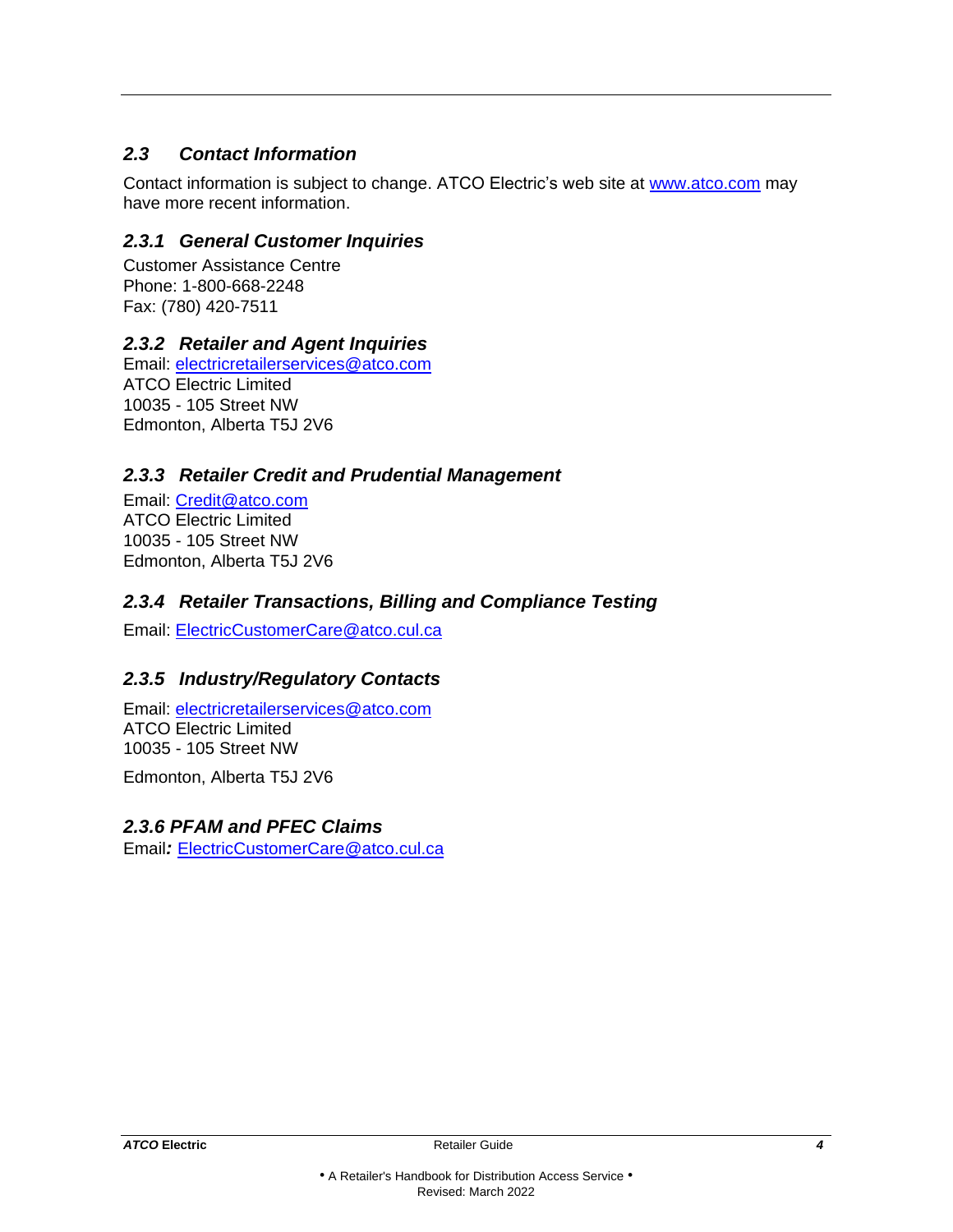# <span id="page-7-0"></span>*Chapter 3 Terminology and Definitions*

*"Agent"* means a person who performs functions including, but not limited to, exchanging customer choice transactions with the Company on behalf of a Self-Retailer or Retailer;

*"AESO"* means the Alberta Electric System Operator;

*"AMR"* means automated meter reading;

*"Alberta Tariff Billing Code*" means the standards for communicating site specific distribution and transmission charges and usage information. See AUC Rule 004 "Tariff Billing Code";

*"AUC"* means Alberta Utilities Commission;

*"Company"* means ATCO Electric Ltd. or its successor;

*"Critical Facility Codes"* means standard identification codes that specify the type and characteristic of facility connected to the Company's electric distribution system;

*"CSV"* means comma separated values;

*"Customer Guide to New Extensions"* means a guide to help customers who need electric service extended to a new or expanded site. It outlines the basic process ATCO Electric follows to design and build such extensions, including the development of the customer's Electric Service Agreement to recover costs from the customer;

*"Customer Switch Advice (CSA)*" means the Tariff Billing Code transaction that a retailer submits to a distributor to cause a usage split within a Tariff Bill File;

*"Digital Certificate"* means an electronic signature used to establish a secure electronic connection for communication purposes;

*"Distribution Tariff"* means a distribution tariff prepared by the Company in accordance with the Distribution Tariff Regulation, as amended from time to time;

*"Electric Distribution Service"* means the service required to transport electricity to customers by means of an electric distribution system;

*"Electric Service Agreement"* means an agreement for the provision of a Service Connection pursuant to the Terms and Conditions for Distribution Service Connections, between the Company and a customer;

*"Electronic Funds Transfer Agreement (EFT)"* means an agreement to transfer money for the purpose of payment by secure electronic means;

*"Historic Usage Procedures"* means the industry standard process for requesting and processing site-specific historic usage and demand information for given historic usage periods. See AUC Rule 010 "Rules on Standards for Requesting and Exchanging Site-Specific Historic Usage Information for Retail Electricity and Natural Gas Markets";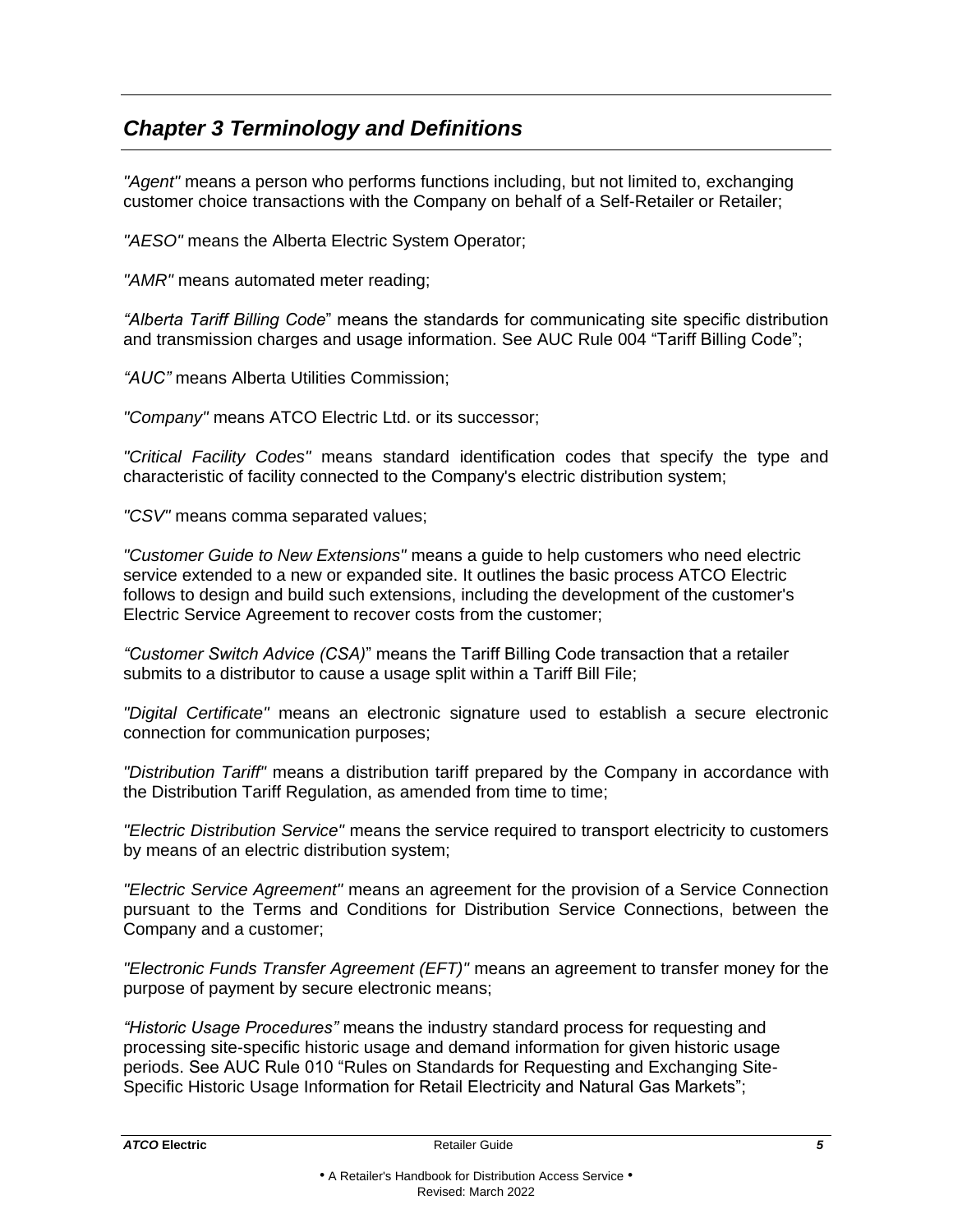*"Independent System Operator (ISO)"* means the corporation established pursuant to Section 7 of the *Electric Utilities Act*, S.A. 2003, c. E-5.1, and carrying out the name of "Alberta Electric System Operator" or "AESO";

*"Interval Data Meter (Time of Use)"* means a meter that records power in kilowatts (kW) usually at 15 minute or one-hour intervals. This type of meter is standard in customer applications above 500 kW;

*"Load Profile"* means a series of load or consumption amounts for each interval over a particular time period;

*"Meter Data Manager (MDM)"* means the entity responsible for collecting meter data, correcting and validating interval meter data, storing historic data, and reporting load and consumption data and times to appropriate parties;

*"Point of Service"* means the point at which the Company's or REA's service conductors are connected to the conductors or apparatus of a customer;

*"Preauthorized Payment Agreement (Authorization)"* means an agreement between the Company and Retailer or Self-Retailer to allow for automatic withdrawal of payments from the Retailer's account;

*"Profile Class"* means the specified load profile applicable for the settlement of a site;

*"REA"* means an incorporated Rural Electrification Association;

*"Retail Service Agreement"* means an agreement between the Company and a Retailer, or Self-Retailer for the provision of Electric Distribution Service pursuant to the Retailer Terms and Conditions;

*"Retailer"* means a person, a party or entity who sells or provides Electricity Services directly to Customers and who is entitled to enroll Customers for Electric Distribution Service under the Company's Retailer Terms and Conditions, and includes the Default Supplier, the person with which the Company has made arrangements to provide the Regulated Rate Tariff to eligible Customers;

*"Retailer Identification"* means the unique number assigned by the ISO to a Retailer and which appears on all transactions for that retailer;

*"Retailer Terms and Conditions for Electric Distribution Service"* means the document approved by the AUC that sets out the requirements to enable Retailers to acquire access to the Company's (or an REA's) electric distribution system for the purpose of allowing them to sell electricity services directly to end-use customers;

*"RRR"* means the Roles, Relationships and Responsibilities Regulation as amended from time to time;

*"Self-Retailer"* means a person, a party or entity carrying out Retailer functions to obtain Electricity Services solely for its own use;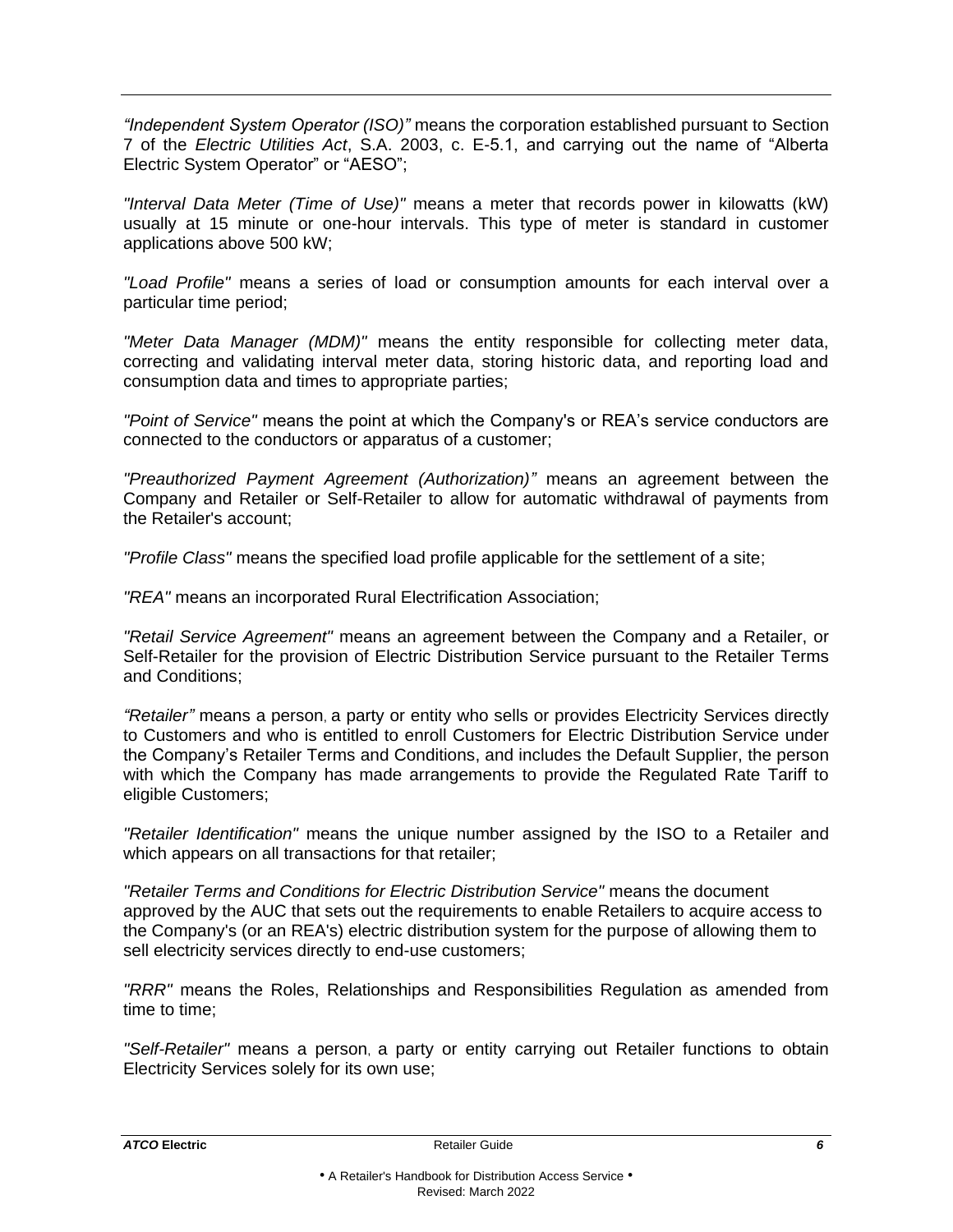*"Service Connection"* means the facilities required to physically connect the customer's facilities to the Company's distribution system to permit the customer to obtain Electric Distribution Service;

*"Settlement System Code (SSC)"* means the specification, standards, methods, calculations and conventions established under the AESO Rules for load settlement;

*"Site Identification Number (Site ID)"* means a unique identification number assigned by the Company for each unique Point of Service;

*"Tariff Billing Code"* see "Alberta Tariff Billing Code";

*"Tariff Billing File (TBF)"* means an electronic file containing site-specific tariff charges, usage, and demand information for given tariff bill periods and applicable site specific one time charges;

*"VLTraderTM"* means a software product adopted by industry participants in the province of Alberta for the purpose of securely transferring the standard files;

*"Wire Owner (Owner)"* means the owner of an electric distribution system.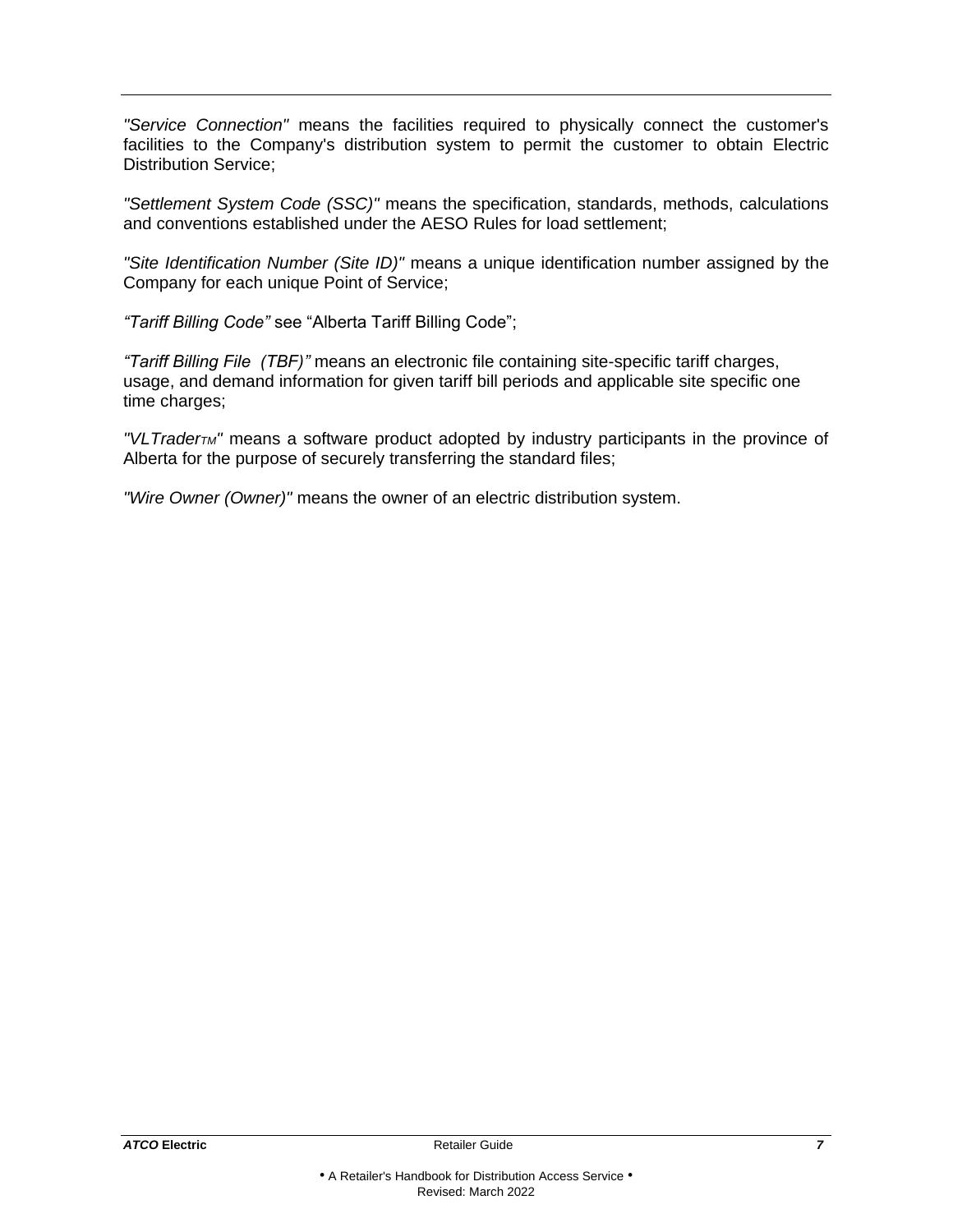# <span id="page-10-0"></span>*Chapter 4 Alberta's Electricity Marketplace*

A brief overview of the roles and responsibilities of the various players in key segments of the industry follows.

Alberta's electricity industry is divided into three key segments: Generation, Transmission and Distribution. Generation of electricity is a deregulated market while Transmission and Distribution are regulated by the AUC. A brief overview of the roles and responsibilities of the various players in key segments of the industry follows.

#### *(1) Generation (or the production of energy)*

Generation is supplied by independent, non-regulated generators who sell their power through the Alberta Electric System Operator (AESO). The AESO is the market for energy traded in Alberta and declares the hourly price for electricity and maintains the balance between the supply and demand. The AESO and the utility companies in the province work together to manage system reliability and system support services (such as frequency and voltage control) and maintain the stable and reliable operation of the Alberta interconnected power system.

#### *(2) Delivery*

**Transmission -** ATCO Electric owns and maintains the high-voltage lines (transmission facilities) within its service area, the operation of these facilities is done in conjunction with the Alberta Electric System Operator (AESO). The AESO ensures access to the transmission system is provided in an open, fair and non-discriminatory manner so that all power producers have access to the provincial grid on comparable terms. Transmission facilities are defined by the Electric Utilities Act as facilities operating in excess of 25,000 volts. For a more descriptive definition, please refer to the Electric Utilities Act located on the Alberta Government's website at: [https://open.alberta.ca/publications/e05p1.](https://open.alberta.ca/publications/e05p1)

**Distribution -** ATCO Electric, as a wire services provider and wire owner for customers in its service area, is responsible for the reliable and safe delivery of electricity to end-use customers. ATCO Electric enables retailers to have access to its electric distribution system so retailers can sell electricity directly to customers. ATCO Electric develops tariffs for the use of the system, makes arrangements for the use of transmission facilities with the AESO, looks after operations and maintenance of the distribution system and connects/disconnects customers. In order to facilitate transactions with retailers, ATCO Electric undertakes load settlement used in the settling of the exchange of electric energy.

A wire services provider does not necessarily need to own the distribution facilities - the owner can be a municipality or a Rural Electrification Association (REA) serving a particular service area. Owners can authorize another company to carry out the functions of a wire services provider or they can elect to do so themselves. In ATCO Electric's service area, most REA's have contracted with ATCO Electric to act as their wire services provider.

For a definition of an electric distribution system, refer to the Electric Utilities Act and for more information on the services that ATCO Electric provides customers, refer to *Roles, Relationships and Responsibilities Regulation, A.R. 169/2003* and other applicable regulations developed by Alberta Energy. These references can be accessed at: [https://www.alberta.ca/ministry-energy.aspx.](https://www.alberta.ca/ministry-energy.aspx)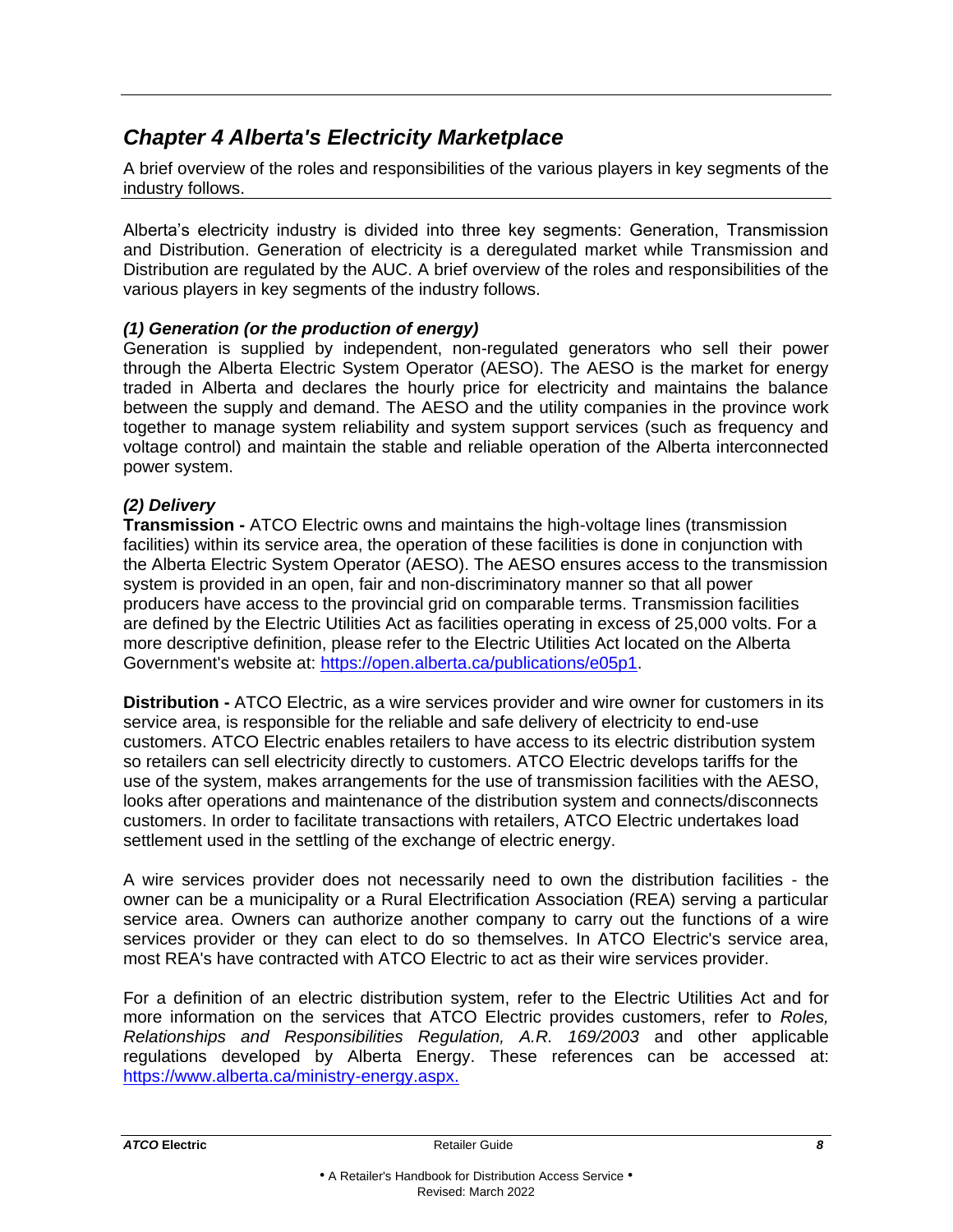#### *(3) Buying Energy*

In the Alberta's electricity marketplace, end-use customers can buy electricity from retailers, or can carry out retailer functions (self-retail status) to obtain electricity services for their own use. Energy is delivered to end-use customers in ATCO Electric's service area via ATCO Electric's or an REA's electric distribution system. Retailers compete for customers and ensure that they have the appropriate arrangements with customers necessary to provide energy service. It is the retailer's responsibility to purchase electricity from the AESO and for arranging delivery of electricity to its customers. Customers who choose to self-retail can also purchase electricity from the AESO for their own use.

Retailers, self-retailers agents and any other party carrying out customer choice transactions with the company must fulfill a number of requirements to the satisfaction of ATCO Electric before the company provides Distribution Access Service. These requirements are discussed in the Retailer Guide and the company's Retailer Terms and Conditions located on ATCO Electric's website at:

[http://www.atcoelectric.com/B\\_tariffs/Terms\\_and\\_Conditions/Terms\\_and\\_Conditions.asp](http://www.atcoelectric.com/B_tariffs/Terms_and_Conditions/Terms_and_Conditions.asp)

#### *(4) Agency*

A retailer or self-retailer who chooses not to perform all of the customer choice transactions with the company may make an arrangement to have a third party act as its agent to perform functions such as retail billing and load settlement. Agents must ensure the appropriate contractual arrangements are made to recognize this unique business relationship and meet any applicable regulations and guidelines.

#### **References and Readings**

Below are suggested references and literature that provide a comprehensive overview of the structure within the Alberta electricity industry and information on the company's tariffs.

#### **(a) ATCO Electric Distribution Tariff**

- ❑ *Distribution Tariff Price Schedules*
- ❑ *Retailer Terms and Conditions (Retailers)*
- ❑ *Terms and Conditions for Distribution Service Connections (Wires)*
- **■** [www.atco.com](https://www.atco.com/)

#### **(b) Customer Guide to New Extensions**

This guide is designed to help customers who need electric service extended to a new or expanded site. It outlines the process ATCO Electric follows to design and build an extension, including the development of an Electric Service Agreement. ■ [www.atco.com](http://www.atco.com/)

**(c) Power Producers** 

Information to assist with the interconnection of generators and micro generators to ATCO Electric's distribution system can be found on the ATCO Electric website.

**■** [www.atco.com](https://www.atco.com/)

#### **(d) Government Legislation and Regulations**

❑*Hydro and Electric Energy Act*  ❑*Electric Utilities Act*  ❑*Roles, Relationships and Responsibilities Regulation*  ❑*Distribution Tariff Regulation*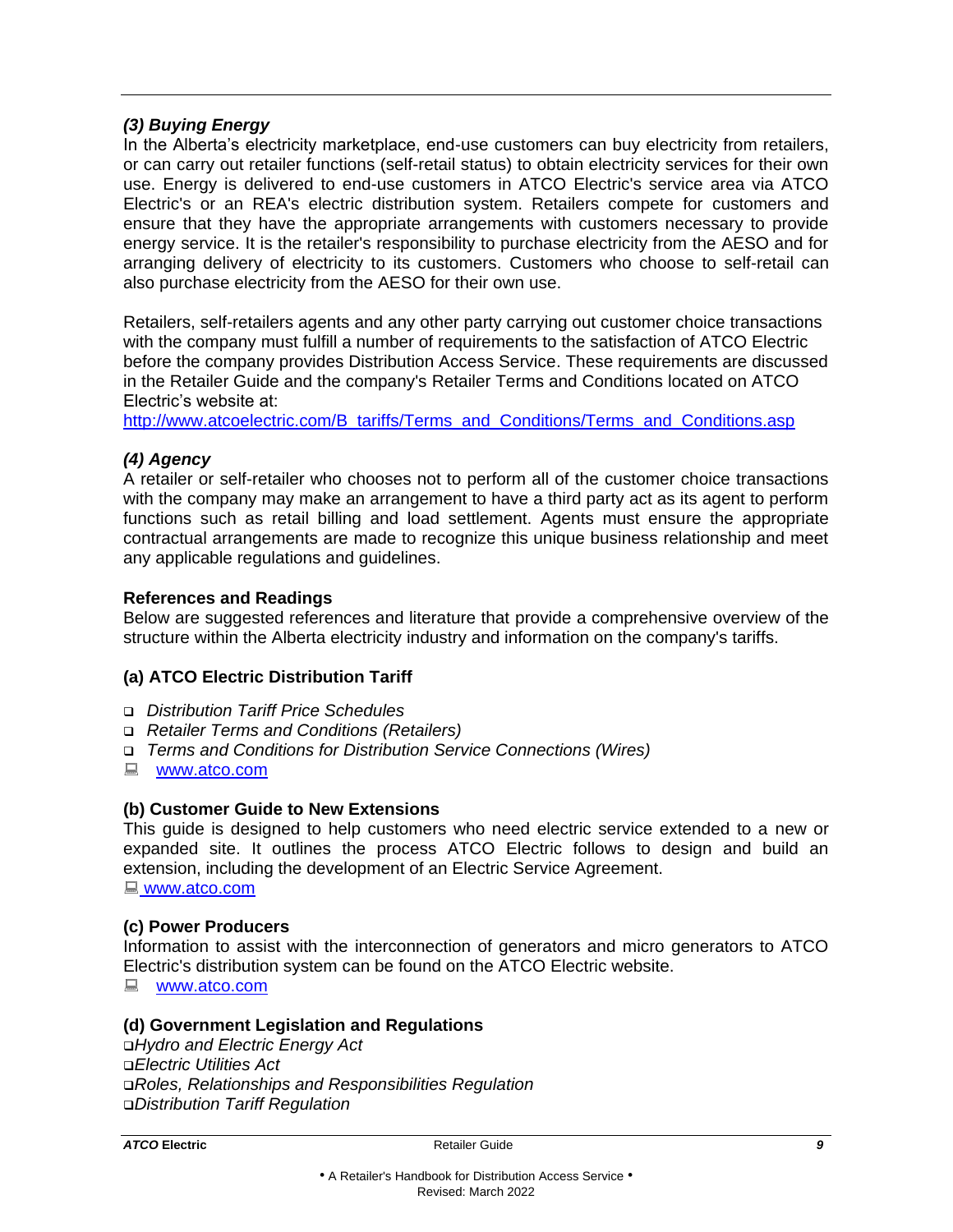# ❑*Other applicable regulations (final or draft form)*

**■** [www.alberta.ca](https://www.alberta.ca/)

# **(e) Alberta Electric System Operator**

■ [www.aeso.ca](https://www.aeso.ca/)

# **(f) Government Services (Electricity/Natural Gas)**

**E** [www.governmentservices.gov.ab.ca](http://www.governmentservices.gov.ab.ca/)

# **(g)** VLTraderTM **Communications Software (Cleo Communications)**

**WWW.cleo.com/cleo-vltrader** 

# **(h) Digital Certificates**

**E** [www.verisign.com](https://www.verisign.com/)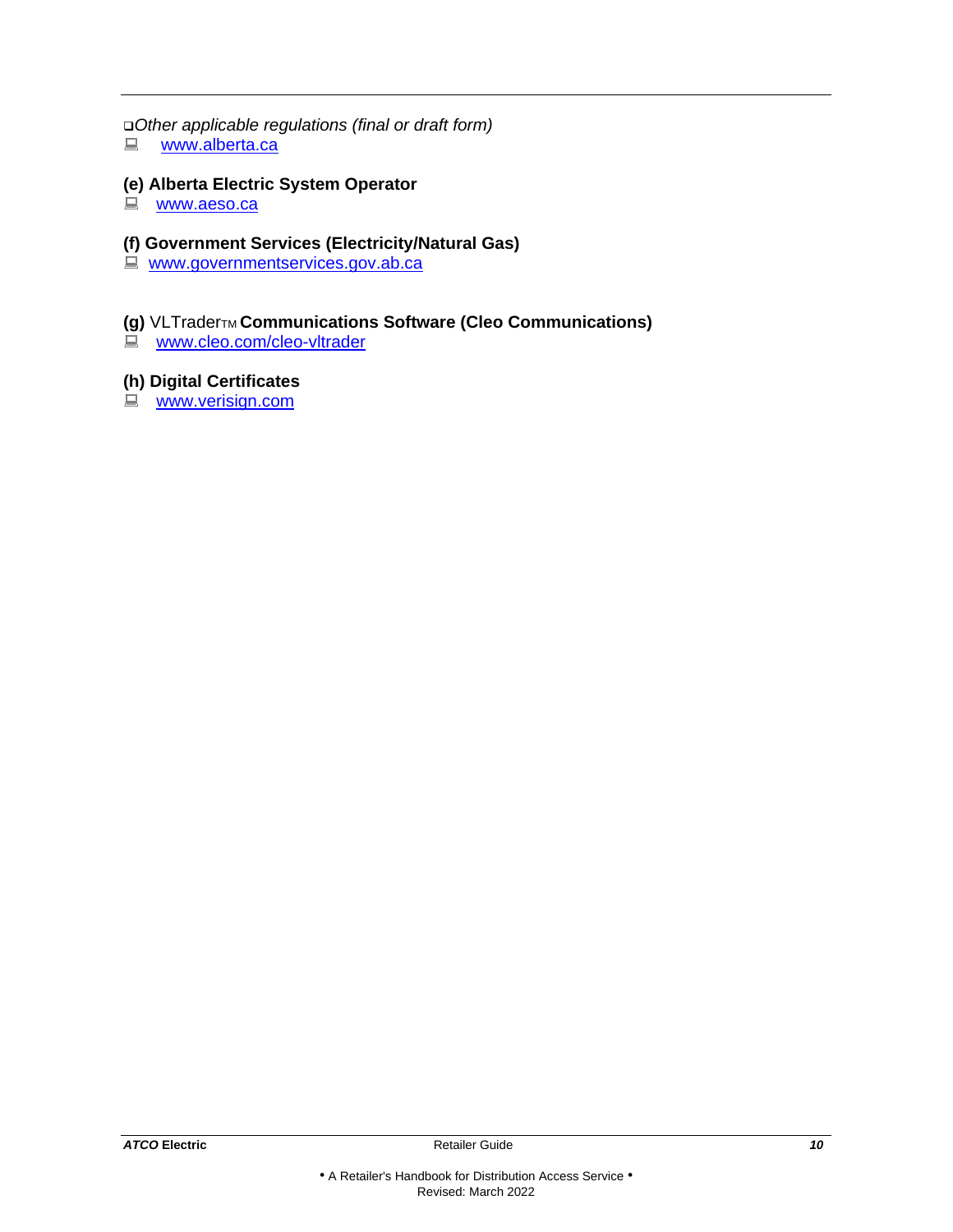# <span id="page-13-0"></span>*Chapter 5 Preparing for Electric Distribution Service – An Overview*

This chapter provides an overview and description of the initial steps necessary for a Retailer to prepare for and qualify to obtain Electric Distribution Service for the purpose of providing service to customers and members of Rural Electrification Associations (REA) in ATCO Electric's service area. The requirements applicable to Self-Retailers and Agents are also specified. Contact your Retailer or Agent Services representative for more information on this subject. A brief description of each step is provided in this section.

# <span id="page-13-1"></span>**5.1 Meet AESO Requirements**

Retailers and Self-Retailers are responsible for the purchase of electricity from the AESO on behalf of customers or themselves. Retailers and Self-Retailers are required to meet the prudential requirements (and any other requirements) of the AESO before electricity can be purchased. These requirements are defined in the ISO Rules at [www.aeso.ca](http://www.aeso.ca/)

# <span id="page-13-2"></span>**5.2 Provide Participant Information to ATCO Electric**

To effectively and efficiently transact business, ATCO Electric requires specific information from Retailers, Self-Retailer and Agents who will be conducting business in the Company's or a REA's service area. Specific information includes: company name, address, and phone numbers of representatives who will be dealing with ATCO Electric, email address, Retailer Identification Number and any other information requested by ATCO Electric.

# <span id="page-13-3"></span>**5.3 Meet ATCO Electric's Qualification Requirements**

Before ATCO Electric can provide Electric Distribution Service to Retailers and Self-Retailers participants will need to meet the qualification requirements specified by the Company. These requirements are listed below. Copies of agreements and application forms can be obtained in this Guide or when speaking to ATCO Electric retailer representatives. ATCO Electric representatives can be contacted at numbers listed in Section 2.3 of this Guide.

# **(a) Retail Service Agreement**

The Retail Service Agreement defines the legal relationship between a Retailer, or Self-Retailer, and ATCO Electric. This Agreement is required before a Retailer or Self-Retailer can provide service to customers, or service for their own use.

# **(b) Retailer Credit Application**

This application provides ATCO Electric with the information needed to conduct an evaluation of the Retailer's or Self-Retailer's creditworthiness.

# **(c) Payment Option**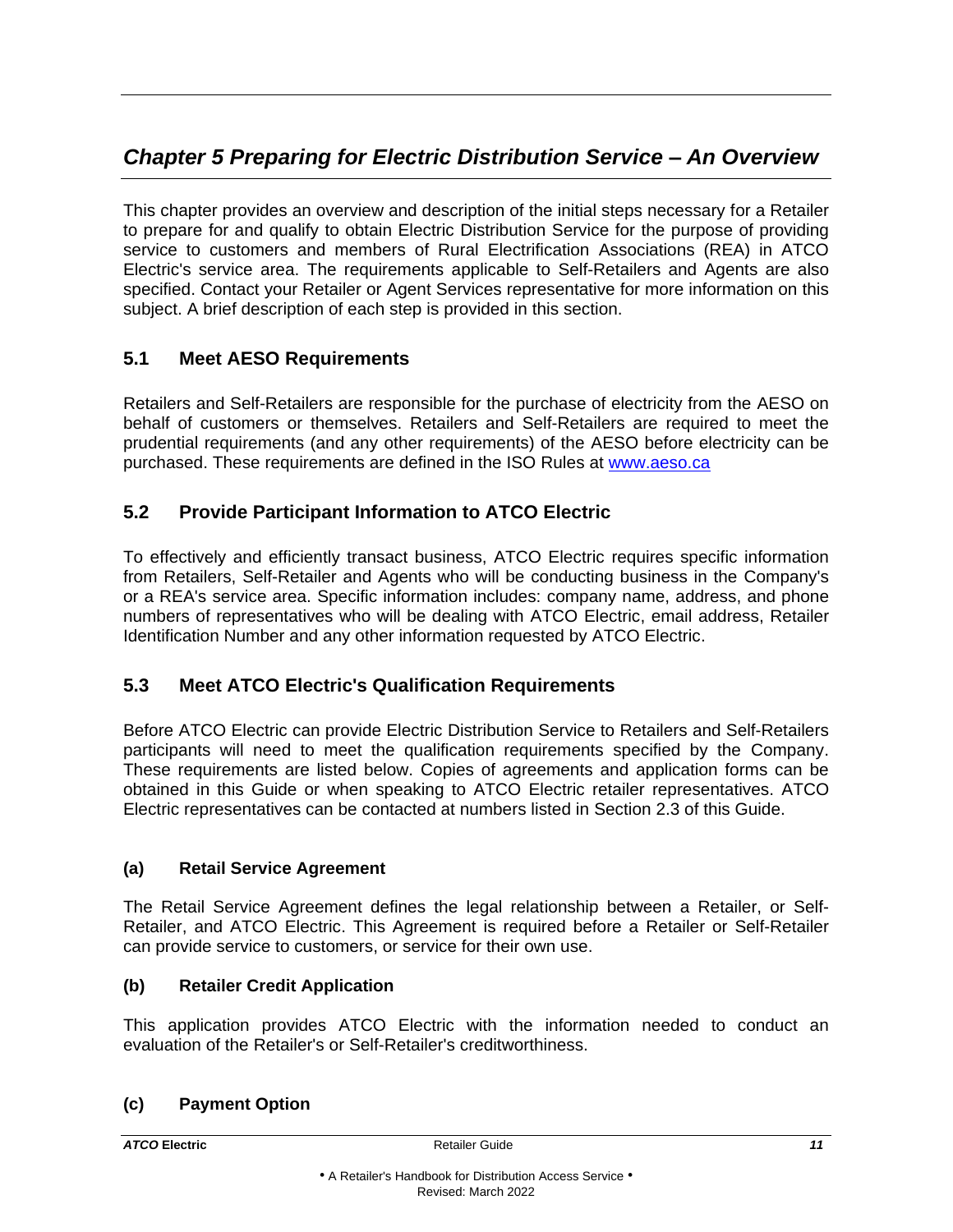ATCO Electric has established two electronic billing options for Retailers or Self-Retailers electing to send and receive payments electronically. The Preauthorized Payment Agreement, and the Electronic Funds Transfer Agreement sets forth the terms and conditions for making payments and providing remittance information electronically. The Retailer shall advise the Company as to its choice.

### **(d) Prudential Security Requirement**

After the Company has received the Retailer Credit Application, the Company will establish the Retailer's initial prudential security requirement based on the criteria as set out in Chapter 8 of this guide.

#### **(e) Warrantee Letter**

All Retailers and Self-Retailers conducting business in ATCO Electric's or a REA service area will be required to warrant in writing that it:

**(i) will** comply with the **Fair Trading Act,** which governs proper and fair business practice in Alberta and is enforced by Alberta Government Services,

**(ii) will** comply with the **Settlement System Code.** Copies of this code can be found at the Alberta Utility Commission website at [www.auc.ab.ca,](http://www.auc.ab.ca/Pages/default.aspx) and

**(iii)** has met the requirements of the Alberta Electric System Operator as a Retailer or Self-Retailer.

#### **(f) Representation and Warranties Agreement**

All companies planning to request historical usage data from ATCO Electric are required to complete the Representation and Warranties Agreement.

# <span id="page-14-0"></span>**5.4 Perform Compliance Testing**

Any participant exchanging electronic transactions with ATCO Electric must be able to demonstrate that it can send and receive standard transactions that are fully compliant with the SSC and TBC before they can be qualified by the Company for Electric Distribution Service. The compliance testing protocol tests and evaluates compliance with the SSC and TBC and ensures key electronic transactions such as enrollment and updating of customer information meet all requirements. ATCO Electric representatives will work with participants to ensure that all testing is satisfactory.

# <span id="page-14-1"></span>**5.5 Begin Electric Distribution Service**

This step concludes the process of qualifying a participant for Electric Distribution Service.

The Company will continually monitor all participants to ensure it meets its obligations under the Retailer Terms and Conditions and its Retail Service Agreement. This includes evaluating on an ongoing basis the Retailer's or Self-Retailer's credit and prudential requirements.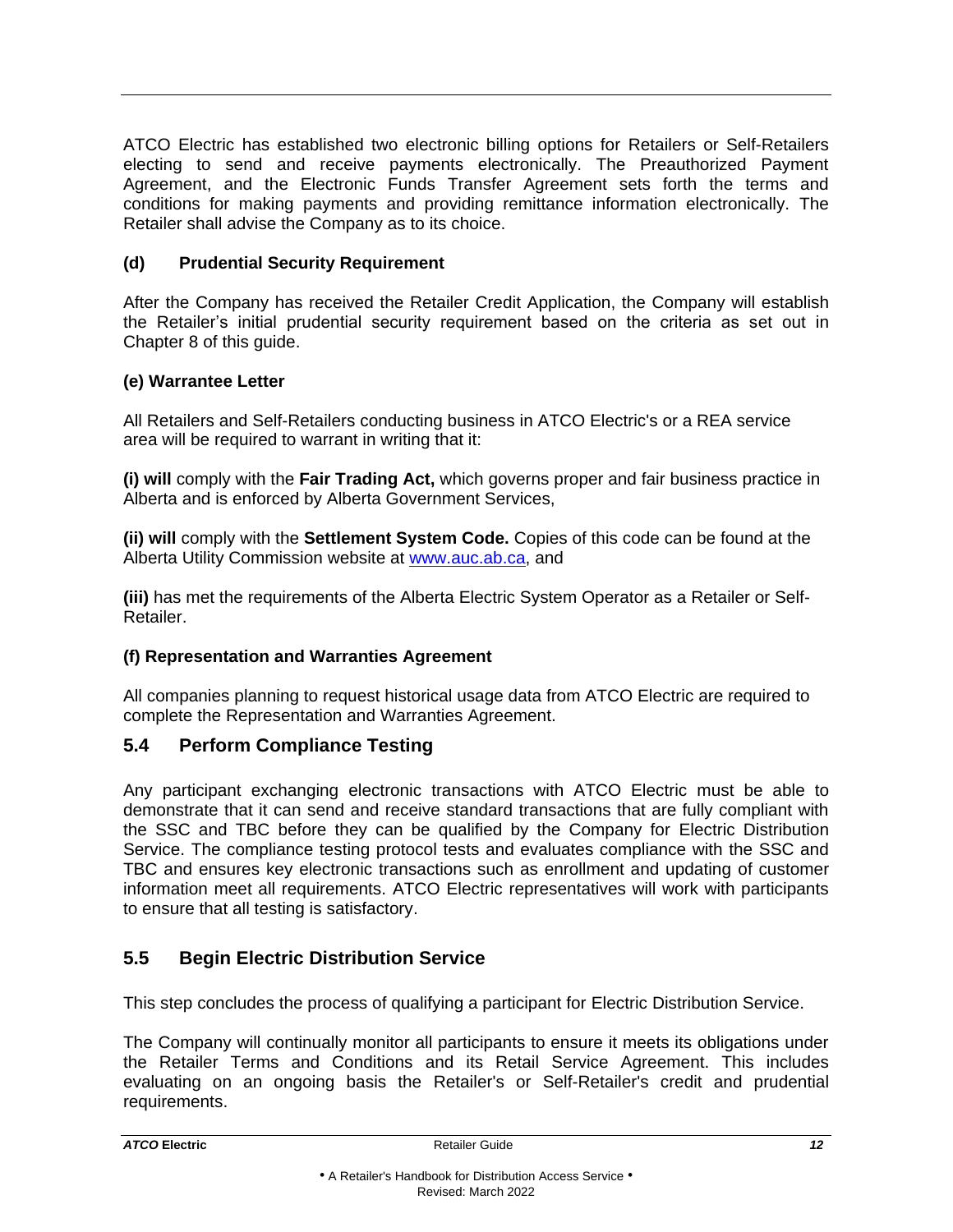#### **Other important requirements - Alberta Government Services**

Retailers are required to meet the requirements established by Alberta Government Services under the **Electricity Marketing Regulation (Licensing of Retailers)** enacted under the *Fair Trading Act*.

This regulation specifies the requirements for Retailer licensing, the form of contracts between Retailers and customers, a Retailer code of conduct, and a disclosure statement. ATCO Electric will request the party to warrant in writing that it will comply with the provisions of the *Fair Trading Act*. If ATCO Electric determines that a participant fails to comply with this Act, it will suspend further Electric Distribution Service.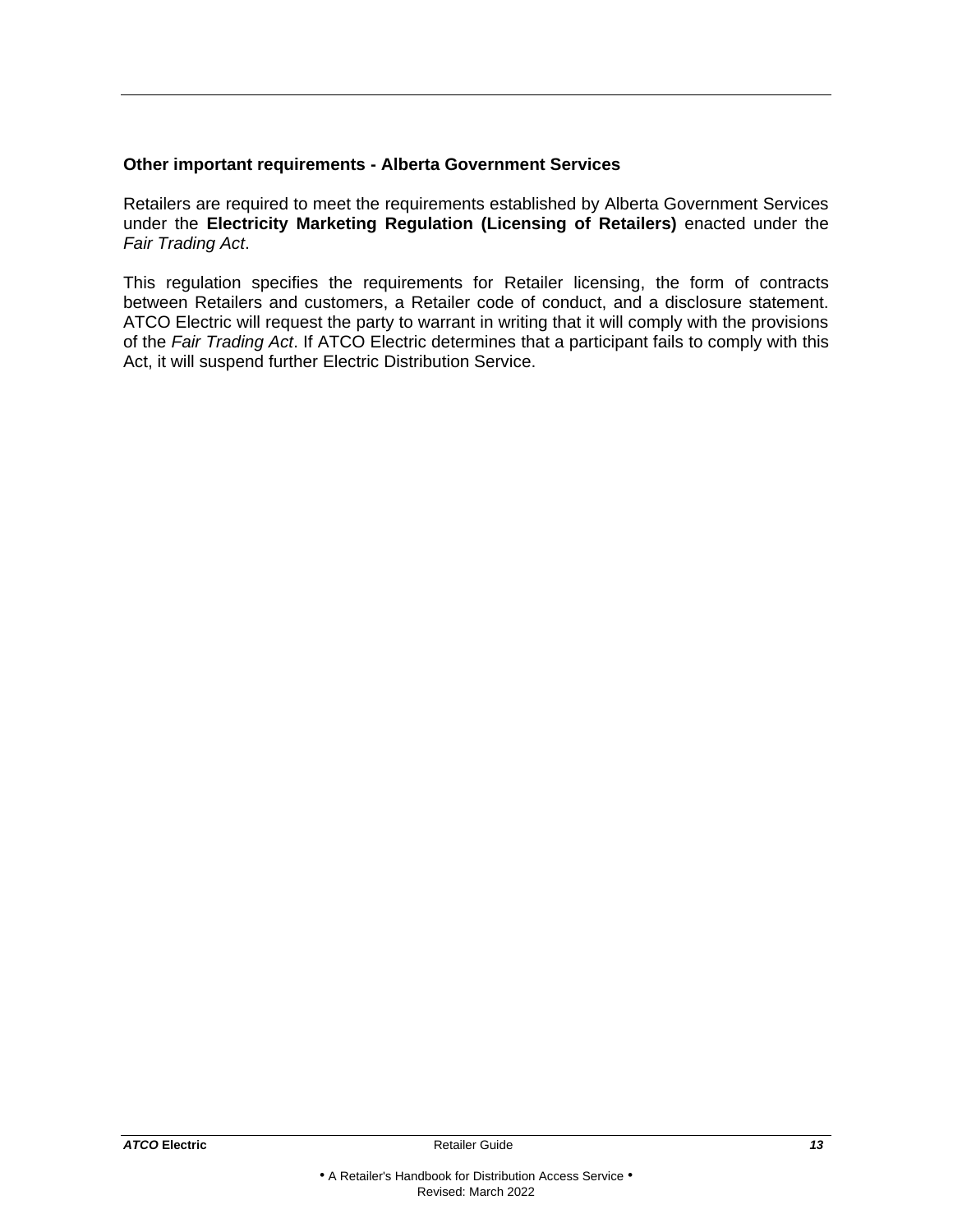# <span id="page-16-0"></span>*Chapter 6 Qualification Forms and Agreements*

This chapter provides information on the requirements to qualify with ATCO Electric for Electric Distribution Service. Attached in the Appendices are forms and agreements to be used by participants to facilitate the initial business transactions involving participant and credit information, service agreements and customer release forms. Most of the forms are to be submitted to ATCO Electric for review of the Retailer and Self-Retailer's application for service. Others are to be used simply for information purposes. These forms were developed to ensure effective and efficient communication and service provision with all participants. This chapter describes key forms and agreements only.

# <span id="page-16-1"></span>**6.1 Retailer of Record and Credit Application Form (Appendix A)**

The Retailer of Record and Credit Application Form (Appendix A) is to be completed by the party requesting service. This form is used by the Company to compile information about the participant. Forms are to be completed as outlined and forwarded to your ATCO Electric representative by email or fax. A new form must be submitted whenever there are changes to information on the form. Please ensure a completed copy is made for your reference.

The credit information section of the application form is used by the Company to establish the applicant's initial prudential security requirement. Any party entering into a Retail Service Agreement must complete this part of the application and submit it to the Company for review.

The Company will conduct its evaluation based on the prudential requirements established in Article 11 of the Retailer Terms and Conditions. A detailed description of the Company's prudential policy can be found in Chapter 8 of this Guide.

# <span id="page-16-2"></span>**6.2 Retail Service Agreement (Appendix B)**

The Retail Service Agreement establishes the contractual relationship between ATCO Electric and the Retailer or Self-Retailer. The party that will deal directly with the Company for Distribution Access Service must sign this Agreement. The Company will not deal with more than one party for a Point of Service at any given time. Only one signed Agreement is required for each party regardless of the number of customers it serves in ATCO Electric's (or REA's) service area. A copy of the Retail Service Agreement can be found in Appendix B.

# <span id="page-16-3"></span>**6.3 Electronic Payment Agreements (Appendix C & D)**

ATCO Electric requires electronic payment services to be utilized for electronically billed Retailers or Self-Retailers.

The Company has established two electronic billing options for Retailers and Self-Retailers. The Preauthorized Payment Agreement and the Electronic Funds Transfer Agreement can be found in Appendices C and D respectively. These agreements set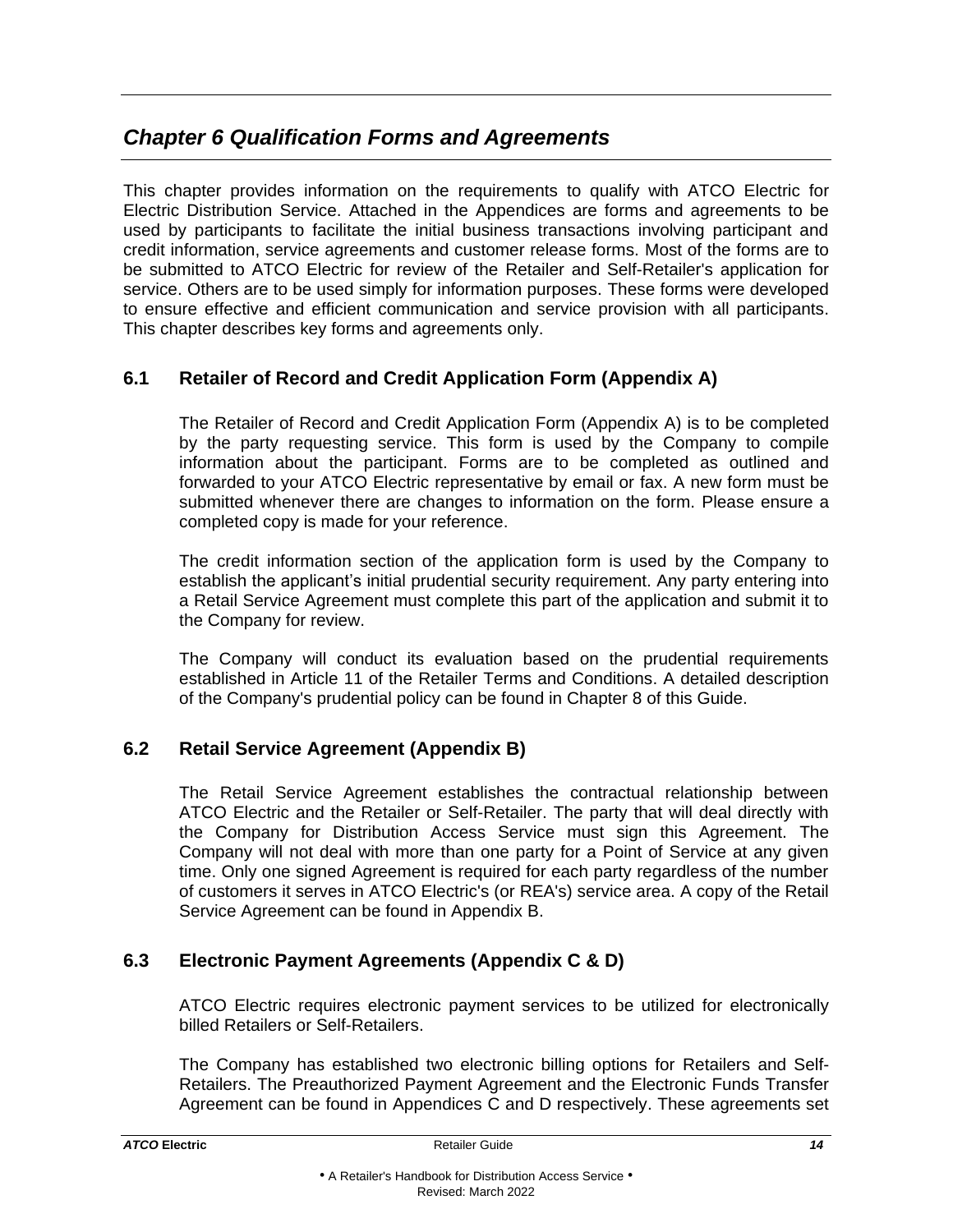the terms and conditions for making payments and providing remittance information electronically. The Retailer and Self-Retailer should advise the Company which method of payment it wishes to utilize so the Company can make the appropriate arrangements.

# <span id="page-17-0"></span>**6.4 Representation & Warranties Agreement (Appendix E)**

Historical customer usage information is available electronically to retailers who have a Retail Service Agreement and a Representation and Warranties Agreement in effect. See the Alberta Utilities Commission Rule 010 "Rules on Standards for Requesting and Exchanging Site-Specific Historic Usage Information for Retail Electricity and Natural Gas Markets" at the following website; <http://www.auc.ab.ca/Shared%20Documents/rules/Rule010.pdf>

# <span id="page-17-1"></span>**6.5 Agency Appointment Agreement (Appendix H)**

A Retailer or Self-Retailer may enter into arrangements with a third party to act as its Agent to perform certain functions such as retail billing and load settlement. The Agency Appointment Agreement, as shown in Appendix H, sets out the requirements and obligations of the agent to permit them to interact with ATCO Electric on behalf of the Retailer or Self-Retailer.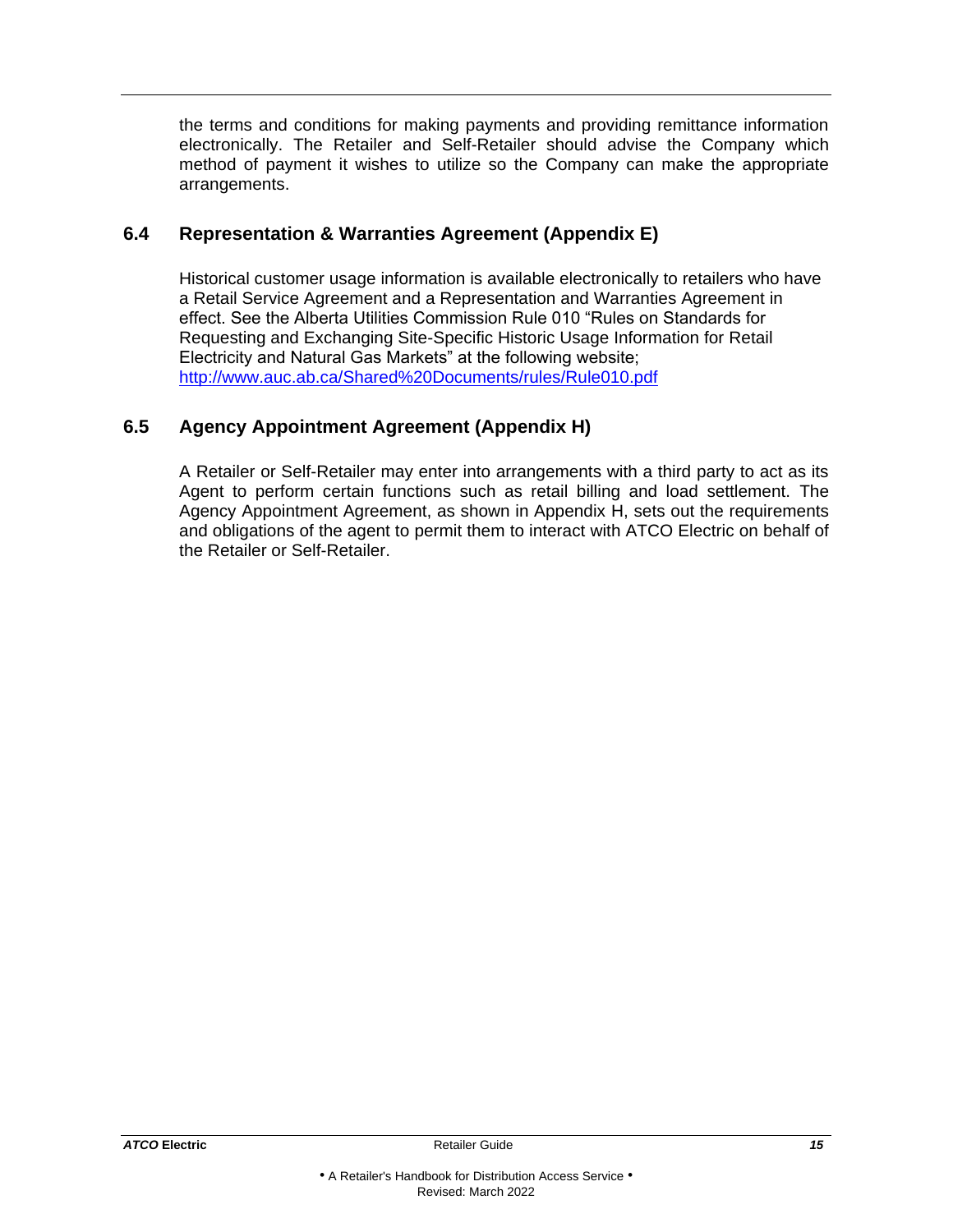# <span id="page-18-0"></span>*Chapter 7 Key Business Processes*

Retailer/Owner business events are initiated by the transactions found in the SSC, TBC, and the industry standard Historic Usage procedures. This chapter provides an overview of the communication methods and key transactions as defined in the SSC as well as additional processes. Please refer to the SSC for further information.

#### **7.1 Communications**

In accordance with the AUC, all market participants are required to have and maintain VLTraderTM to communicate electronically within industry.

The following outlines some of the details required to communicate electronically via VLTrader TM.

- (a) Installed and configured VLTrader™ installation as per the AUC guidelines found at: [http://www.auc.ab.ca/regulatory\\_documents/Consultations/2012-03-19-](http://www.auc.ab.ca/regulatory_documents/Consultations/2012-03-19-Rule021-Installing_Configuring_VLTrader.pdf#search=VLTrader) [Rule021-Installing\\_Configuring\\_VLTrader.pdf#search=VLTrader](http://www.auc.ab.ca/regulatory_documents/Consultations/2012-03-19-Rule021-Installing_Configuring_VLTrader.pdf#search=VLTrader)
- (b) All files sent to the participant will be 'queued for pickup' and are retrieved using VI Trader TM.
- (c) A sent file cannot be retracted. If the error cannot be corrected, the participant should contact their ATCO Electric retail representative.
- (d) Standard file names are found within the SSC Rules and the Alberta Tariff Billing Code Rule 004 (please refer to Section 11.6 for more information).
- (e) Participants must send separate files for each business transaction type.

# <span id="page-18-1"></span>**7.2 Select Retailer Request (Enrollment)**

*Settlement System Code Transaction - SRR*

Select Retailer Request is the industry standard process to initiate Electric Distribution Service and enables Retailers to begin serving its customers. This process applies to all Retailers who have entered a Retail Service Agreement with the Company, including the Default Supplier. A Retailer must complete and submit an electronic enrollment for each Site ID.

# *7.2.1 Electronic Enrollments*

As outlined in the SSC, ATCO Electric requires all enrollments be accompanied by an Update Customer Information transaction (UCI) (Section 7.3) to ensure customer data is accurate. Customer data includes: customer name, customer telephone number, customer mailing address, site contact name and site contact phone number.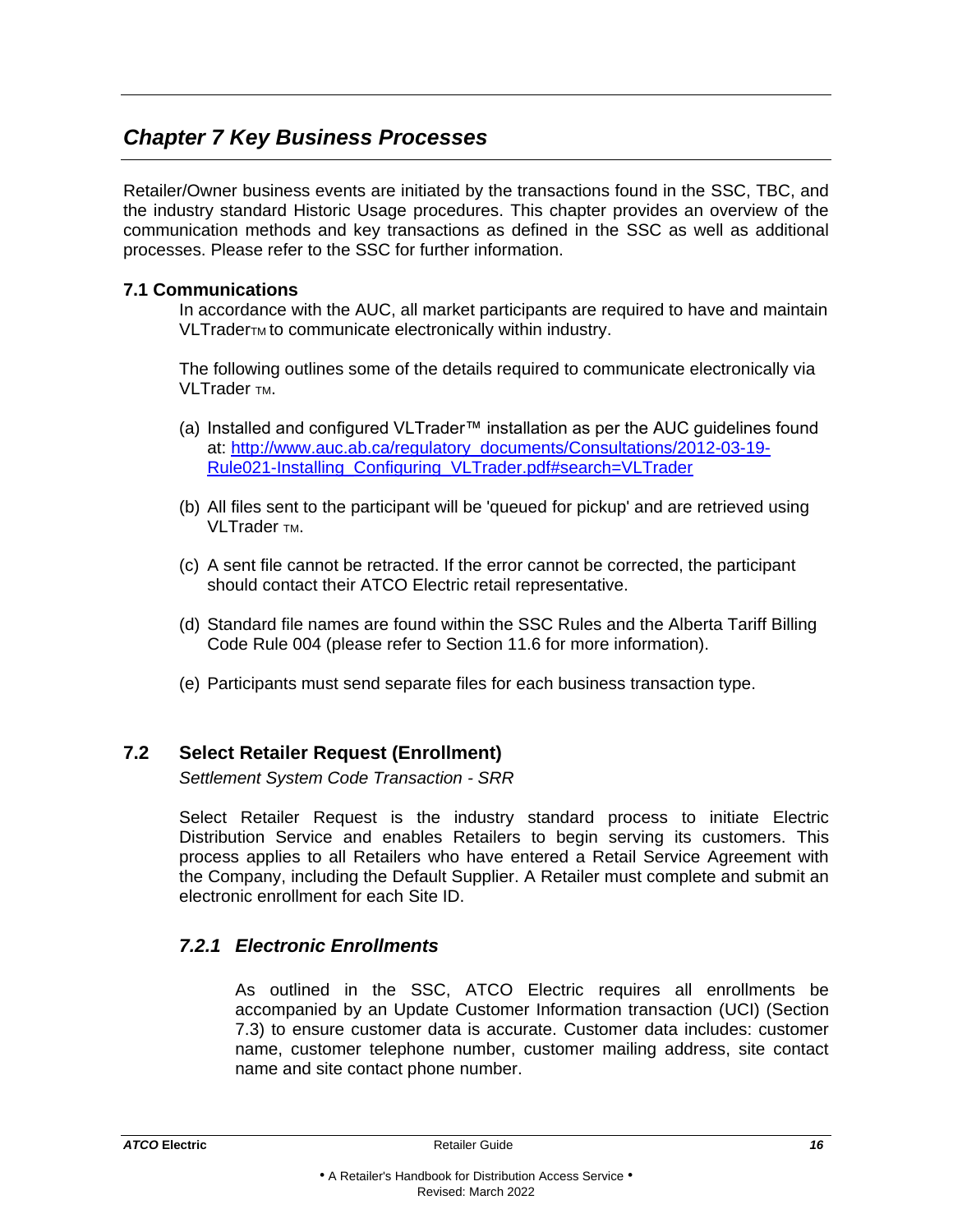A Service Point can only have one active Retailer of Record. The customer or Retailer may enter into arrangements with multiple Retailers for a Service Point. For example, a customer may choose to have one Retailer serve its firm load needs, while another Retailer serves its opportunity service requirements. Regardless of the arrangements, a Service Point can only have one active Retailer of Record when enrolling with ATCO Electric.

ATCO Electric should be notified immediately of enrollments made in error. Upon receiving notice of the error, the Company will notify the previous Retailer of record to enroll the site. The Company will not provide Customer Information to a Retailer who has enrolled a site in error.

# *7.2.2 Enrollment Mechanics*

Upon receipt of an enrollment, the Company will validate the transaction (i.e. valid site ID, Retailer ID, settlement ID, Critical Facility Code) and verify receipt of the required update customer information. The Company will use the Select Retailer Notification (SRN) transaction to notify the Retailer of the enrollment status.

The Retailer can refer to the SSC for a list of the error codes, response transactions and timing details.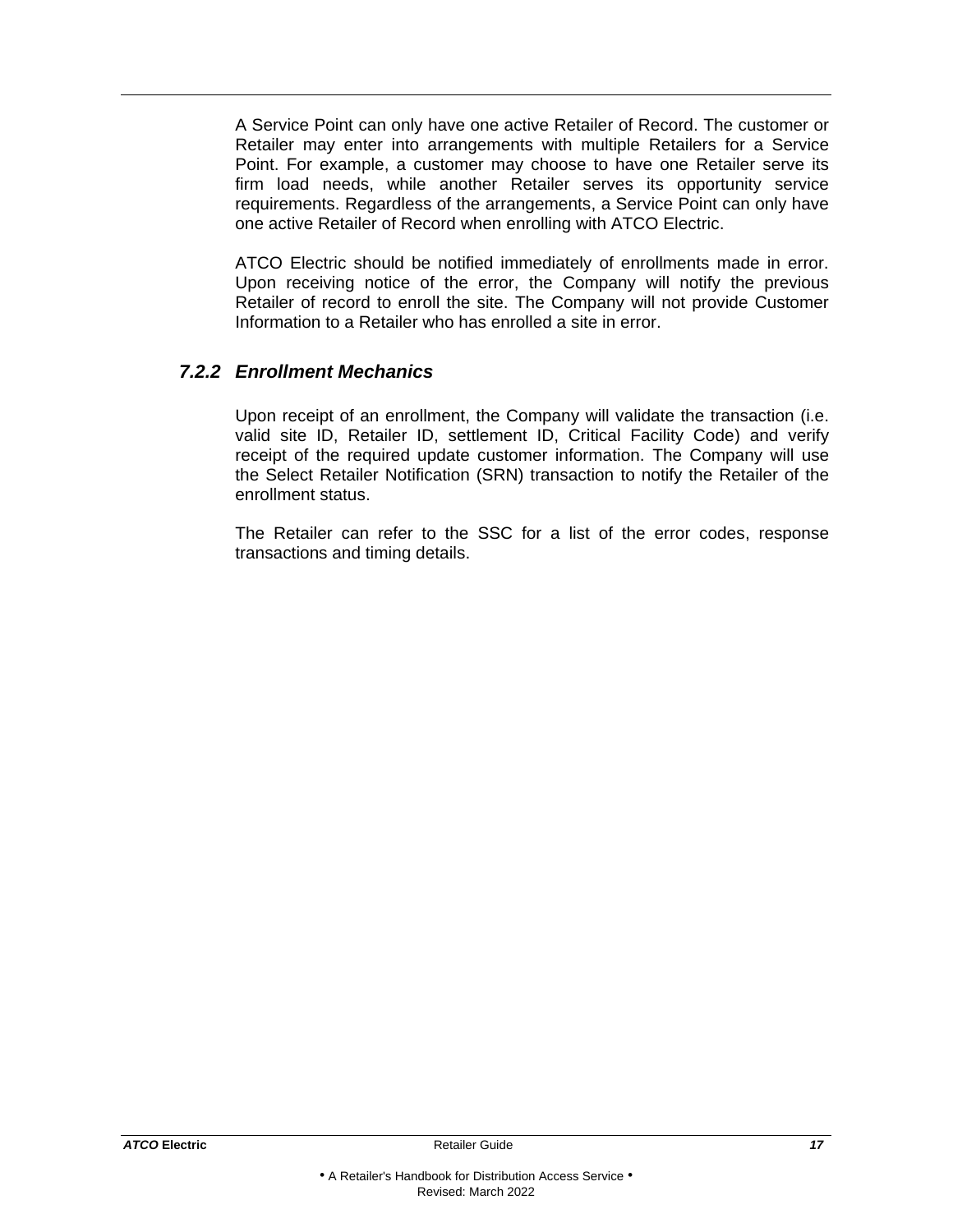# *7.2.3 Select Retailer (Enrollment) Process Flowchart*



# <span id="page-20-0"></span>**7.3 Update Customer Information**

*Settlement System Code Transaction - UCI*

It is important ATCO Electric has the most up to date customer information to effectively handle situations that affect the delivery of power to a customer's facility (i.e. maintenance, outages, line moves and emergency conditions). The Company requires this information to fulfill its obligations to notify the Default Supplier or Regulated Rate Provider if the Retailer of Record de-selects the site. The Retailer is responsible to notify the Company whenever a change to customer information occurs.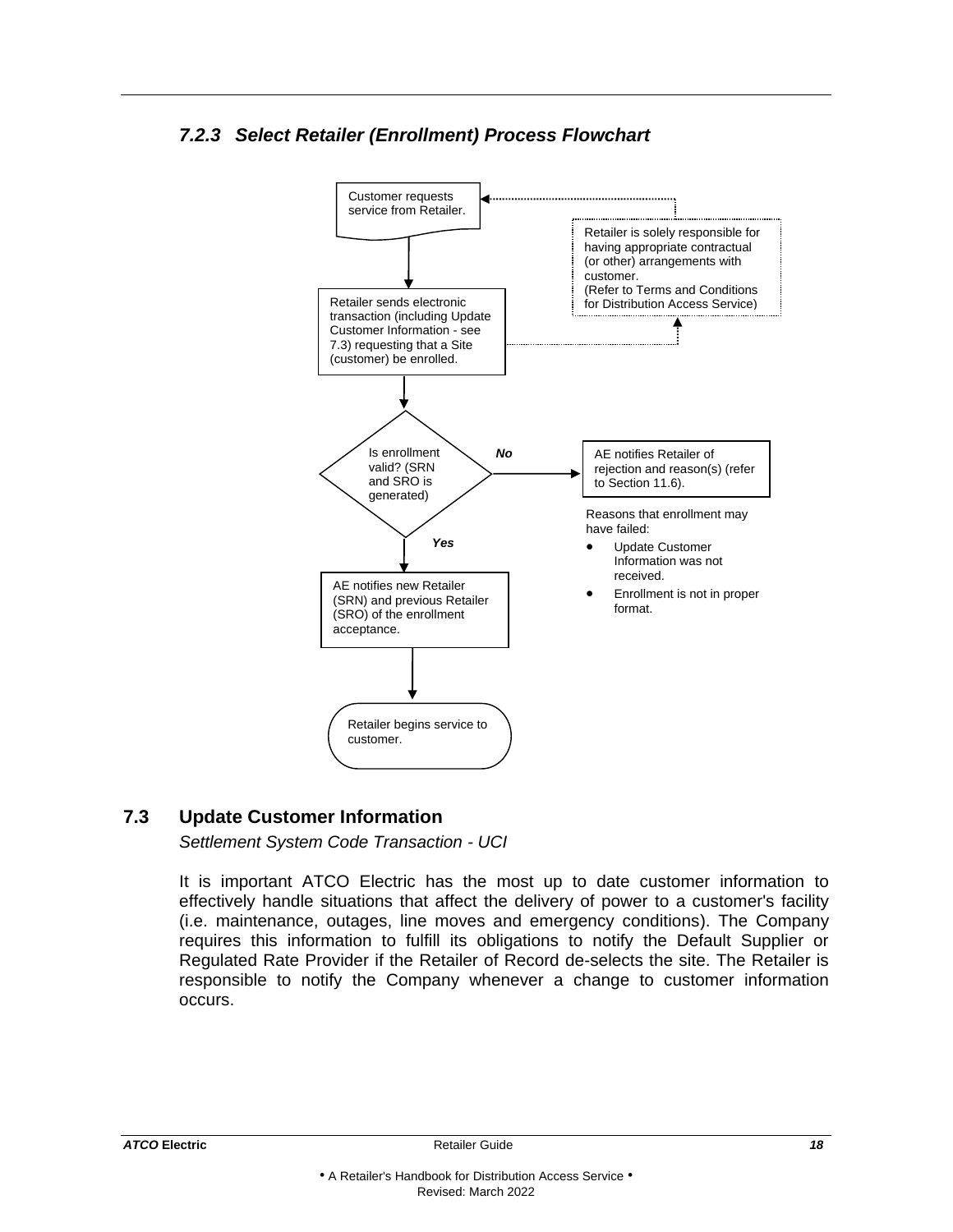# <span id="page-21-0"></span>**7.4 Energize Request (Connect Site)**

*Settlement System Code Transaction - ENR*

This process describes the transactions required to energize a customer's service.

The site must be enrolled with a Retailer before an energize request will be accepted. The customer is responsible for providing the Company with all required permits and approvals required for site energization, or may otherwise assign this responsibility to their Retailer. The customer must be aware of the connection requirements outlined in the Company's Customer Terms and Conditions for Distribution Service Connections and the Company's Customer Guide to New Extensions available on ATCO Electric's website at [www.atco.com.](http://www.atco.com/)

Requests initiated by the Retailer must include a priority code. The Company will endeavor to complete Energize requests as follows, weather and access to site permitting:

- ❑ Priority 1 energize requests within 24 hours;
- ❑ Priority 2 energize requests within 48 hours;
- ❑ Priority 3 & 4 energize requests within 5 business days.

Due to the rural nature of the Company's service territory, accessibility to the site and site readiness, energize and de-energize requests may or may not be completed in the timeline requested. If a site cannot be energized because it is under construction and is not forecasted to be ready within 5 business days, the request will be cancelled. Once an energize request is received, the Company may choose to coordinate directly with the customer.

The Company may assess an energize fee which will be passed on to the Retailer for collection.

The Company may choose not to energize the site if the site was de-energized for reason of Cut-off for Non-Payment by a previous retailer. For further information see Chapter 9.

# <span id="page-21-1"></span>**7.5 De-Energize Request (Disconnect Site)**

*Settlement System Code Transaction - DER*

This process describes the transactions involved in de-energizing a site as requested by the Company, the Retailer or a customer. Cut-Off for Non-Payment is covered in detail in Chapter 9.

Disconnection of a site may be the result of:

- ❑ Customer request;
- ❑ Cut-Off for Non-payment (see Chapter 9);
- ❑ Site is demolished;
- ❑ Safety Shut Off;
- ❑ Seasonal Shut Off; or
- ❑ Vacant Premises.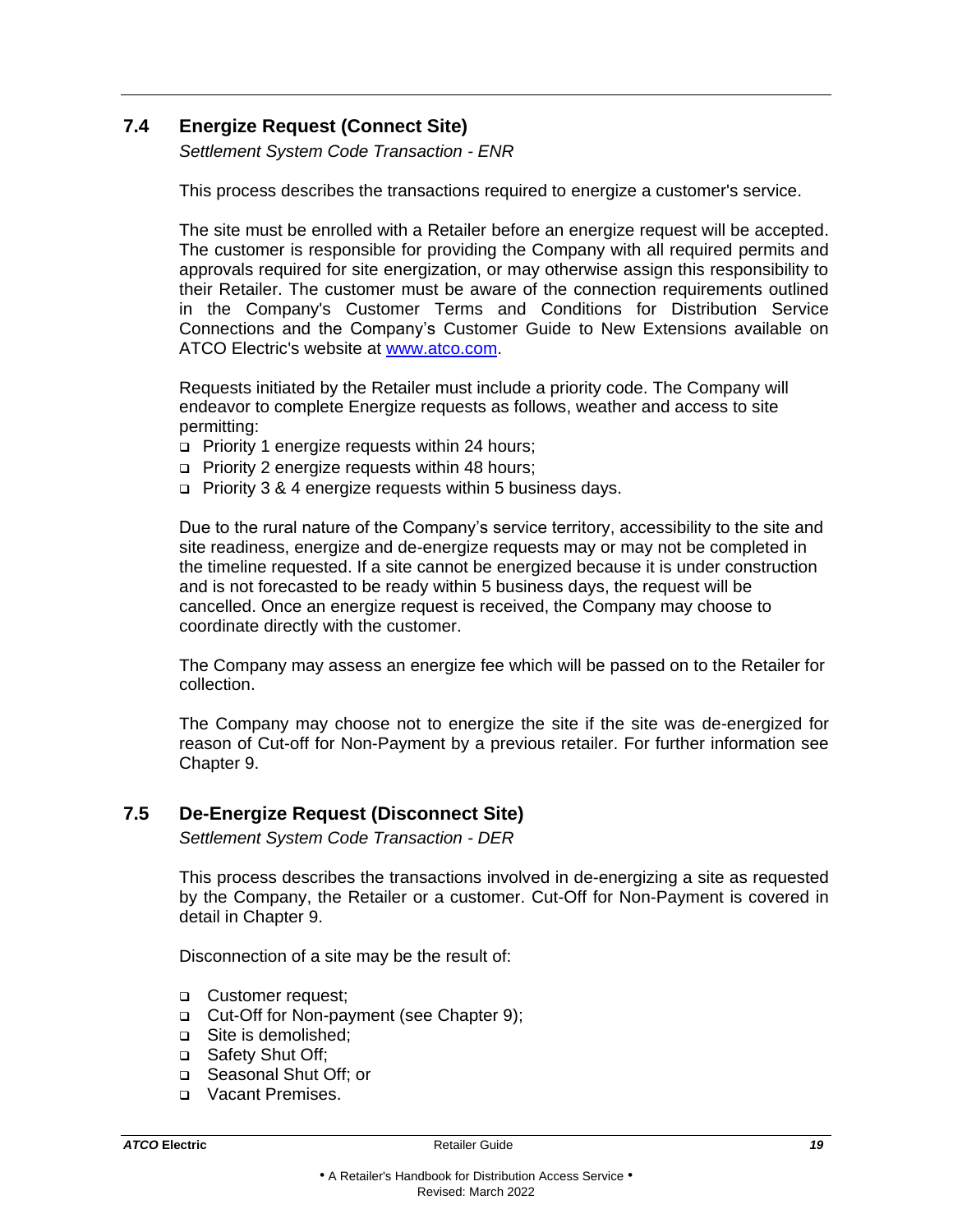In accordance with the SSC, any requests to de-energize a site shall be made by the Customer's Retailer. If the Customer notifies the Company the de-energize is shortterm, the Company reserves the right to complete the request for de-energize and subsequent energize.

The Company may at their discretion cancel the de-energize request. The Company will notify the Retailer if the Retailer initiated the order. Reasons include, but are not limited to:

- ❑ the customer has rejected the request;
- ❑ the de-energize is found to affect more than the service it has been requested for;
- ❑ the Company is unable to enter the site;
- ❑ customer/site data is found to be inaccurate;
- ❑ de-energizing the site may pose a safety risk to the occupants or Company employees;
- ❑ de-energizing the site may pose a safety risk to the customer's or Company's facilities.

If the de-energize request requires the Company to attend the site outside the Company's normal business hours, the Company reserves the right to assess a charge (see Schedule C Supplementary Service Charges, Retailer Terms and Conditions).

#### <span id="page-22-0"></span>**7.6 Request Off-Cycle Meter Read**

*Settlement System Code Transaction - ROR*

Meter reads will be based on meter readings made by the Company or on estimates for those billing periods when the meter is not read.

ATCO Electric will try to obtain a meter reading for an AMR site when an enrollment transaction (SRR) is processed or when a Customer Switch Advice (CSA) transaction is received. When an AMR reading cannot be obtained or when the regular scheduled read does not coincide with the enrollment for a conventionally metered site, the reading will be based on an estimate. A Retailer or customer may request an actual off-cycle meter read if required.

The read request will be rejected if they are not listed as the Retailer of Record.

#### <span id="page-22-1"></span>**7.7 De-Select Request (De-Enrollment)**

*Settlement System Code Transaction - DSR*

A notice to De-Select a site shall specify the Retailer's reason for de-enrollment.

The Settlement System Code has the following reasons for de-selecting a site:

- Customer Moving Out (0001)
- Retailer Drops Customer (0002)
- Erroneous enrolment (0003)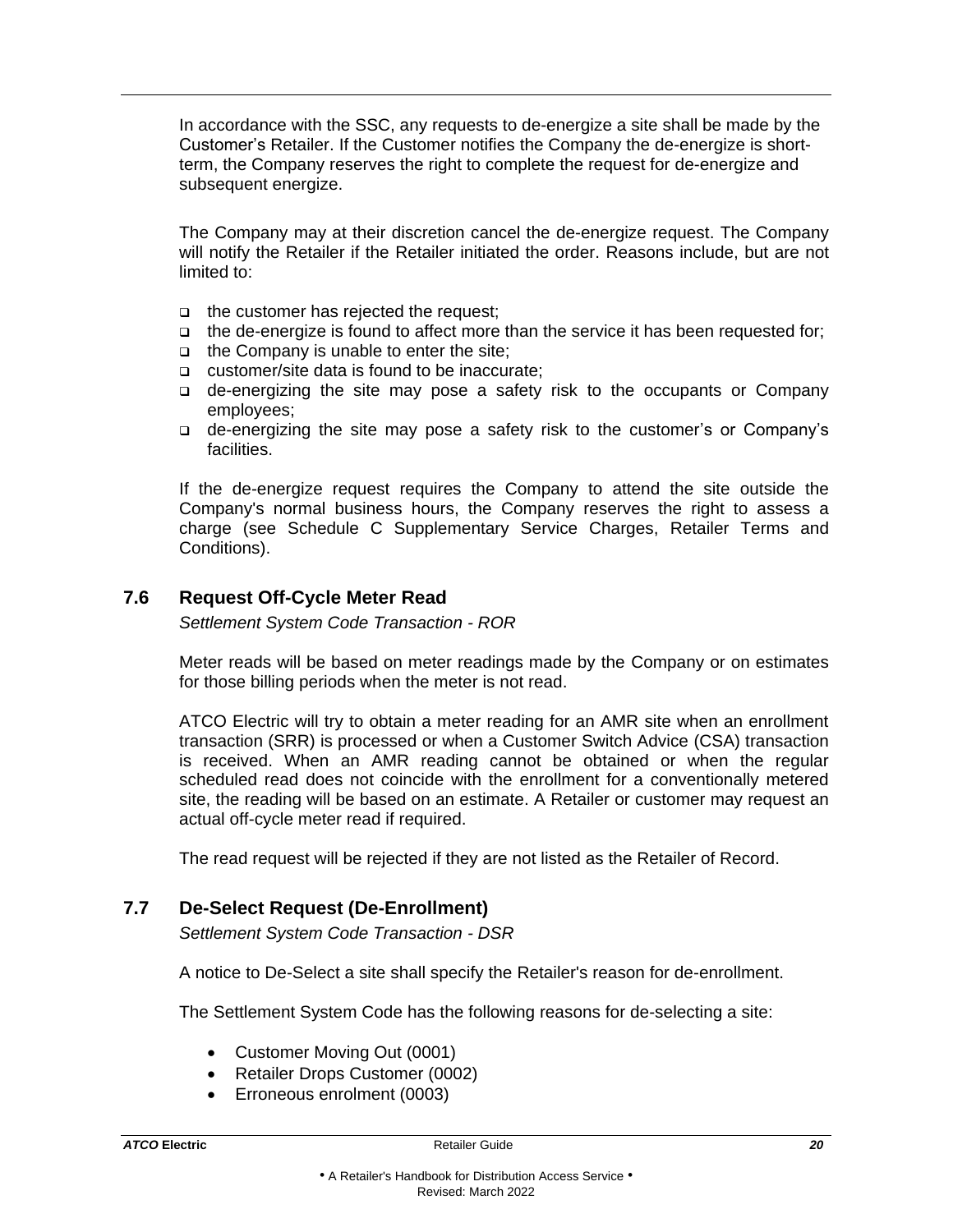• Abandoned oil and gas well (0004)

If the site is De-Selected and an alternate Retailer does not immediately enroll the site, the Company will notify either the Regulated Rate Provider or the Default Supplier to enroll the site.

#### <span id="page-23-0"></span>**7.8 Revoke De-Select Request**

*Settlement System Code Transactions – RDS*

This transaction permits a retailer to revoke a De-Select Request that was previously submitted as long as notification is received two business days prior to the scheduled switch date. Notification can be provided via email or via VLTrader™ as per the transaction format shown below. An administration fee will be assessed for each notification that is not provided via VLTrader™ as per Schedule C Supplementary Service Charges of the Retailer Terms and Conditions.

#### <span id="page-23-1"></span>**7.9 Revoke De-Energize Request**

*Settlement System Code Transactions –RDR*

A Retailer can cancel a request for de-energizing a site.

The Company may assess a charge to the Retailer for costs the Company has incurred if it has already sent a field representative to the site.

# <span id="page-23-2"></span>**7.10 Site IDs**

The Site ID is a unique identification number for every location served by ATCO Electric. Its primary use is for Retailers to enroll customer accounts. The numbering format complies with a province-wide identification system. The Company will provide some assistance to Retailers in order to find Site IDs if the Retailer cannot locate a Site ID within the catalogue. Additional charges may apply.

The Site IDs are available from the following sources:

#### **1. Site ID File (Site ID Catalogue)**

*Settlement System Code Transaction – SID* 

This file includes a list of all sites within ATCO Electric's service territory and is available for download on the Company's Retailer website at [www.atco.com.](http://www.atco.com/) The sites are listed in a CSV (Comma Separated Value) file with standard content as specified by the SSC. The Site ID number and location (street and legal address) are provided. To protect customers' privacy, the file does not include customer names or account data. The file is updated daily. Retailers must use their own software to sort and query the CSV file.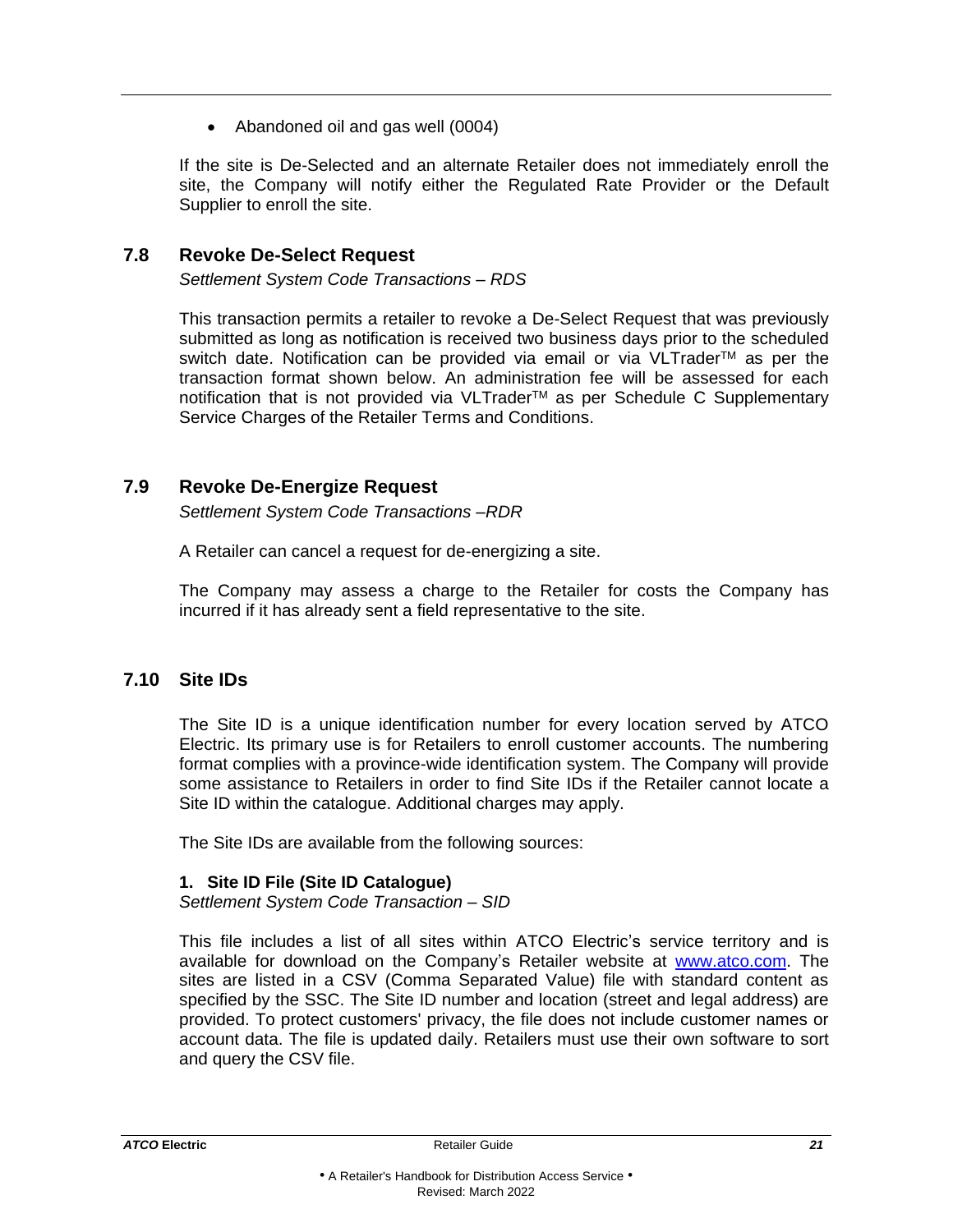# **2. ATCO Electric Call Centre**

Site IDs for new services are available by calling the ATCO Electric Customer Assistance Centre at 1-800-668-2248. Charges may apply for requests for Site IDs published in the Site ID file.

# <span id="page-24-0"></span>**7.11 Request Usage and Meter Reading Verification**

*This event covers circumstances including a high bill complaint.*

The Company will review disputes with the Retailer before a decision is made to inspect and test a meter for verification. If it is determined the Company is responsible for any metering error, the Company will adjust the Retailer's bill accordingly. The Retailer is responsible to recover any correction charges from the customer for energy related errors.

The Company will assess a charge to the Retailer for a meter test if the Company has not been responsible for any metering errors. No charge will be assessed if the meter is found to be faulty.

#### <span id="page-24-1"></span>**7.12 Meters**

# *7.12.1 Metering Methods*

In accordance with the Electric Utilities Act, ATCO Electric is responsible for procuring, installing and maintaining all meters in its service area with the exception of Rural Electrification Associations. This responsibility includes installation, removal, repair and maintenance of meters, collecting meter data, correcting and validating interval data, and reporting load and consumption data to customers, Retailers and the AESO.

There are two timing conventions for monitoring consumption data. An Interval Meter records how much power is being used at any given time, in kilowatts (kW), usually at 15-minute intervals as opposed to a conventional (cumulative) meter or kilowatt-hour (kWh) meter that measures how much energy has been used over a longer duration.

# *7.12.2 Arranging for Interval Data Metering*

Customers with sites below the 500 kW threshold may request ATCO Electric to upgrade and install an Interval Data Meter subject to a service charge defined in Schedule C of the Retailer Terms and Conditions. The customer, an Agent acting on the customer's behalf or the customer's Retailer may request the metering upgrade.

The site will be charged based on its interval data once the appropriate metering has been installed. If a customer chooses not to bill on the interval data, the Company will change the metering to its original metering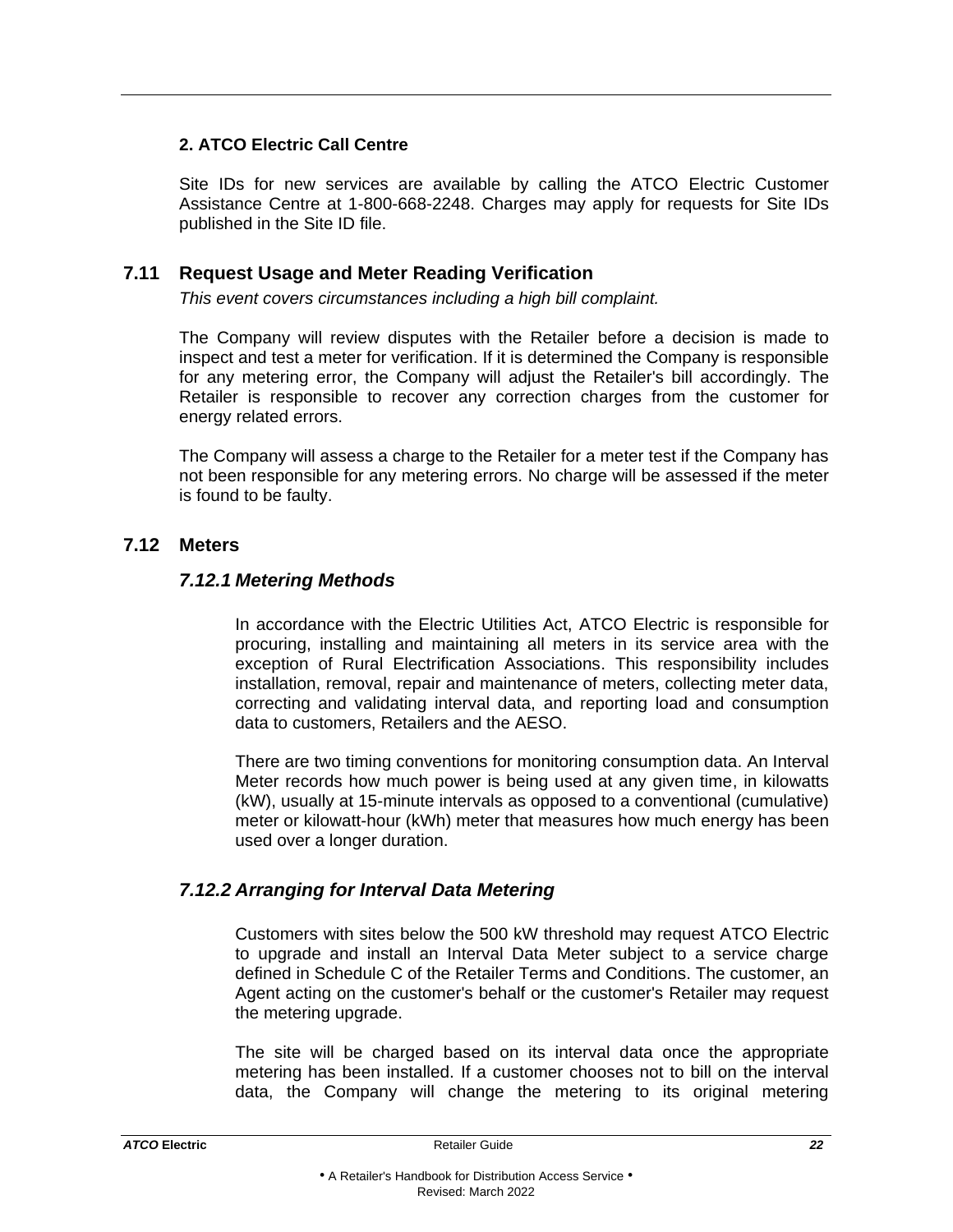configuration and the customer (or Retailer) will be responsible for the cost of removal and installation of the metering equipment. ATCO Electric retains ownership of all metering and metering equipment requested by the customer.

#### <span id="page-25-0"></span>**7.13 Request Settlement Data**

The Company provides profiling and settlement information in accordance with the specifications outlined in the SSC.

To request additional settlement data, the Retailer shall provide a written request to its retail accounts representative outlining the purpose for the additional settlement information. ATCO Electric requires the reasons for the data request so it can quickly and efficiently respond to the needs of the Retailer. After the request is made, the Company will provide a written proposal of the type of work, time of delivery and charges necessary to provide the additional settlement information. All settlement information will be provided electronically to the Retailer.

# <span id="page-25-1"></span>**7.14 Request Usage History from Company**

The provision of Historical Customer Usage Information to a Retailer or Self-Retailer will be as specified in AUC Rule 10. See Chapter 6 Qualification Forms and Agreements, Section 6.4.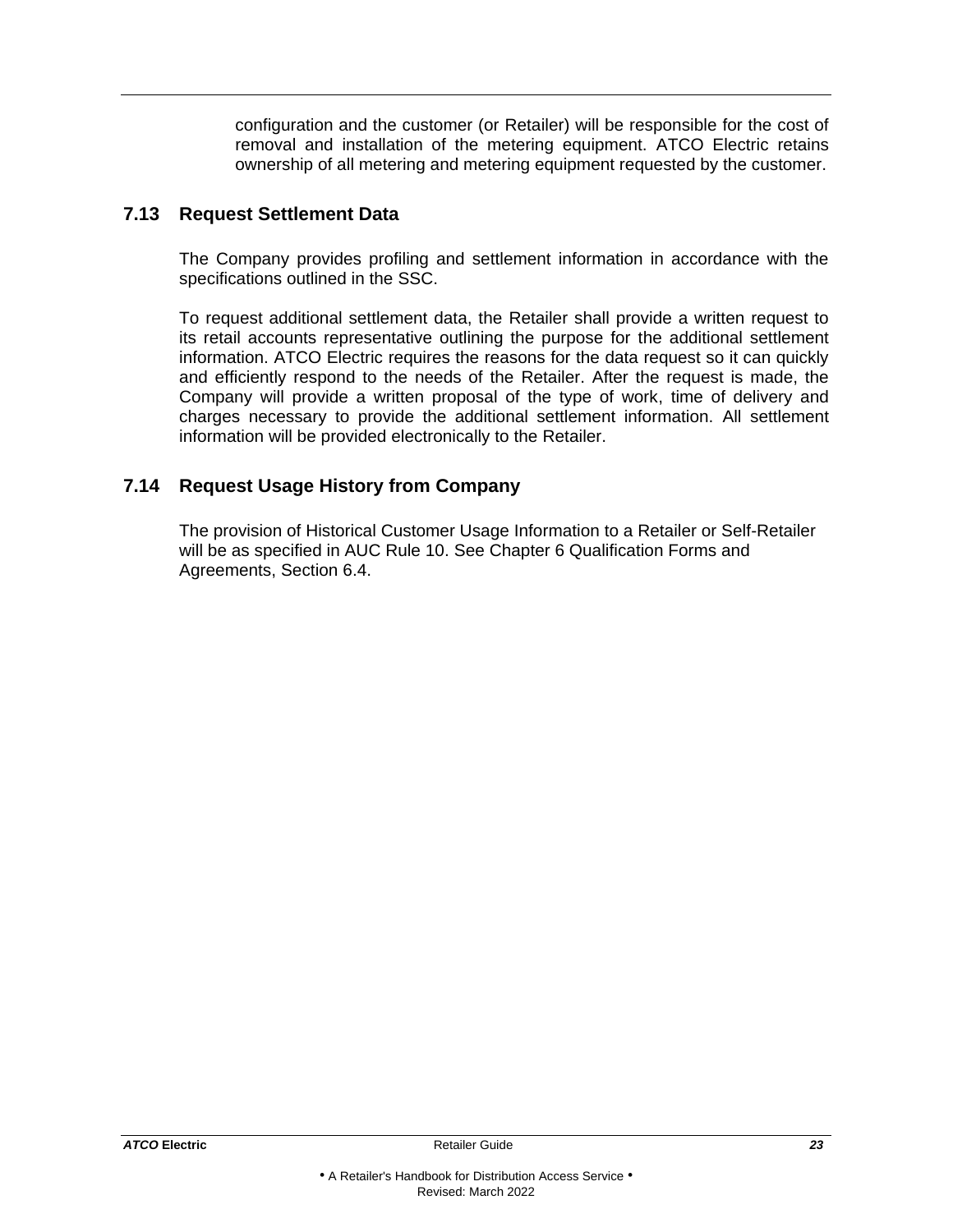# <span id="page-26-1"></span><span id="page-26-0"></span>**8.1 Initial Credit Information**

All Retailers and Self-Retailers entering into a Retail Service Agreement with ATCO Electric must complete a Retailer of Record and Credit Application Form as shown in Appendix A. ATCO Electric will use the information provided in the credit information section of the application form to establish the Retailer's initial prudential security requirement, which must be received before the Company will provide Electric Distribution Service to the Retailer. This evaluation will be conducted in accordance with Article 11 of the Retailer Terms and Conditions.

As part of this process, Retailers are required to provide: (i) their credit rating from Standard and Poor's Bond Rating Service, Dominion Bond Rating Service and/or Moody's Investors Service (as applicable) and (ii) their initial customer and load determinates.

# <span id="page-26-2"></span>**8.2 Setting of Prudential Requirements**

Based on the initial credit information provided in the Retailer Record and Credit Application Form, ATCO Electric will conduct a creditworthiness evaluation and will deem the Retailer to have met the prudential requirements if it meets one of the following criteria.

- (a) The Retailer's credit rating will determine the reduction in required security per Section 9 of the Distribution Tariff Regulation A.R. 162/2003. The credit rating will mean the bond rating from the Standard and Poor's Bond Rating Service or an equivalent rating from the Dominion Bond Rating Service or Moody's Investors Service. To qualify based on bond rating, the Retailer must have a bond rating of at least BBB- or higher. An irrevocable guarantee (in a form as set out in Appendix G) may be provided from a Canadian person, or person acceptable to the Company other than the Retailer, with a qualifying bond rating. The Company will confirm the credit rating of the Retailer or person guaranteeing the financial obligation of the Retailer. If a party has more than one credit rating, the lowest rating will be used.
- (b) If the Retailer does not meet the minimum bond rating criteria, the Retailer must provide a bond, a cash deposit, or an irrevocable letter of credit drawn on a Canadian lending institution acceptable to the Company, in a form as set out in Appendix F. An irrevocable letter of credit from another financial institution may be accepted by the Company, provided it is confirmed by the Bank of Montreal. Any fees or other charges levied by the Bank of Montreal with regard to confirming the irrevocable letter of credit will be the responsibility of the Retailer.

The amount of the security guarantee will be equal to 1.5 (45 days) times the highest monthly charges by a Retailer to its customers during a 12-month period. Security requirements will be evaluated on a daily basis by monitoring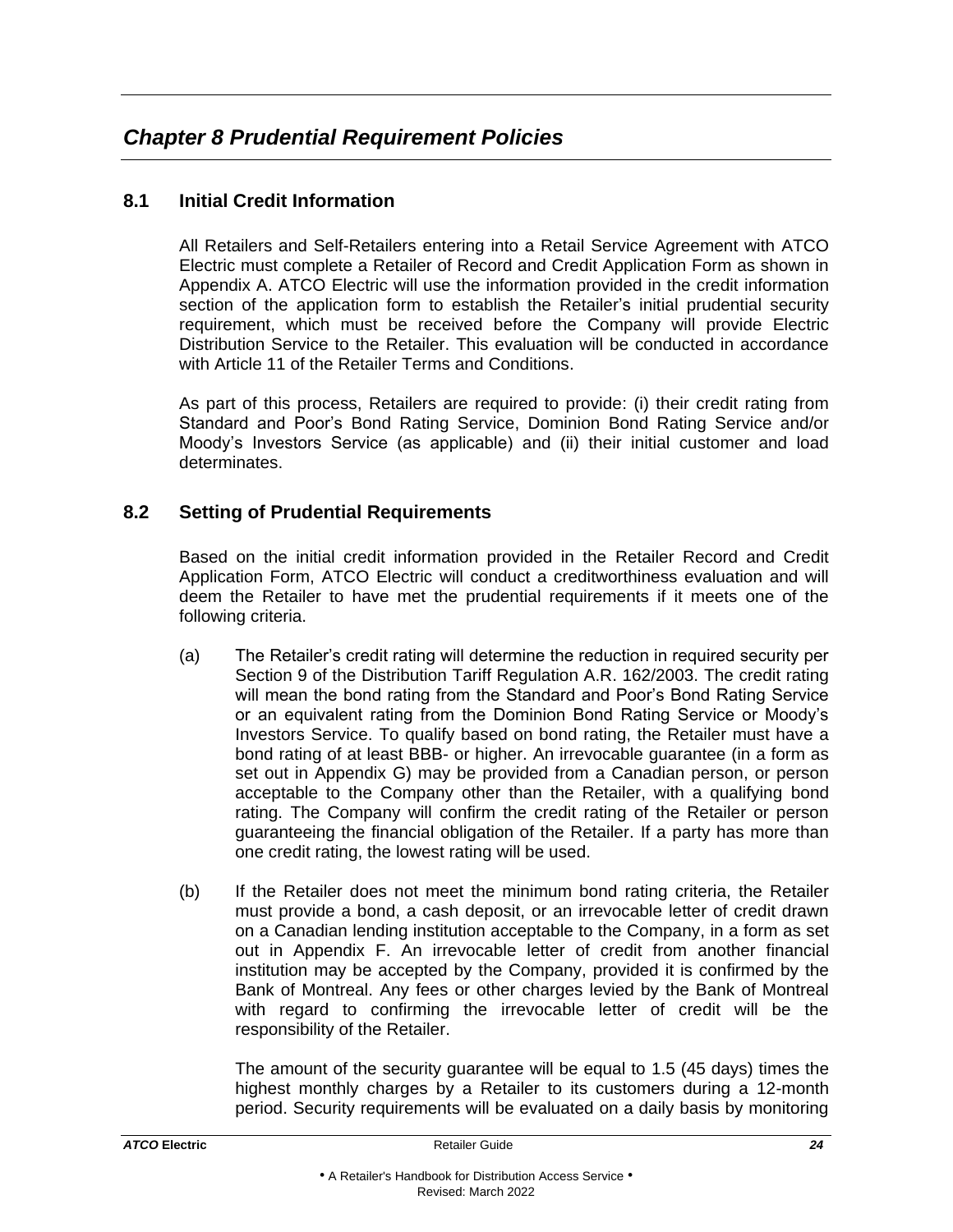new applications for enrollment as well as any increased consumption by the Retailer's customers.

- (c) The Company, subject to review and reassessment, shall establish the Retailer's security requirement based on the Retailer's credit rating and the maximum guarantee allowed from a person guaranteeing the financial obligations of the Retailer, subject to Sections 8 and 9 of the Distribution Tariff Regulation, A.R., 162/2003 and shall notify the Retailer of their security requirement within 20 business days of the Retailer's complete application for service.
- (d) If a Retailer's financial situation changes (i.e., downgrading of its corporate bond rating) or a Retailer becomes under-secured, the Company reserves the right to re-evaluate the Retailer's credit limit and/or request the Retailer to provide additional security. The Retailer will be notified by the Company of the need for additional security. The notification will include the reasons for the notice, the amount of the additional security and the timeframe within which the security must be provided.
- (e) Subject to Articles 7.3 and 9.2 of the Company's Retailer Terms and Conditions, if the Retailer fails to pay any amount billed or fails to present additional security as outlined herein, the Company reserves the right to suspend the provision of additional Electric Distribution Service to the Retailer, or discontinue Electric Distribution Service entirely to the Retailer.

Upon Discontinuance of Electric Distribution Service as indicated above, the provisions of the affected service(s) will be assumed by the Default Supplier for non-eligible customers, and the person for whom the Company has made arrangements to provide the Regulated Rate Tariff for eligible Customers.

(f) A Retailer that is required to provide security in accordance with the Company's Retailer Terms and Conditions must maintain that amount of security until all obligations of the Retailer under the Company's Distribution Tariff are satisfied.

# <span id="page-27-0"></span>**8.3 Financial Obligations**

Initial financial obligations for the Retailer will have to be determined when a Retailer first requests service from the Company. ATCO Electric will undertake this evaluation with the Retailer's assistance based on the number of customers and load served by the Retailer on the Company's price schedule. ATCO representatives will determine the most suitable price schedule for the Retailer's customer.

# <span id="page-27-1"></span>**8.4 Drawing-on Security**

As noted in Section 8.2, ATCO Electric will monitor the Retailer's financial obligation on a daily basis to ensure it does not exceed its credit limits as defined above. In addition, if a Retailer fails to pay any amount billed, the Company will apply all or a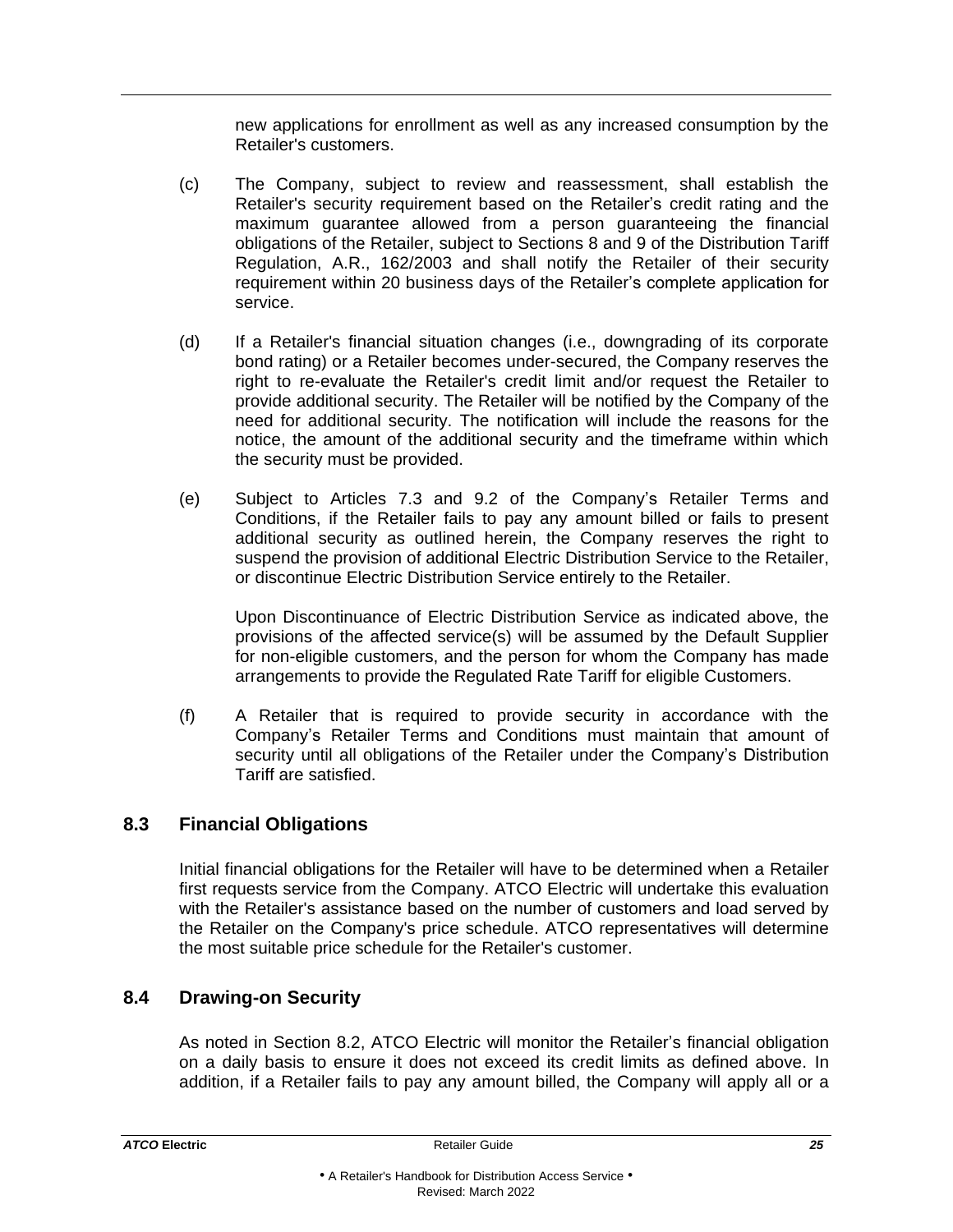portion of the Retailer's security to the unpaid amount. This process will be monitored as follows:

#### *(in business days)*

- Day 1: The Company will send an electronic bill file to the Retailer for the billing cycle.
- Day 12: Payment is due to the Company from the Retailer by this day.
- Day 13: Normally, the Company will first make a call to the Retailer advising of the situation. The Company will follow-up in writing via email, fax or letter that it's in default of its payment and that it has 3 business days to pay arrears.

In addition, arrears are subject to the Late Payment Charge of 1.5% per month as per Schedule C of the Company's Retailer Terms and Conditions.

Day 16: Overdue notice expires.

(i) If the Retailer has qualified based on its bond rating [see Section 8.2(a)], the Company will request the Retailer to provide additional security in a form outlined in Section 8.2(b) within a specified time.

(ii) If the Retailer has qualified based on a guarantee provided by a person with a qualifying bond rating, the Company will make a demand on that guarantee.

(iii) If the Retailer has provided a security in a form outlined in 8.2(b), the Company will draw on the security and the Retailer will be required to replenish the security within 5 business days.

If the Retailer has failed to provide additional security or the guarantor has not honored the guarantee provided, the Company will advise the Retailer that provision of further Distribution Access Service to the Retailer will be suspended and that the Company reserves the right to discontinue Distribution Access Service entirely to the Retailer.

# <span id="page-28-0"></span>**8.5 Interest Paid on Security**

Interest on each Retailer's cash security deposit held by the Company will be calculated at the rate specified from time to time in the Residential Tenancies Act. Interest will be paid to the Retailer annually. If the amount of annual interest equals or exceeds \$50, a T5 Statement of Investment Income will be issued by the Company and sent to the Retailer in accordance with Canada Revenue Agency policy.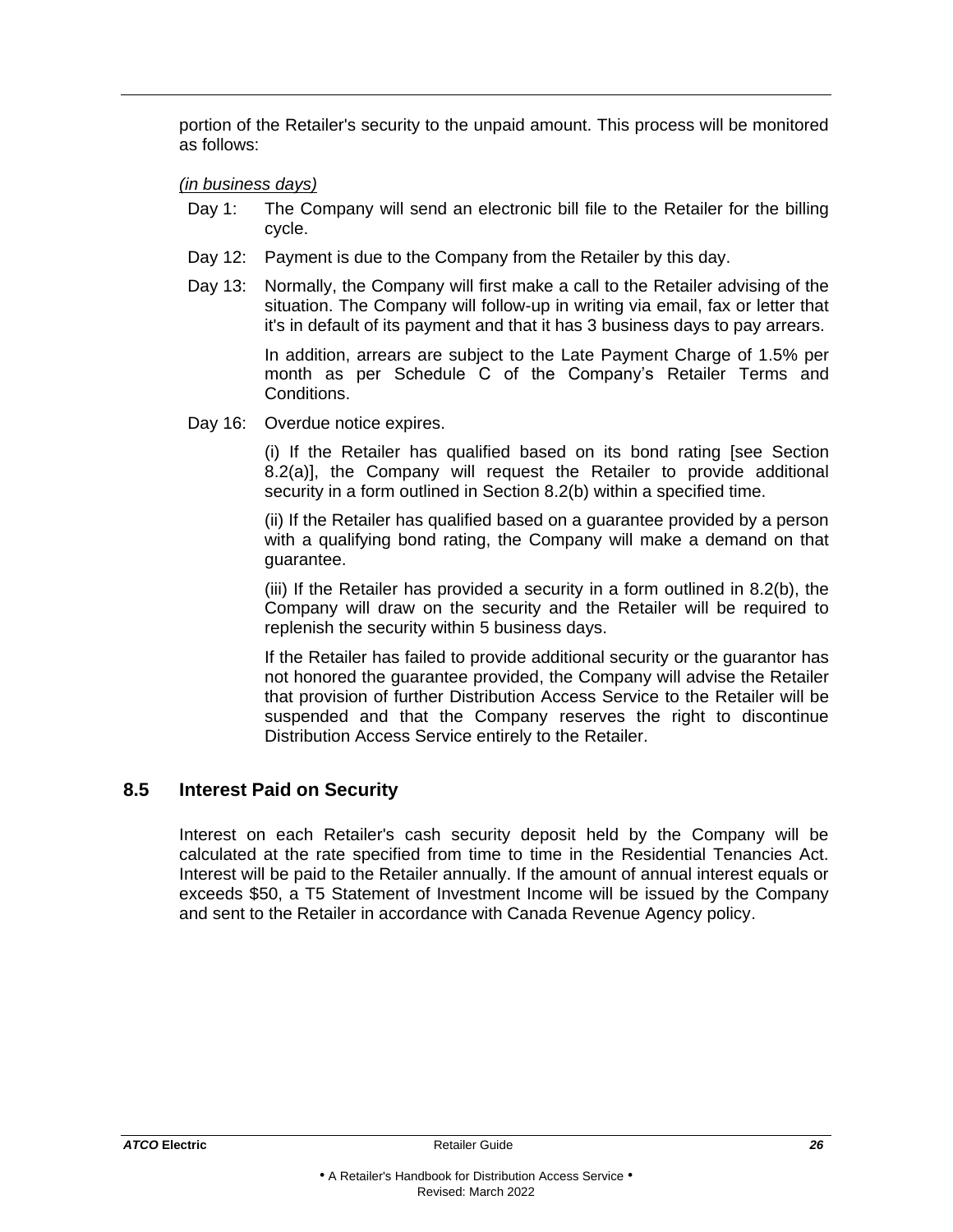# <span id="page-29-0"></span>*Chapter 9 Cut-Off for Non-Payment*

As established by the Electric Utilities Act (EUA), a Retailer has the right to request the Company to de-energize service to a site in accordance with ATCO Electric's approved deenergize policies. Reasons for this request may vary depending on the circumstances as outlined in Chapter 7 under De-energize Request. The Company has a unique service area that spans hundreds of square kilometers into remote areas of the province. De-energizing sites for non-payment in some of these service areas requires special attention. The Company's authorized field representatives will perform the physical de-energize at the customer's site. There are a number of circumstances as per the *Distribution Tariff Regulation A.R. 162/2003* that the Company evaluates before it proceeds with de-energizing service to a site:

- The Company may not disconnect a residential or farm premises between the months of October 15 to April 15, or between April 16 to October 14 when the overnight temperature is forecast to drop below zero (0) degree Celsius in the 24-hour period immediately following the proposed disconnection within the ATCO Electric service area. During this time a limiter may be installed.
- The Company will not disconnect a premise if it contains medical equipment. During this time a limiter may be installed.
- The Company will not disconnect a premise if the community at large or the occupant is under bereavement. At its discretion, the Company will return within 24 hours.
- The Company may review and discuss with the Band Council or Métis Settlement Council before the de-energize is undertaken at a site located in native areas (reserve or Métis Settlement).
- The Company reserves the right to maintain service in the event that the customer disputes the pending de-energize or the customer does not match the customer for which the CONP request was made.

All de-energize requests for non-payment will be handled in accordance with ATCO Electric's approved policies and procedures as set out in the Retailer Terms and Conditions Schedule B, Disconnect Customer Site. These policies apply to all Retailers including the default supplier for customers served under the regulated rate option tariff.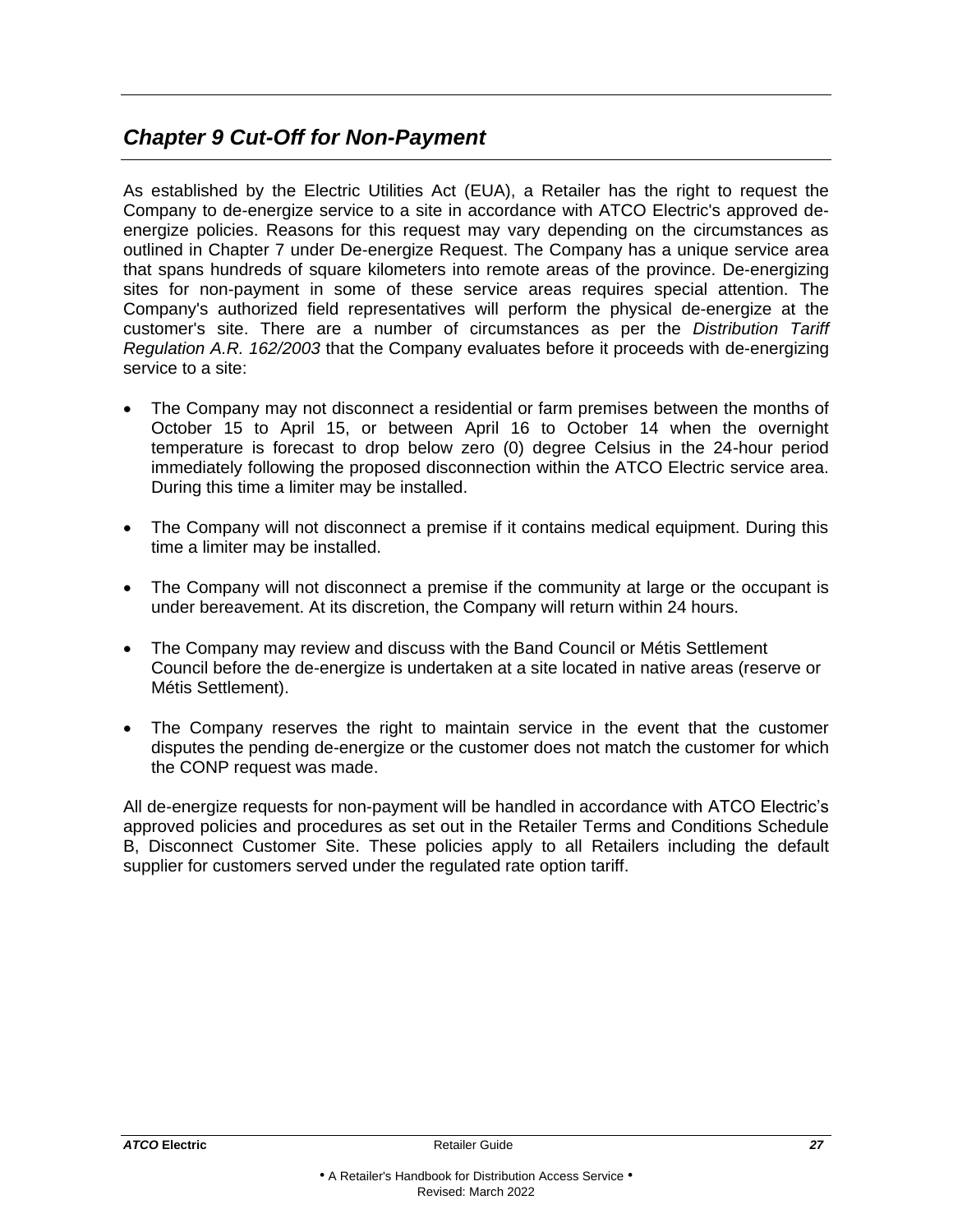# <span id="page-30-0"></span>*Chapter 10 Distribution Billing and Payment*

ATCO Electric bills in accordance with Rule 004 Alberta Tariff Billing Code for communicating site specific distribution and transmission tariff charges.

# **10.1 Tariff Billing File (TBF)**

Tariff billing file production and publication details are described in the Tariff Billing Code. The flow chart below shows the billing process for a scheduled Tariff Bill File. ATCO Electric publishes one Tariff Billing File for each of 20 billing cycles. Billing cycles are linked to scheduled read cycles. A retailer that has sites with scheduled read cycles spanning all 20 cycles will receive 20 Tariff Bill Files per month. The Tariff Billing File process is shown below:



After calculating charges, ATCO Electric creates and publishes the Tariff Billing File (TBF). The TBF is processed and made available for retrieval via  $VLTrader^{TM}$  after midnight. The retailer may validate the file and its contents within the allowed 24 hour period. If the Retailer deems the file error free, they may send a Tariff Bill File Accept transaction (TBA). A lapse of 24 hours from the TBF publication date or receipt of a TBA will trigger the creation of the invoice (TBI) which includes the total amount due including the GST. Payment is due 11 business days after publication of the TBF. Preauthorized payments will be withdrawn from the Retailer's account in accordance with the Preauthorized Payment Agreement established in Appendix C.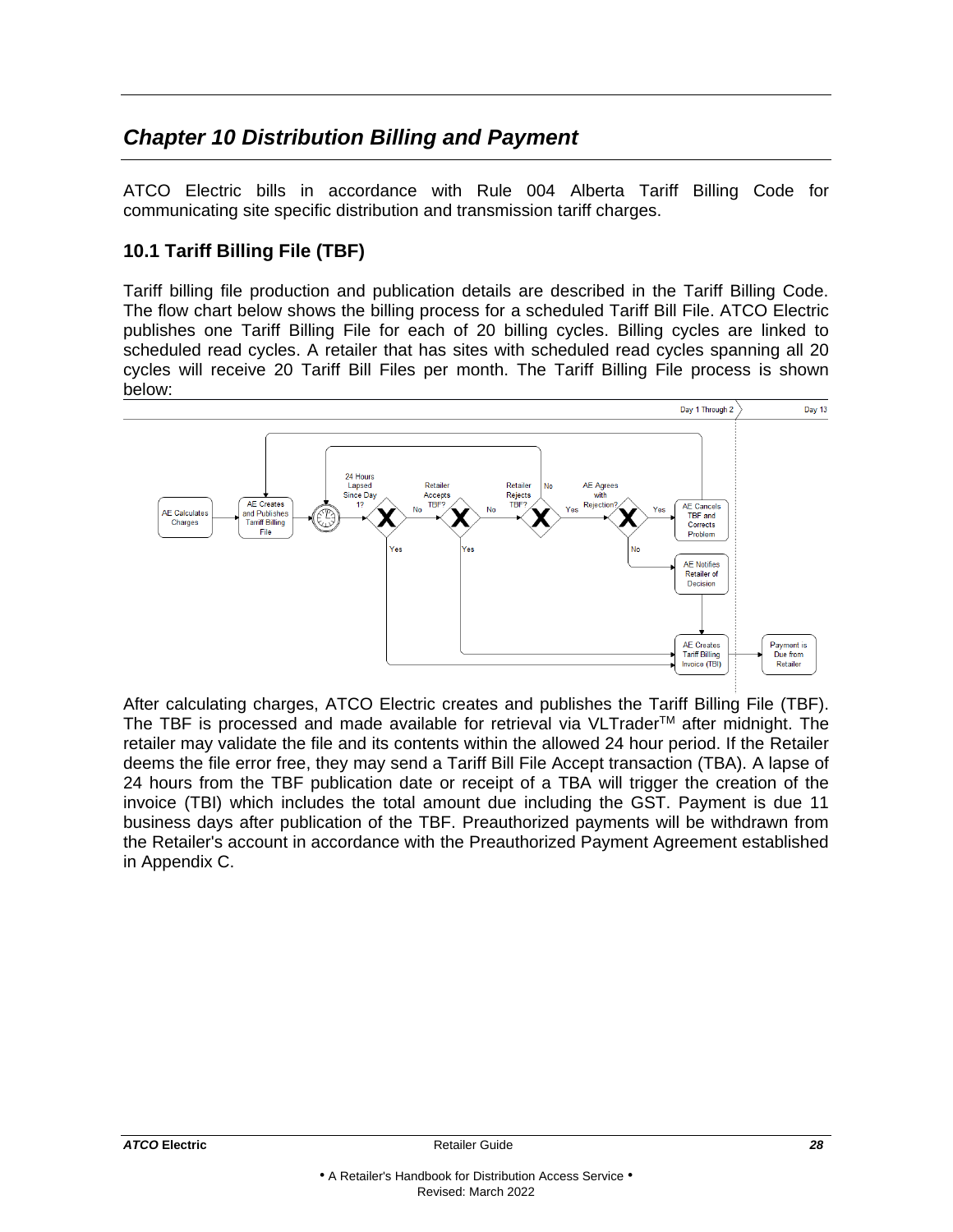# <span id="page-31-1"></span><span id="page-31-0"></span>**11.1 Introduction**

The Retailer must fulfill the requirements of the compliance testing protocol, as amended from time to time, before the Company can provide Electric Distribution Service to the Retailer. The purpose of the compliance testing protocol is to set forth procedures for testing and evaluating compliance with the Alberta Settlement System Code - Information Exchange Standards and Guidelines.

# <span id="page-31-2"></span>**11.2 Compliance Testing & Certification**

- (a) The Company uses compliance testing to ensure the Retailer meets the standards defined by the Company and the Alberta SSC – Information Exchange Standards and Guidelines. The compliance test focuses on the electronic transactions supporting enrollment and updating Customer Information as defined by the Information Exchange Standards and Guidelines. The various tests cover proper formulation, receipt, processing, form and content of, and response to key transactions.
- (b) A Retailer may fail any compliance test up to two times, after which the Retailer must reschedule and retake the test. Should a Retailer fail any test three times, the Retailer must demonstrate and/or describe the corrections made in their process to the Company before retesting will be allowed. In the event a Retailer requires re-testing, the Retailer must successfully complete all compliance tests to obtain certification. Compliance tests must be performed successfully for each Retailer ID registered with the Company.

# <span id="page-31-3"></span>**11.3 Testing Support**

The Company will provide testing support by telephone and e-mail for Retailers participating in the compliance testing process. The Company will use reasonable efforts to communicate the test results to the Retailer within five (5) business days.

# <span id="page-31-4"></span>**11.4 Prerequisites**

- (a) The Retailer must notify the Company, at least two months prior to accepting enrollments, of its business name, general mailing address, business phone number and Retailer Identification number(s).
- $(b)$  The Retailer must have purchased and installed VLTrader<sup>TM</sup>.
- (c) The Retailer must obtain a properly authorized digital certificate. The digital certificate will be used to validate the Retailer's access to the VLTraderTM server.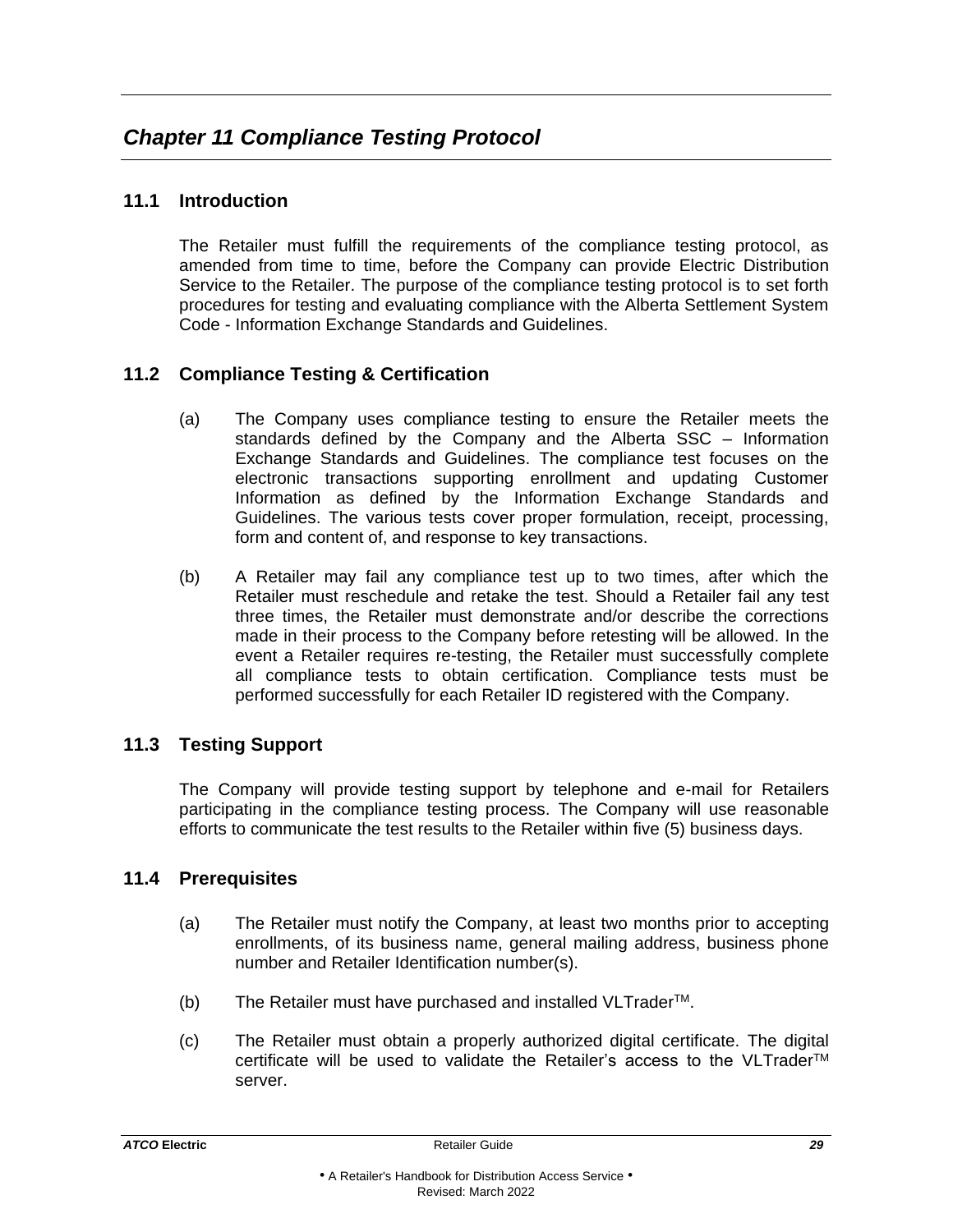# <span id="page-32-0"></span>**11.5 Compliance Tests**

- New Retailers must successfully perform the tests identified by ATCO Electric
- Retailers who register more than one Retailer ID must successfully complete testing for each additional Retailer ID.

# <span id="page-32-1"></span>**11.6 Process Rejections**

As per the SSC specifications, records or entire files ATCO Electric is unable to process will be returned to the Retailer. The file name will be the same as the file ATCO Electric received with an "R" suffix. Rejected records will have the transaction status code updated to reflect the rejection reason.

# *11.6.1 Rejected Files*

Entire files will be rejected if any of the following conditions exist:

- 1. The transaction ID in the filename is not a transaction ID ATCO Electric is expecting.
- 2. The sender ID in the file name does not match the inbox in which the file was received.
- 3. The receiver ID in the filename is not an expected ID for this type of transaction.
- 4. The date in the filename is not valid.
- 5. Any record within the file has a different transaction ID than the one in the filename.
- 6. Any record within the file has a different sender ID than the one in the filename.
- 7. Any record within the file has a different receiver ID than the one in the filename.
- 8. Any record within the file contains too many commas.
- 9. Any record within the file contains too few commas.

# *11.6.2 Deleting Files from the VLTraderTM Server*

All files that are placed on the VLTrader™ server will be deleted 30 days after they are created. No notification will be provided when a file is deleted.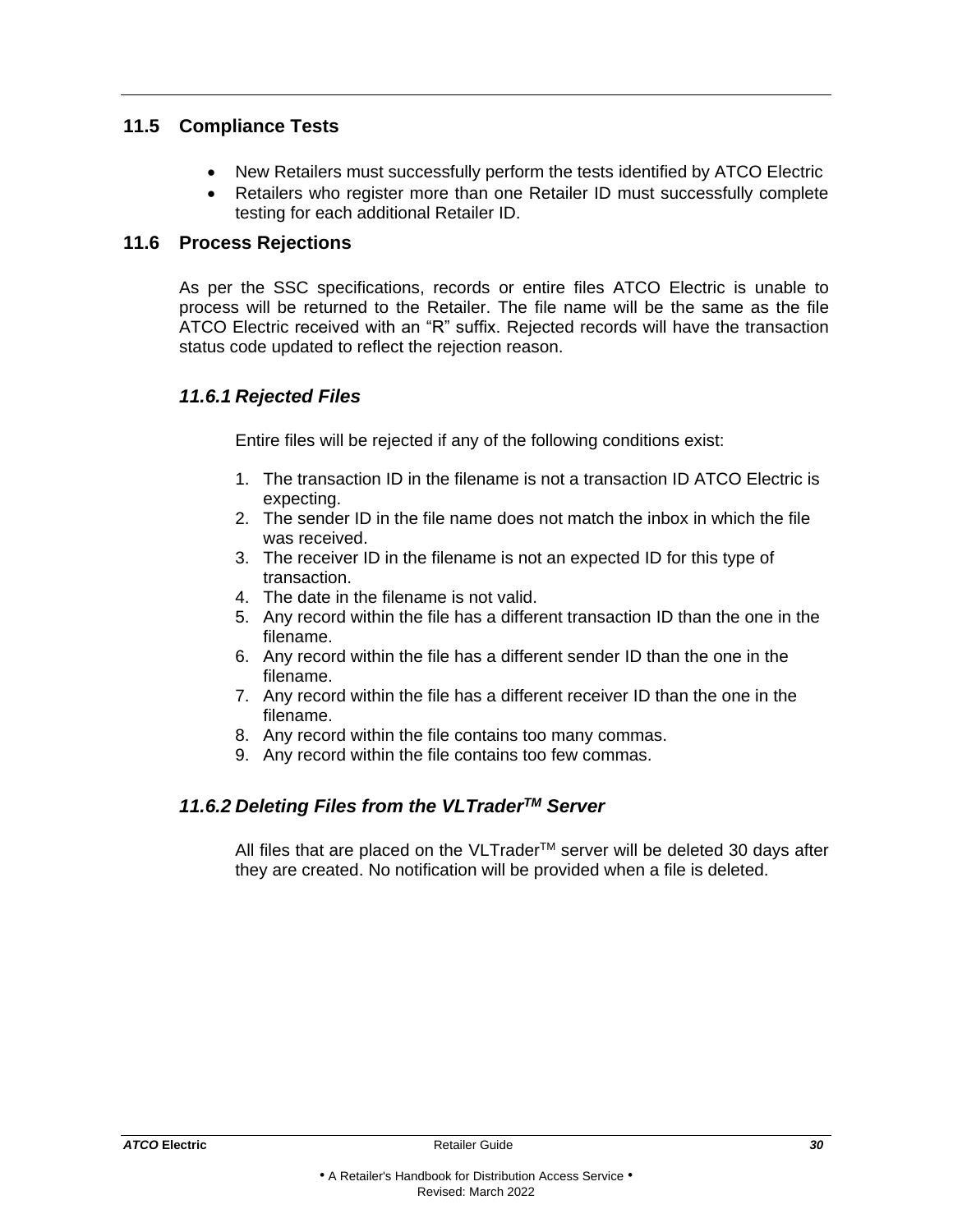# <span id="page-33-0"></span>*Chapter 12 Load Settlement*

ATCO Electric's Load Settlement System is designed to meet the requirements of AUC Rule 021 Settlement System Code Rules (SSC). The SSC is a set of rules established by the AUC under the authority of Section 24.1 of the Electric Utilities Act. All Market Participants as defined in the Electric Utilities Act are required to comply with the SSC.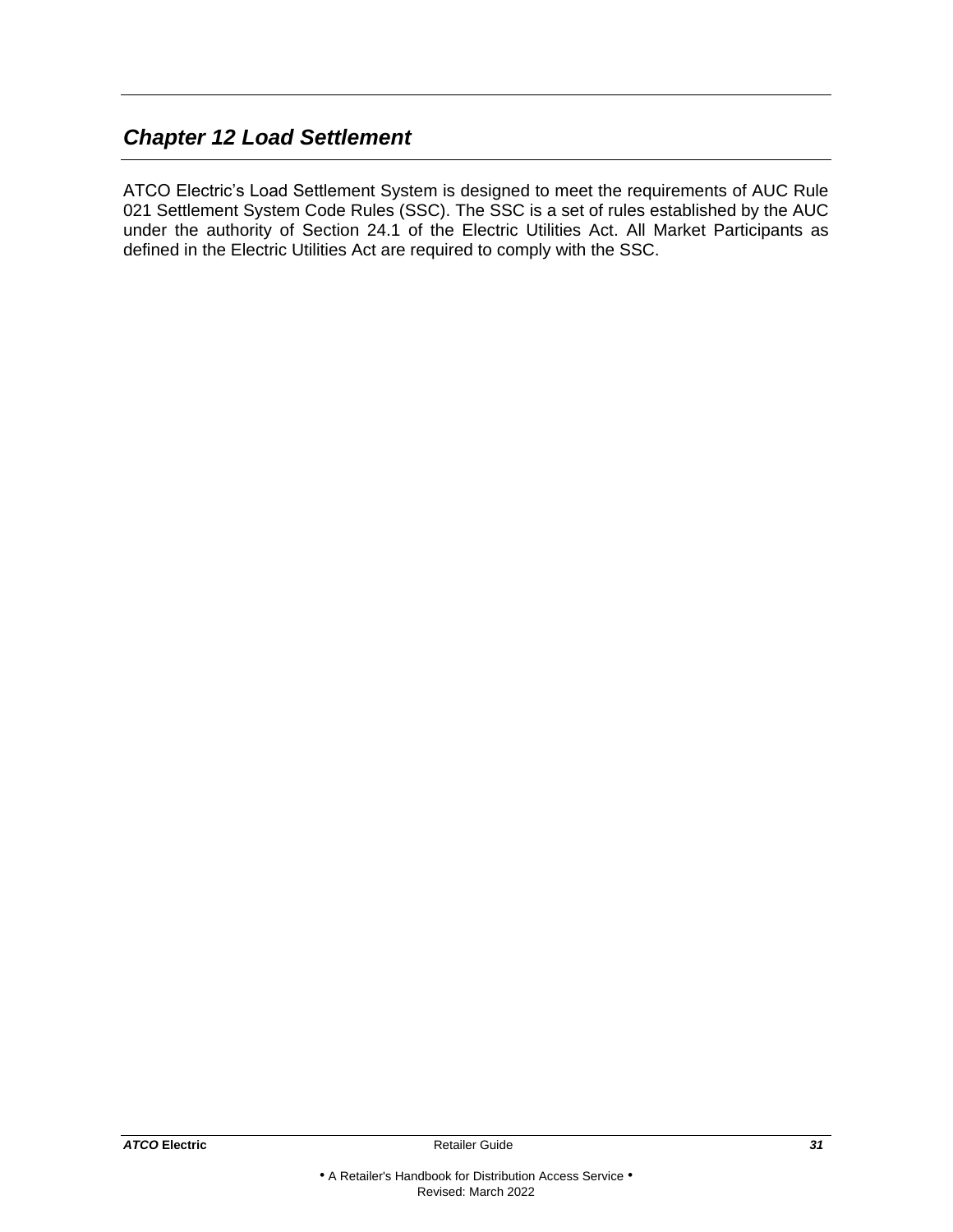# <span id="page-34-0"></span>*APPENDIX A Retailer of Record and Credit Application Form*

| A. GENERAL INFORMATION                                                                                 |                                                                                     |  |
|--------------------------------------------------------------------------------------------------------|-------------------------------------------------------------------------------------|--|
| 1. Legal Business and Corporate Name:                                                                  |                                                                                     |  |
| 2. Doing Business As (DBA) Name (if different than legal business name):                               |                                                                                     |  |
| 3. Business Street Address:                                                                            |                                                                                     |  |
| 4. Mailing Address (if different that Business Address):                                               |                                                                                     |  |
| 5. Primary Contact Person Information for<br><b>Commercial/Business Matters</b>                        | 5. Alternate Contact Person Information for<br><b>Commercial/Business Matters</b>   |  |
| Name(s):                                                                                               | Name(s):                                                                            |  |
| Address:                                                                                               | Address:                                                                            |  |
| Phone #:                                                                                               | Phone #:                                                                            |  |
| Email:                                                                                                 | Email:                                                                              |  |
| Fax #:                                                                                                 | Fax $#$ :                                                                           |  |
| 6. Primary Contact Person Information for Data<br><b>Exchange/Billing Matters</b>                      | 6. Alternate Contact Person Information for Data<br><b>Exchange/Billing Matters</b> |  |
| Name(s):                                                                                               | Name(s):                                                                            |  |
| Address:                                                                                               | Address:                                                                            |  |
| Phone #:                                                                                               | Phone #:                                                                            |  |
| Email:                                                                                                 | Email:                                                                              |  |
| Fax #:                                                                                                 | Fax $#$ :                                                                           |  |
| 7. Primary Contact Person Information for<br><b>Compliance Testing Matters</b>                         | 7. Alternate Contact Person Information for Compliance<br><b>Testing Matters</b>    |  |
| Name(s):                                                                                               | Name(s):                                                                            |  |
| Address:                                                                                               | Address:                                                                            |  |
| Phone #:                                                                                               | Phone #:                                                                            |  |
| Email:                                                                                                 | Email:                                                                              |  |
| Fax #:                                                                                                 | <b>Fax #:</b>                                                                       |  |
| 8. GST Number:                                                                                         |                                                                                     |  |
| (10-digit number assigned by Canada Customs and Revenue Agency that uniquely represents each Retailer) |                                                                                     |  |
| 9. Retailer Identification Number(s):                                                                  |                                                                                     |  |
| (9-digit number(s) assigned by AESO)                                                                   |                                                                                     |  |
| (B) BILLING INFORMATION (required for electronic payment)                                              |                                                                                     |  |
| 1. Name of Financial Institution:                                                                      |                                                                                     |  |
| 2. Address:                                                                                            |                                                                                     |  |
| 3. Account #, Bank # and Transit #:                                                                    |                                                                                     |  |
| 4. Account Name:                                                                                       |                                                                                     |  |
| Email:                                                                                                 | <b>ATCO Electric's Website at www.atco.com</b>                                      |  |
|                                                                                                        |                                                                                     |  |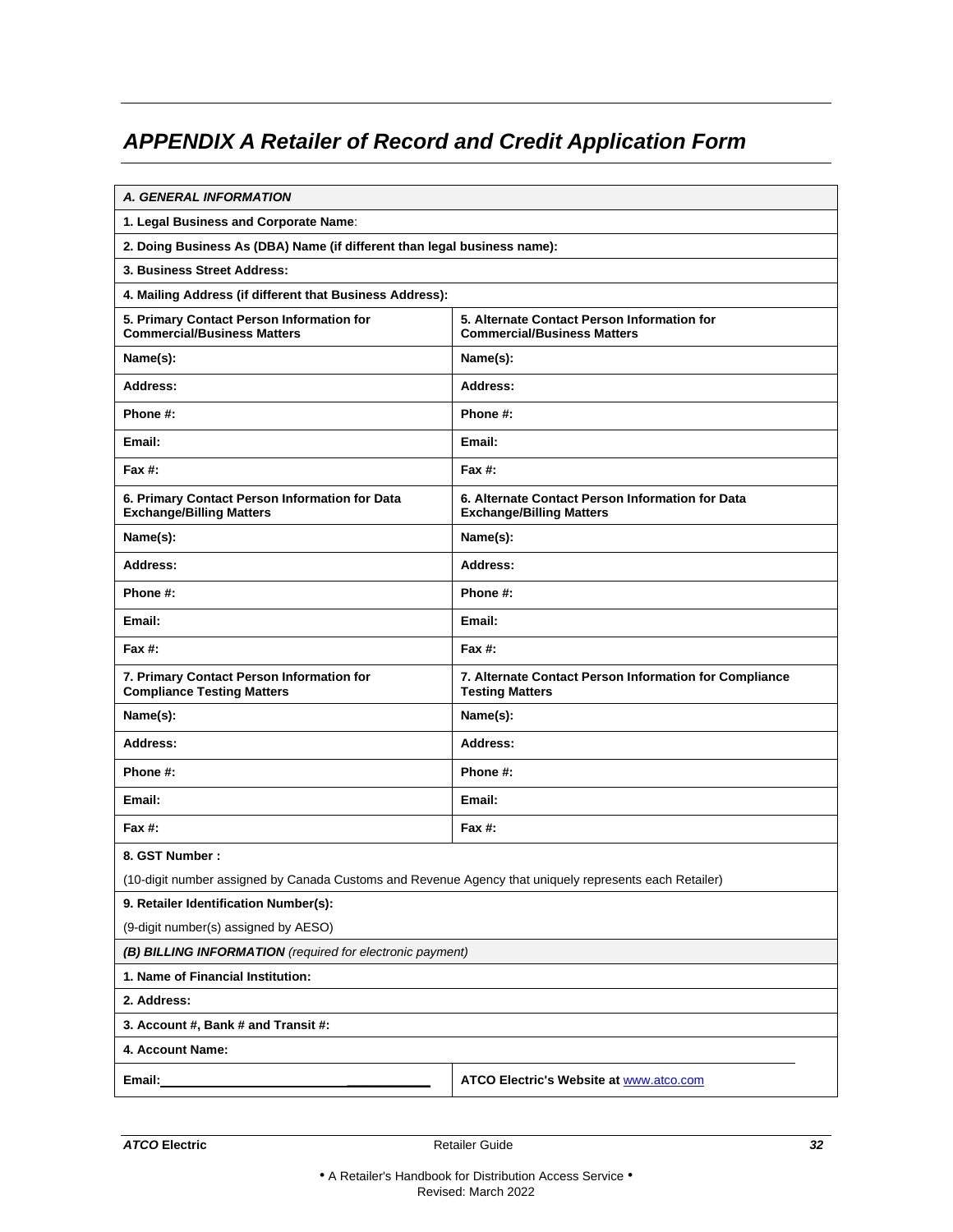| (C)CREDIT INFORMATION                                                                                              |
|--------------------------------------------------------------------------------------------------------------------|
| 1. Chief Executive Officer:                                                                                        |
| 2. Name:                                                                                                           |
| 3. Phone #:                                                                                                        |
| 4. Fax #:                                                                                                          |
| 5. Chief Financial Officer:                                                                                        |
| 6. Name:                                                                                                           |
| 7. Phone #:                                                                                                        |
| 8. Fax #:                                                                                                          |
| 9. Is your Company publicly traded? (if yes, provide Fiscal Year End (Month/Day); (If no, complete next question): |
| 10. Primary/Alternate Contact Person Information to provide Financial Statements:                                  |
| 11. Name(s):                                                                                                       |
| 12. Address:                                                                                                       |
| 13. Phone #:                                                                                                       |
| <b>14. Email:</b>                                                                                                  |
| 15. Fax #:                                                                                                         |
| 16. Credit Rating Agency (S&P, DBRS or Moody's)                                                                    |
| 17. Credit Rating                                                                                                  |
| <b>SENIOR PERSON WHO WOULD AUTHORIZE ALL RETAILER AGREEMENTS</b>                                                   |
| 18. Name:                                                                                                          |
| 19. Address:                                                                                                       |
| 20. Phone #:                                                                                                       |
| 21. Email:                                                                                                         |
| 22. Fax #:                                                                                                         |
| <b>ACCOUNTS PAYABLE ARREARS ISSUES CONTACT</b>                                                                     |
| 23. Name:                                                                                                          |
| 24. Address:                                                                                                       |
| 25. Phone #:                                                                                                       |
| <b>26. Email:</b>                                                                                                  |
| 27. Fax #:                                                                                                         |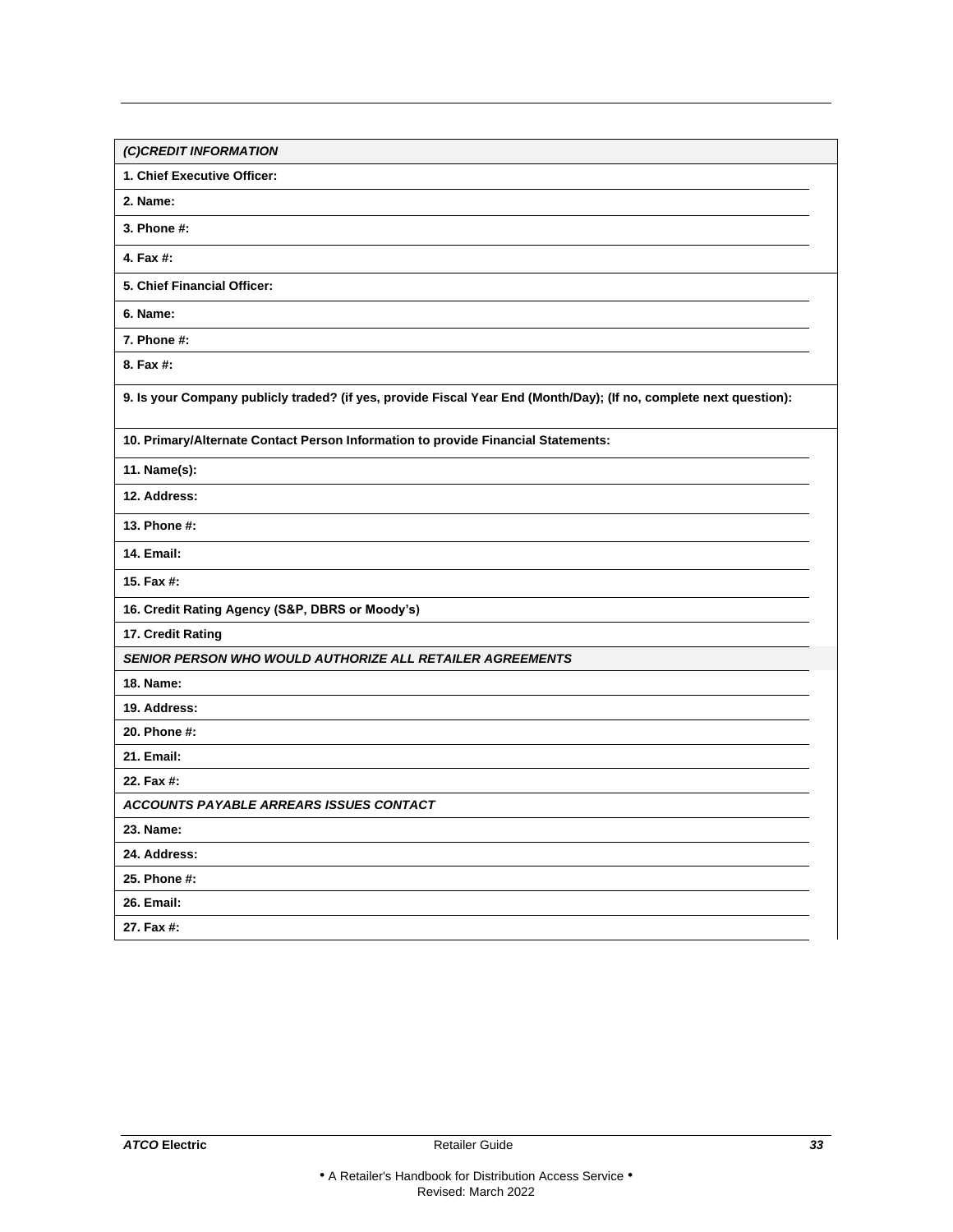# <span id="page-36-0"></span>*APPENDIX B Retail Service Agreement*

MEMORANDUM OF AGREEMENT made the (day) of (month), (year)

#### BETWEEN: **(RETAILER NAME)**

(address)

Retailer GST No: \_\_\_\_\_\_\_\_\_\_\_\_\_\_\_\_\_\_\_\_\_\_\_ (9 digits)

(hereinafter called the "Retailer")

- and -

**ATCO Electric Ltd.**, a body corporate with its Head Office in the City of Edmonton in the Province of Alberta ("ATCO Electric" or "Company")

WHEREAS the Retailer has requested the Company to provide the Retailer with Distribution Access Service for the purpose of serving its electricity customer(s) ("the Customer"):

The Retailer and the Company agree as follows:

- 1. The Retailer is solely responsible for the provision of accurate and timely Customer Information to the Company. The Retailer agrees to provide the following information by electronic form to the Company, and represents and warrants that such information is true and accurate:
	- (a) Retailer Identification No(s) as provided by the ISO: Refer to Appendix A
	- (b) Customer Information, in a form acceptable to the Company, for each Customer of the Retailer:

Should any of the above Customer Information change during the term of this Retail Service Agreement, the Retailer shall advise the Company of the change, by electronic means, as soon as is reasonably practicable in the circumstance, and in any event within five (5) Business Days of the Retailer becoming aware of the change.

- 2. This Retail Service Agreement is subject to the ATCO Electric Ltd. Retailer Terms and Conditions ("Terms and Conditions"), as amended from time to time, which are approved by the Alberta Utilities Commission (AUC).
- 3. The Retailer acknowledges that it has been offered a copy of ATCO Electric's Terms and Conditions, has reviewed and understands these Terms and Conditions and agrees to be bound by them, and any amendments thereto, in all transactions with ATCO Electric or its Customers.
- 4. No person, whether an employee or Agent of ATCO Electric or otherwise, can agree to change, alter, vary or waive any provision of the Terms and Conditions without the express approval of the AUC.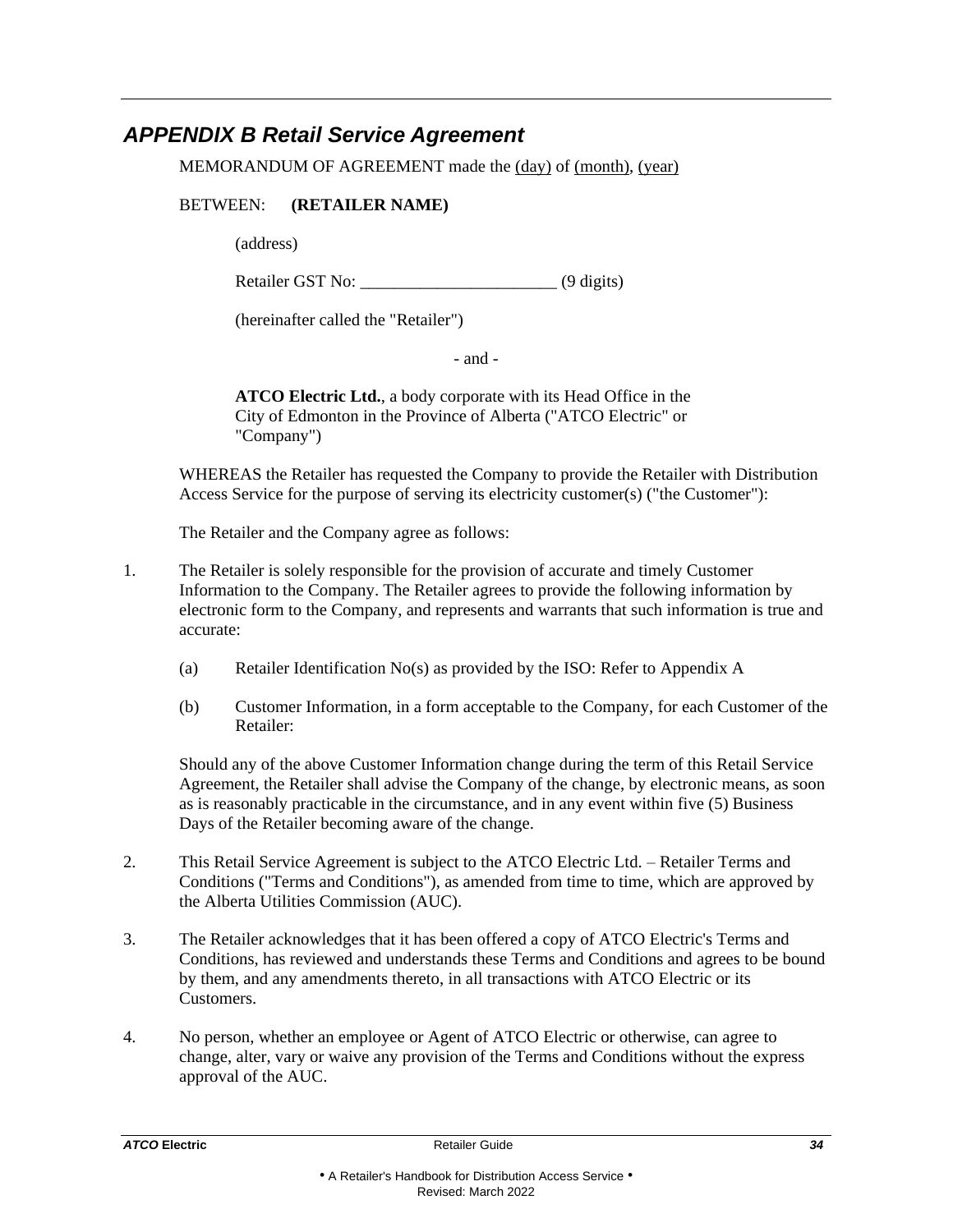- 5. The Retailer acknowledges that it has been offered a copy of ATCO Electric's Retailer Guide and is aware of the policies and business practices of the Company detailed therein.
- 6. This Retail Service Agreement shall be effective on the date first noted herein, and thereafter shall remain in effect until terminated by either party in accordance with Article 9 or Article 10, as applicable, of the Terms and Conditions; or for the reasons set out in Article 14 of the Terms and Conditions.
- 7. The Retailer understands and agrees that the Distribution Access Service provided hereunder is provided solely for the Retailer's use at the locations and for the Customers identified to the Company in accordance with paragraph 1 hereof. The Retailer shall not use the Distribution Access Service provided by the Company for any other purpose.
- 8. If the Retailer, at any time, becomes aware that any Customer is using the service(s) provided by the Retailer or the Company in a manner which is inconsistent with the Terms and Conditions, which could potentially create safety, health or environment concerns or damage the Company's Distribution System or facilities, the Retailer shall immediately notify Company of such circumstances.
- 9. In providing service to its Customer, the Retailer shall not, in any way, damage or interfere with or otherwise disturb, alter or tamper with the facilities of the Company. The Retailer shall notify the Company immediately of any problem or defect relating to Company's facilities, which is discovered by or brought to the attention of the Retailer.
- 10. The Retailer agrees to pay all rates, charges, invoices or fees levied or billed to it by the Company in accordance with Article 7 of the Terms and Conditions.
- 11. The Retailer acknowledges, understands and agrees that the Company will not perform any billing or collection activities on its behalf. The Retailer agrees to pay all amounts due and owing to the Company in accordance with Article 7 of the Terms and Conditions, regardless of any billing or collection disputes the Retailer may have with its Customer(s).
- 12. (a) The Retailer agrees to comply with the Company's Prudential Requirements established pursuant to Article 11 of the Terms and Conditions and Section 8 and 9of the *Distribution Tariff Regulation, A.R. 162/2003,* for purposes of enabling the Company to assess the Retailer's credit risk and required security.
	- (b) The Company shall be entitled to access the financial security provided by the Retailer in the event of late payment or default on any invoices or bills of the Company, in accordance with Articles 7 and 14 of the Terms and Conditions.
- 13.. This Retail Service Agreement is subject to all applicable legislation, including the *Electric Utilities Act* and the Regulations made thereunder, and all applicable orders, rulings, regulations and decisions of the AUC or any other regulatory authority having jurisdiction over the Company or the matters addressed herein.
- 14. This Retail Service Agreement shall enure to the benefit of and be binding and enforceable by the parties hereto and their respective executors, administrators, successors and, where permitted, assigns.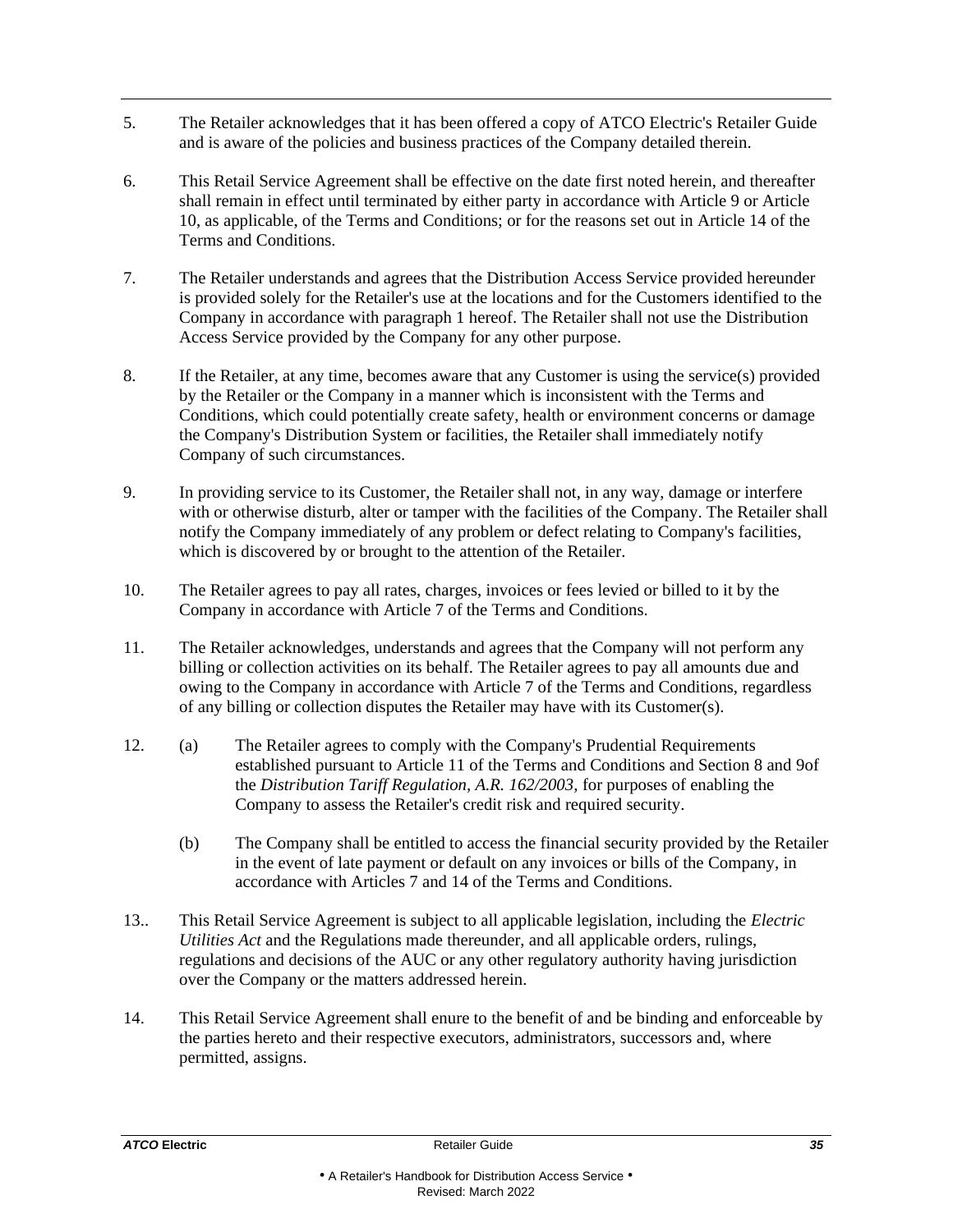- 15. If any provision of this Retail Service Agreement, or the application thereof, is to any extent held invalid or unenforceable, the remainder of this Retail Service Agreement and the application thereof, other than those provisions which have been held invalid or unenforceable, shall not be affected and shall continue in full force and effect and shall be enforceable to the fullest extent permitted by law or in equity.
- 16. Neither Party may disclose any Confidential Information obtained pursuant to this Retailer Service Agreement to any third Party, without the express prior written consent of the other Party. As used herein, the term "Confidential Information" shall include all business, financial, and commercial information pertaining to the Parties, Customers of either Party, suppliers for either Party, personnel of either Party, any trade secrets and other information of a similar nature, whether written or otherwise that is marked "proprietary" or "confidential" with the appropriate owner's name.

Notwithstanding the preceding, a receiving Party may disclose Confidential Information to any governmental, judicial or regulatory authority requiring such Confidential Information pursuant to any applicable law, regulation, ruling or order, providing that:

- (a) such Confidential Information is submitted under any applicable provision, if any, for confidential treatment by such governmental, judicial or regulatory authority; and
- (b) prior to such disclosure, the other Party is given prompt notice of the disclosure requirement so that it may take whatever action it deems appropriate, including intervention in any proceeding and the seeking of any injunction to prohibit such disclosure.
- 17. All notices required hereunder shall be in writing and may be given personally, by facsimile or prepaid registered mail addressed to the party for which the notice is intended to its address designated hereunder or to such other address as may be substituted therefore from time to time.

| The Retailer's address for notice is: | The Company's address for notice is: |
|---------------------------------------|--------------------------------------|
| <b>Retailer Name</b>                  | <b>ATCO Electric Limited</b>         |
| <b>Retailer Address</b>               | $10035 - 105$ Street                 |
|                                       | P.O. Box 2426                        |
|                                       | Edmonton, Alberta, T5J 2V6           |
|                                       |                                      |
| Attention:                            | <b>Attention: ATCO Electric</b>      |
| Facsimile:                            |                                      |

IN WITNESS WHEREOF the Parties have executed this Agreement as of the day first above mentioned.

**[RETAILER NAME] ATCO Electric Ltd.**

| <b>KETAILEK NAME</b> | A I CO Electric Ltd. |
|----------------------|----------------------|
| Per:                 | Per:                 |
| Name:                | Name:                |
| Title:               | Title:               |
|                      |                      |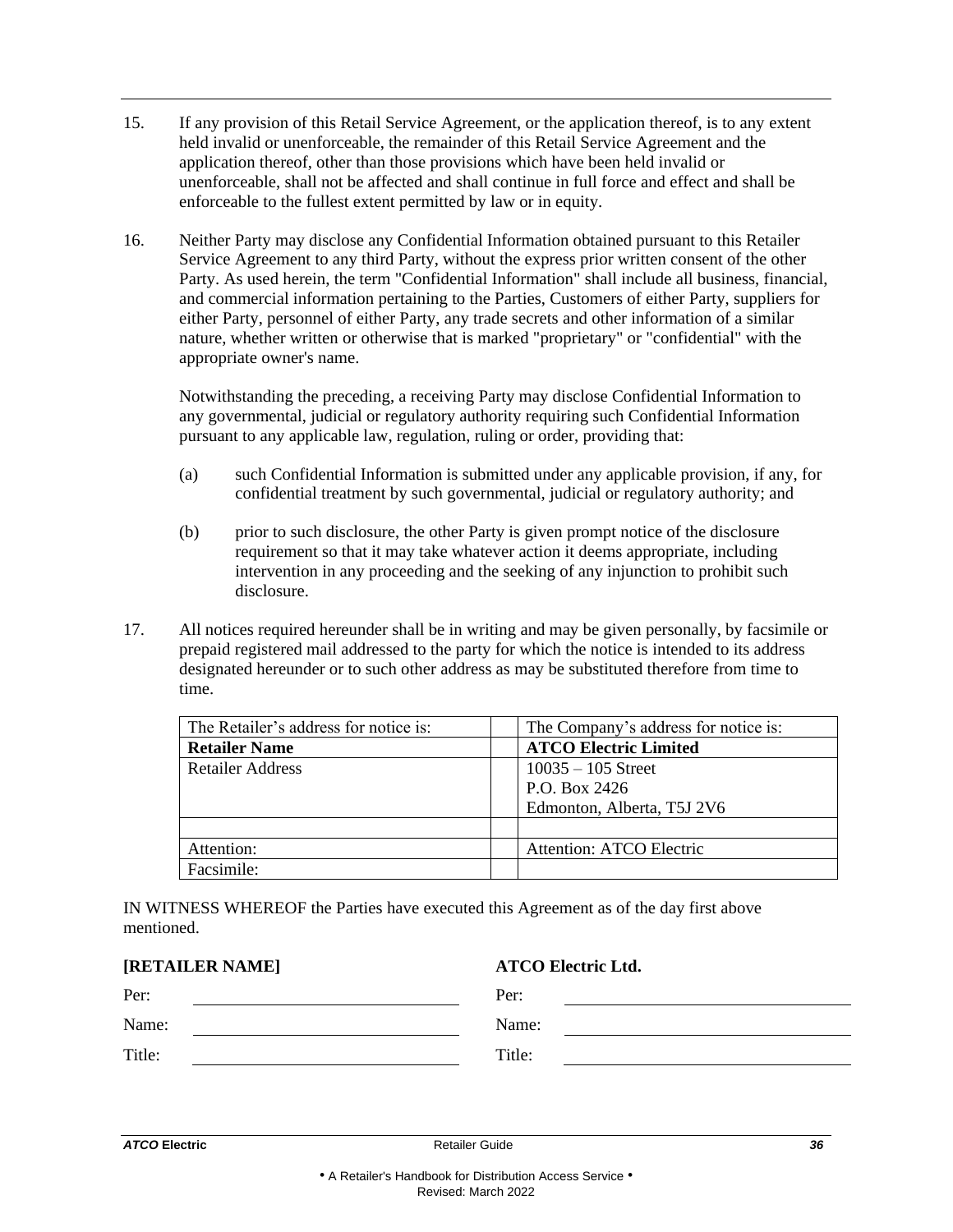#### **APPENDIX "A"**

#### MEMORANDUM OF AGREEMENT made the (day) of (month), (year)

APPENDIX "A" to the Retail Service Agreement between **<RETAILER NAME>, <RETAILER BUSINESS NUMBER>**, and **ATCO Electric Ltd.**

#### **RETAILER IDENTIFICATION NUMBERS**

The following Retailer Identification numbers have been assigned by the ISO to the Retailer noted above as of the effective date noted herein:

| - |  |
|---|--|
|   |  |

The Retailer must notify the Company as promptly as reasonably practical of any additions or changes to the Retailer Identification Numbers. The Company will provide the Retailer with a superseding Appendix to reflect any changes made herein.

| [RETAILER NAME] | <b>ATCO Electric LTD.</b> |
|-----------------|---------------------------|
| Per:            | Per:                      |
| Name:           | Name:                     |
| Title:          | Title:                    |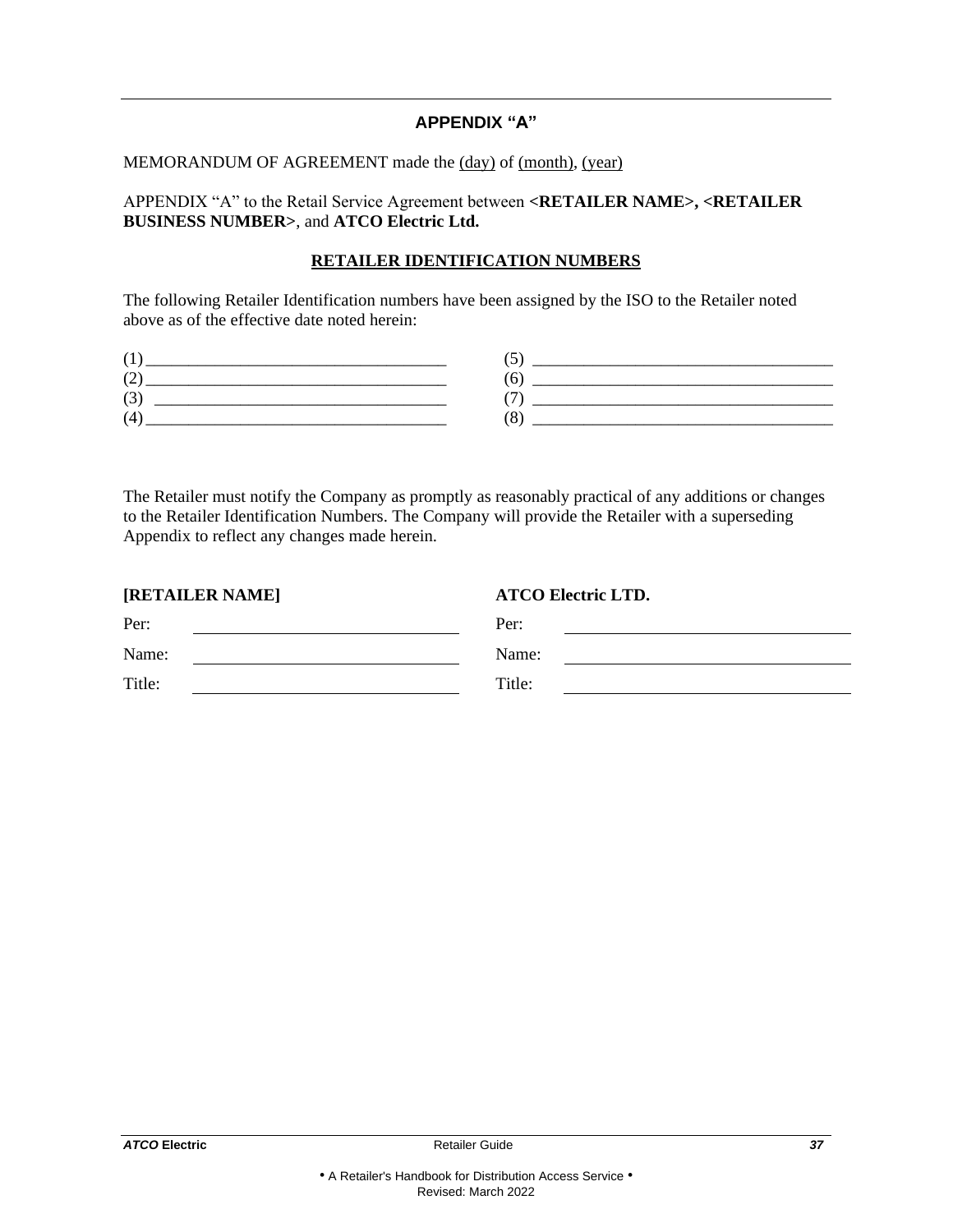# <span id="page-40-0"></span>*APPENDIX C Preauthorized Payment Agreement*

**PREAUTHORIZED PAYMENT AGREEMENT ("AUTHORIZATION")** made the (day) of (month), (year)

BETWEEN: **(RETAILER NAME)**

(address) (hereinafter called the "Retailer") - and -

**ATCO Electric Ltd.**, a body corporate with its Head Office in the City of Edmonton in the Province of Alberta ("ATCO Electric" or "Company")

WHEREAS ATCO Electric has entered into a Retail Service Agreement ("Retail Service Agreement") with the Retailer, and the Retailer has requested to make payments arising from the provision of Distribution Access Service via preauthorized electronic payment.

The Retailer and the Company agree as follows:

- 1. Subject to Paragraph 11 hereof, the Retailer shall make payments to the Company pursuant to the Retail Service Agreement through preauthorized payment as set forth in this Authorization.
- 2. The Retailer acknowledges and agrees that this Authorization is provided for the benefit of ATCO Electric and the Retailer's financial institution and is provided in consideration of the Retailer's financial institution agreeing to process debits against the Retailer's account in accordance with the Rules of the Canadian Payments Association.
- 3. The Retailer represents, warrants and guarantees that all persons whose signatures are required to sign on the Account (as hereinafter defined) have signed the Preauthorized Payment Agreement.
- 4. The Retailer authorizes ATCO Electric to draw on the account ("Account") listed below: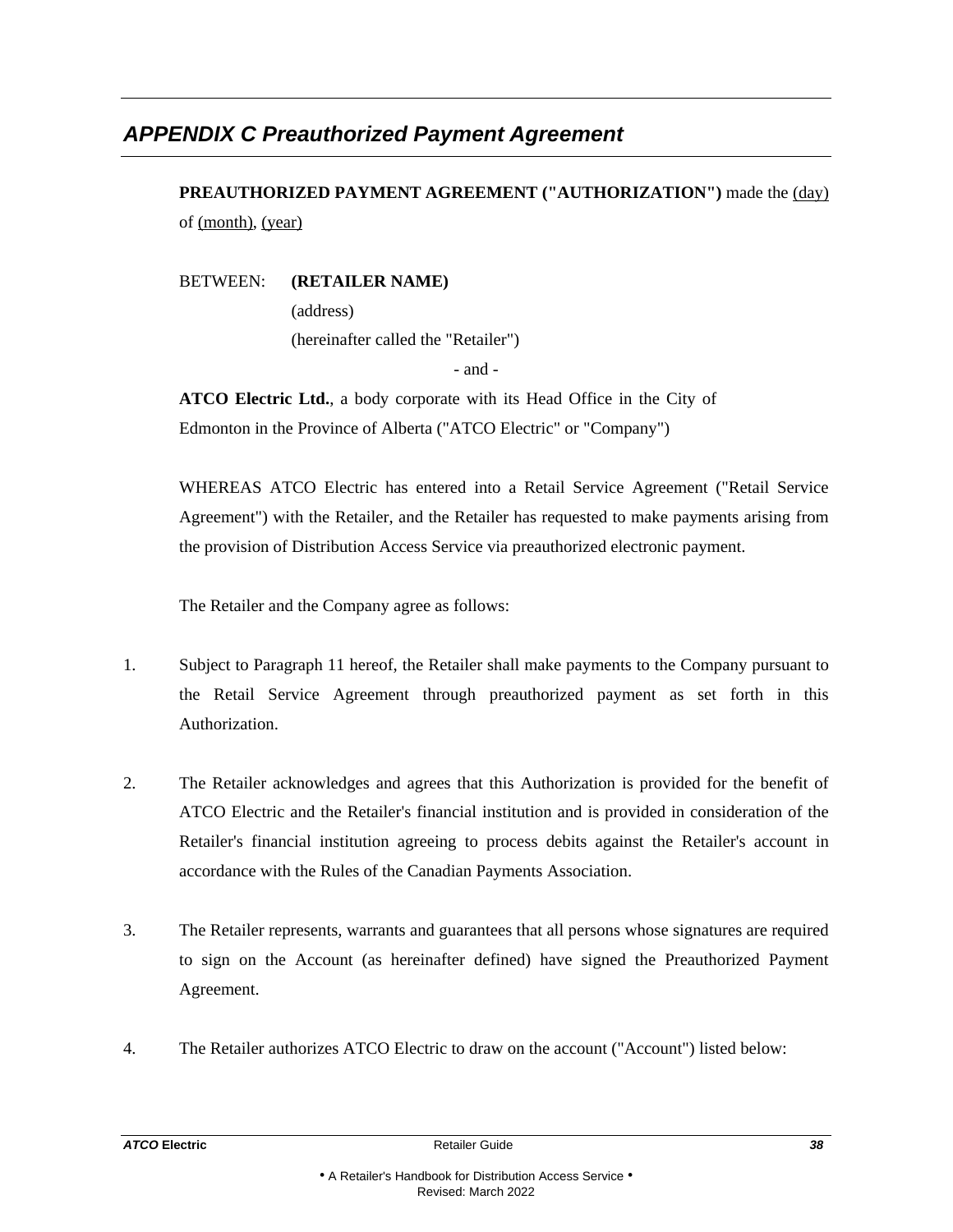#### **(Retailer's Name)** Financial Institution Information:

Financial Institution Name: Address: Account Name: Account Number: Bank Number: Transit Number:

- 5. The Retailer will undertake to inform ATCO Electric, in writing, of any changes in the account information provided in this Agreement prior to the next due date of the preauthorized debit ("PAD") following such change.
- 6. Either party may terminate this Authorization at any time upon 10 business days written notice to the other party; provided however, that the Retailer shall remain liable to make Payments due during this notice period as provided herein. Termination of this Authorization shall not relieve the Retailer from its obligations under the Retail Service Agreement or the Retailer Terms and Conditions. The Retailer acknowledges that, in order to revoke this Authorization, written notice of revocation must be provided to and received by ATCO Electric.
- 7. The Retailer acknowledges and agrees that provision and delivery of this Authorization to ATCO Electric constitutes delivery by the Retailer to the Retailer's financial institution.
- 8. The Retailer acknowledges and agrees that its financial institution is not required to verify that a PAD has been issued in accordance with the particulars of the Retailer's Authorization, including but not limited to the amount thereof.
- 9. The Retailer acknowledges and agrees that its financial institution is not required to verify that the reason for payment for which the PAD was issued has been fulfilled by ATCO Electric as a condition to honoring a PAD issued or caused to be issued by ATCO Electric on the Retailer's account.
- 10. If a payment due date falls on a date on which the electronic transfer cannot be completed because the electronic system for receipt of this Payment is, during such business day,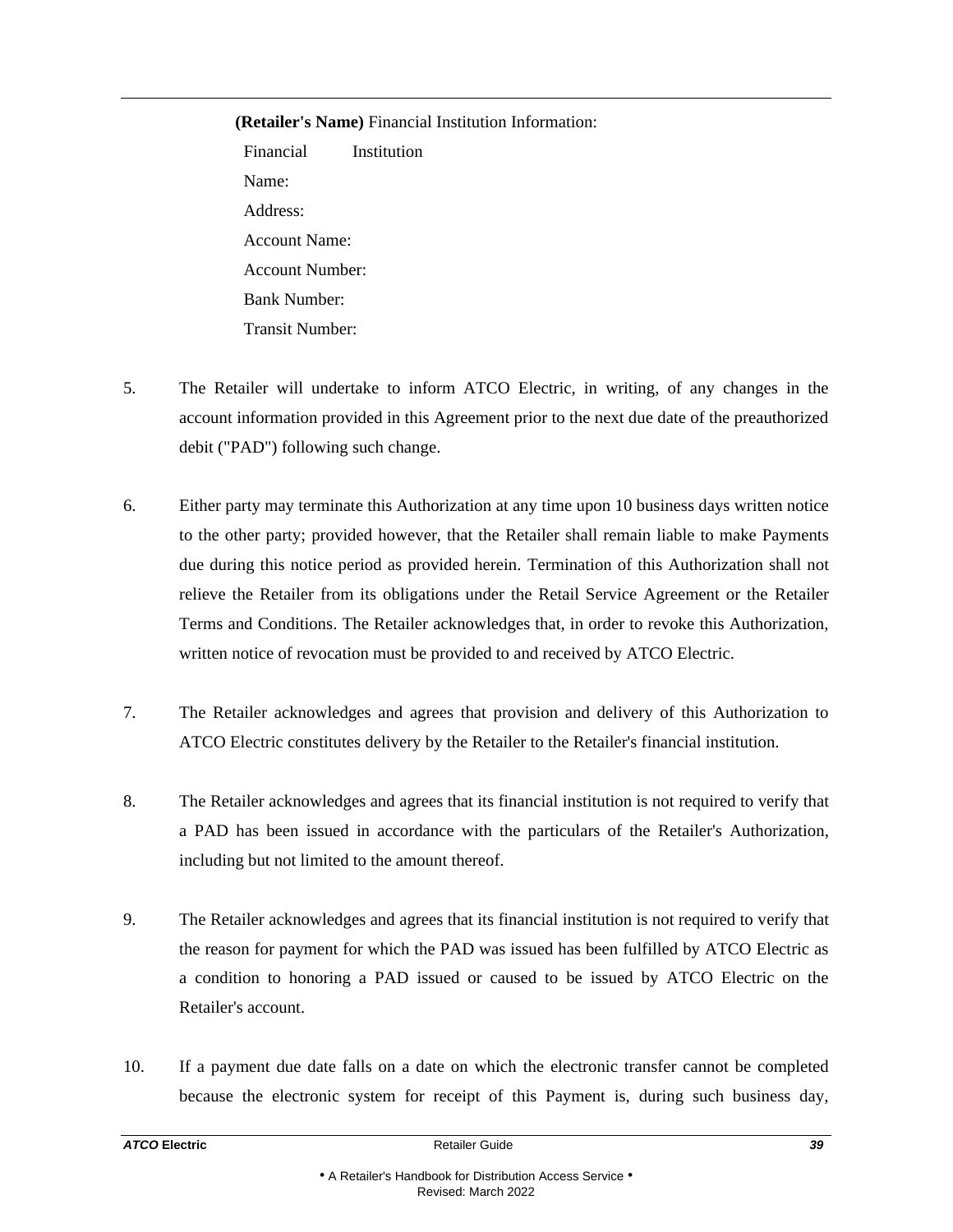incapable to make or receive an electronic transfer, such payment due date shall be deemed to be the next business day on which such transfer can be completed. If the transfer has failed for reasons out of the Retailer's control, the Retailer shall not incur any late payment penalty. Any such delay shall not extinguish any obligation of the Retailer to pay the Company as soon as practical after it is notified of such failure.

- 11. Upon at least five (5) business days prior written notice to the Company, the Retailer may make any payment arising from Distribution Access Service by reasonable means other than as set forth in this Authorization, including, without limitation, by certified cheque, so long as such payment is made with immediately available funds.
- 12. The Company shall not be liable to the Retailer or to the Retailer's financial institution for any losses, claims, damages, expenses (including without limitation, lawyer's fees on a solicitor and own client basis), actions or causes howsoever arising directly or indirectly from the Company's use of this Authorization.
- 13. This Authorization shall enure to the benefit of and be binding and enforceable by the parties hereto and their respective executors, administrators, successors and, where permitted, assigns.
- 14. The Retailer and the Company shall comply with the nondisclosure obligations set forth in Paragraph 17 of the Retail Service Agreement. The Parties hereby acknowledge and agree that all information provided by the Company to the Retailer pursuant to this Authorization shall constitute Confidential Information for the purpose of the Retail Service Agreement, regardless whether such information has been marked as "proprietary" and/or "confidential". The Retailer shall indemnify and save harmless the Company, and its directors, officers, employees, Agents and representatives ("Indemnified Parties") from any and all damages, costs, expenses (including, but not limited to, attorney fees on a solicitor and own client basis), losses or claims incurred by such Indemnified Parties directly or indirectly resulting or arising from a disclosure of the Company's Confidential Information provided hereunder.
- 15. Contacts or Notices required with respect to this Agreement shall be directed as follows:

#### **ATCO Electric Ltd.**

10035 - 105 Street Edmonton, Alberta T5J 2V6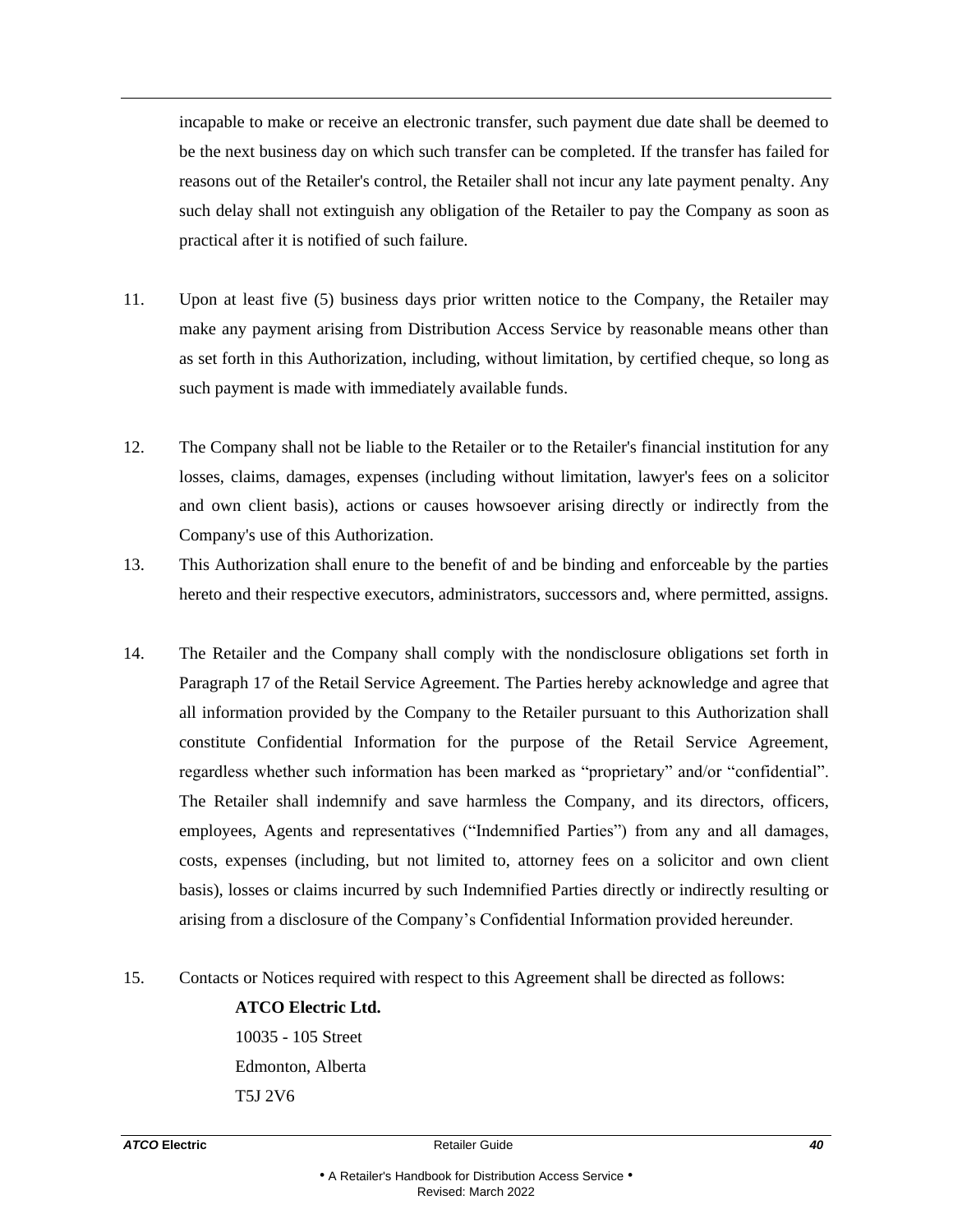| <b>Contact Name:</b> Vice President, Distribution Technology   |                                  |  |
|----------------------------------------------------------------|----------------------------------|--|
| <b>Alternate Contact Name: Manager, Customer Care Services</b> |                                  |  |
| <b>Telephone No.:</b> (780) 420-7122                           | <b>Alternate:</b> (780) 420-3194 |  |
| <b>Facsimile No.:</b> (780) 420-8984                           | <b>Alternate:</b> (780) 420-8984 |  |
| <b>Retailer Name</b><br>(address)                              |                                  |  |
| <b>Contact Name:</b><br><b>Alternate Contact name:</b>         |                                  |  |
| Telephone No.:                                                 | Alternate:                       |  |
| <b>Facsimile No.:</b>                                          | Alternate:                       |  |

IN WITNESS WHEREOF the Parties have executed this Agreement as of the day and year first above mentioned.

| [RETAILER NAME] | <b>ATCO Electric LTD.</b> |
|-----------------|---------------------------|
| Per:            | Per:                      |
| Name:           | Name:                     |
| Title:          | Title:                    |
|                 |                           |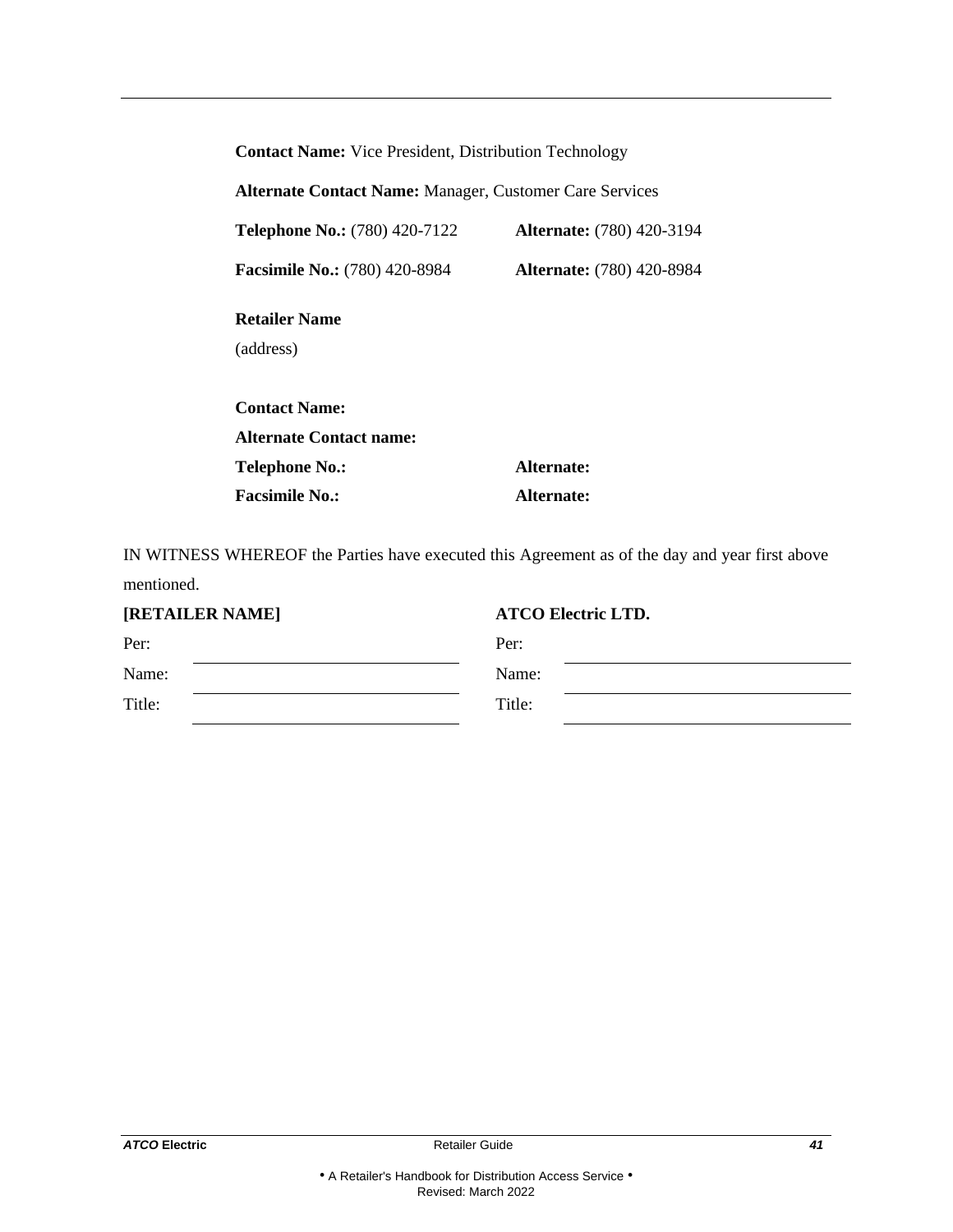# <span id="page-44-0"></span>*APPENDIX D Electronic Funds Transfer Agreement*

**ELECTRONIC FUNDS TRANSFER AGREEMENT ("EFT Agreement")** made the (day) of (month), (year)

#### BETWEEN: **(RETAILER NAME)**

(address) (the "Retailer")

- and -

**ATCO Electric LTD.**, a body corporate with its Head Office in the City of Edmonton in the Province of Alberta ("ATCO Electric" or "Company")

WHEREAS ATCO Electric has entered into a Retail Service Agreement ("Retail Service Agreement") with the Retailer pursuant to the Retailer Terms and Conditions, and in that agreement the Retailer has agreed to make payments arising from the provision of Distribution Access Service via an electronic funds transfer to ATCO Electric's account.

The Retailer and the Company agree as follows:

- 1. Subject to Paragraph 7 hereof, the Retailer shall make all payments ("Payments") to the Company pursuant to the Retail Service Agreement through an electronic funds transfer to ATCO Electric's account as set forth in this EFT Agreement.
- 2. The Retailer shall make Payments by electronically transferring funds to the ATCO Electric account described below:

**Bank of Montreal Bank: 001 10199-101 Street Transit: 00149 Edmonton, Alberta Account: 1144-403 T5J 2J2**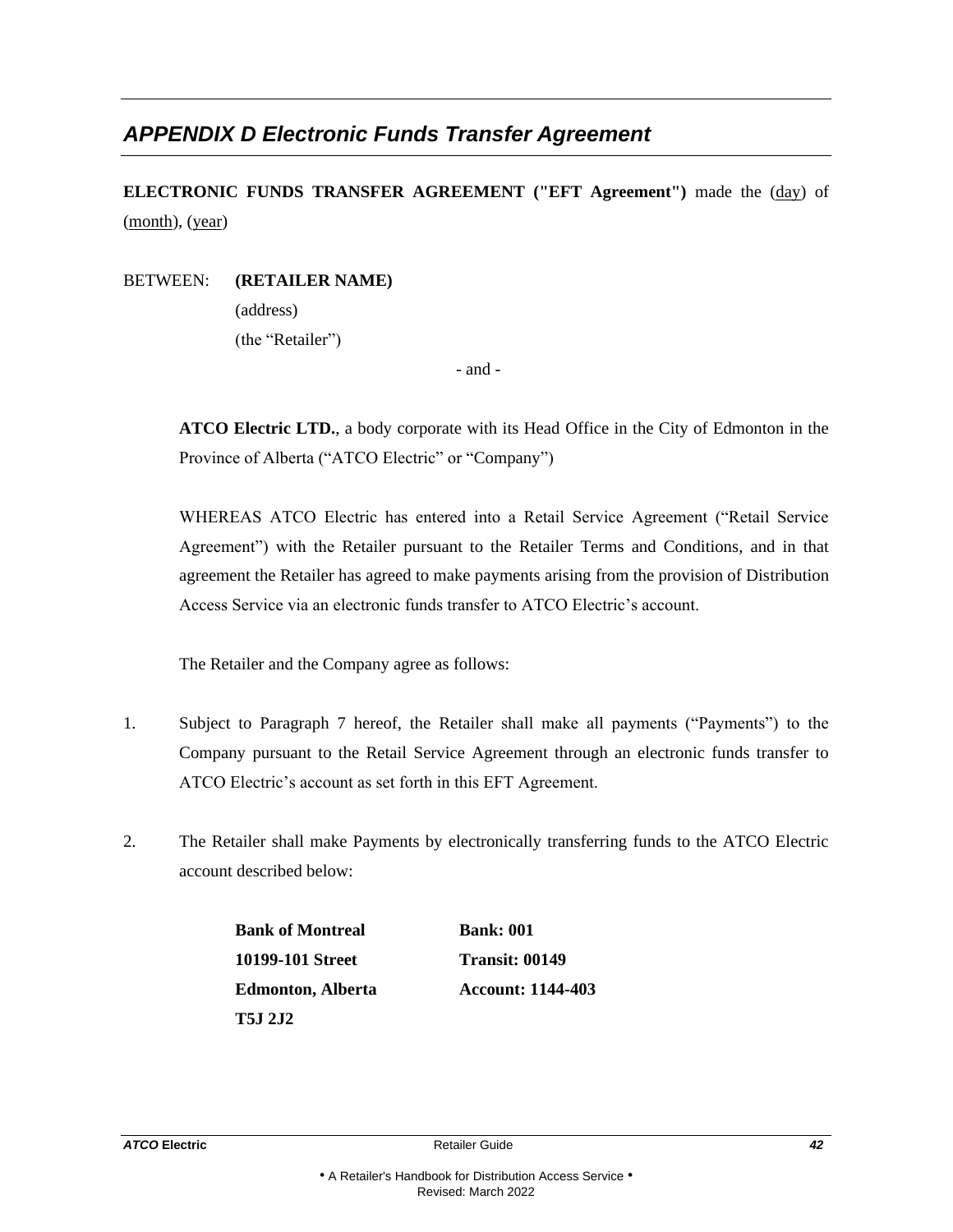- 3. ATCO Electric shall inform the Retailer of any changes in the account information provided in this EFT Agreement prior to the next due date of any invoice issued by ATCO Electric to the Retailer pursuant to the Retail Service Agreement.
- 4. The Retailer must provide notification ("EFT Notification") to the Company, by fax or e-mail, of each electronic funds transfer ("EFT") ON OR BEFORE the date such funds are deposited by the Retailer. Payment and EFT Notification must be submitted before 3:00 p.m. of the invoice due date. The EFT Notification shall include each ATCO Electric statement account number to be paid, the amount to be applied to each account, the total amount of the deposit to be made by EFT and the deposit date. If the Company does not receive any of the information required hereunder, the Retailer shall be responsible for any late penalty charges that result. The EFT Notification shall be sent to:

**Attention: Senior Cashier By Facsimile: 780-508-4829 By email: [DistributionPayments@atcoelectric.com](mailto:DistributionPayments@atcoelectric.com)**

- 5. Either party may terminate this EFT Agreement at any time, upon 10 business days written notice to the other party; provided however, that the Retailer shall remain liable to make any Payments due during this notice period as provided herein. Termination of this EFT Agreement shall not relieve the Retailer from its obligations under the Retail Service Agreement or the Retailer Terms and Conditions.
- 6. If a Payment due date falls on a date on which the EFT cannot be completed because the electronic system for receipt of this Payment is, during such business day, incapable of receiving an EFT, such payment due date shall be deemed to be the next business day on which such EFT can be completed. If the EFT has not been completed on the due date for reasons beyond the Retailer's control, the Retailer shall not incur any late payment penalty. Any such delay shall not diminish the obligation of the Retailer to pay the Company as soon as practical after it is notified of such failure.
- 7. Upon at least three (3) business days written notice to the Company, the Retailer may make any payment arising from the Retail Service Agreement by reasonable means other than by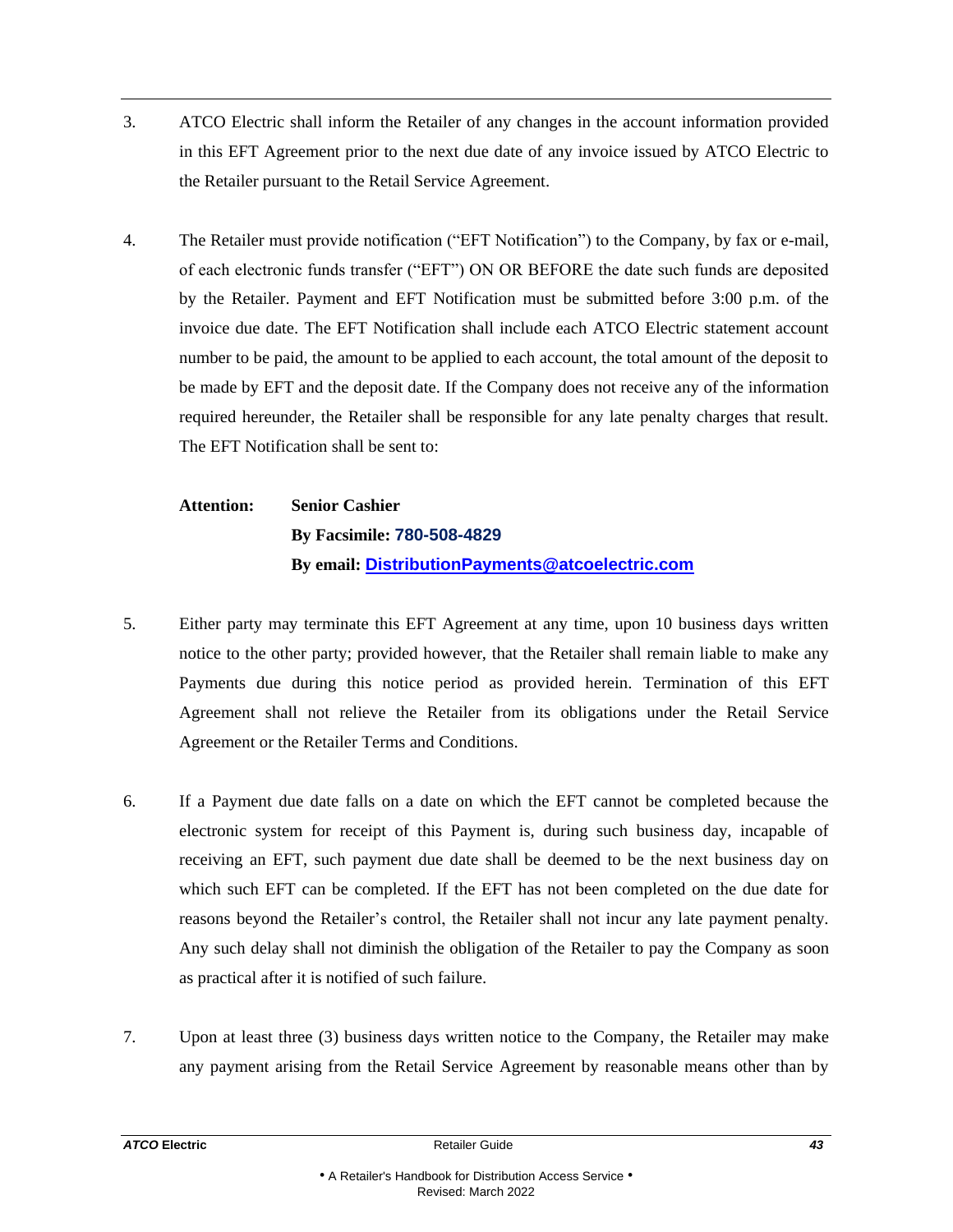EFT including, without limitation, by certified cheque, provided such payment is made with immediately available funds.

- 8. The Retailer shall, at its sole expense, provide and maintain the equipment, security procedures, hardware, software, services, testing and connections necessary to effectively and reliably comply with the terms of this EFT Agreement.
- 9. This EFT Agreement shall enure to the benefit of and be binding and enforceable by the parties hereto and their respective executors, administrators, successors and, where permitted, assigns.
- 10. The Retailer and the Company shall comply with the nondisclosure obligations set forth in Paragraph 16 of the Retail Service Agreement. The Parties hereby acknowledge and agree that all information provided by the Company to the Retailer pursuant to this EFT Agreement shall constitute Confidential Information for the purpose of the Retail Service Agreement, regardless whether such information has been marked as "proprietary" and/or "confidential". The Retailer shall indemnify and save harmless the Company, and its directors, officers, employees, Agents and representatives ("Indemnified Parties") from any and all damages, costs, expenses (including, but not limited to, attorney fees on a solicitor and own client basis), losses or claims incurred by such Indemnified Parties directly or indirectly resulting or arising from a disclosure of the Company's Confidential Information provided hereunder.
- 11. Neither Party will be liable to the other for the acts or omissions of the Company's financial institution.
- 12. If any provision of this EFT Agreement or the application thereof is to any extent held to be invalid or unenforceable, such provision shall be deemed to be severed from this EFT Agreement, and the remainder of this EFT Agreement shall not be affected and shall continue in full force and effect, enforceable to the fullest extent permitted by law or in equity.
- 13. Each Party agrees to execute and deliver such additional documents and instruments and to perform such additional acts as may be necessary to perform all of the terms and conditions of this EFT Agreement and the transactions contemplated hereby.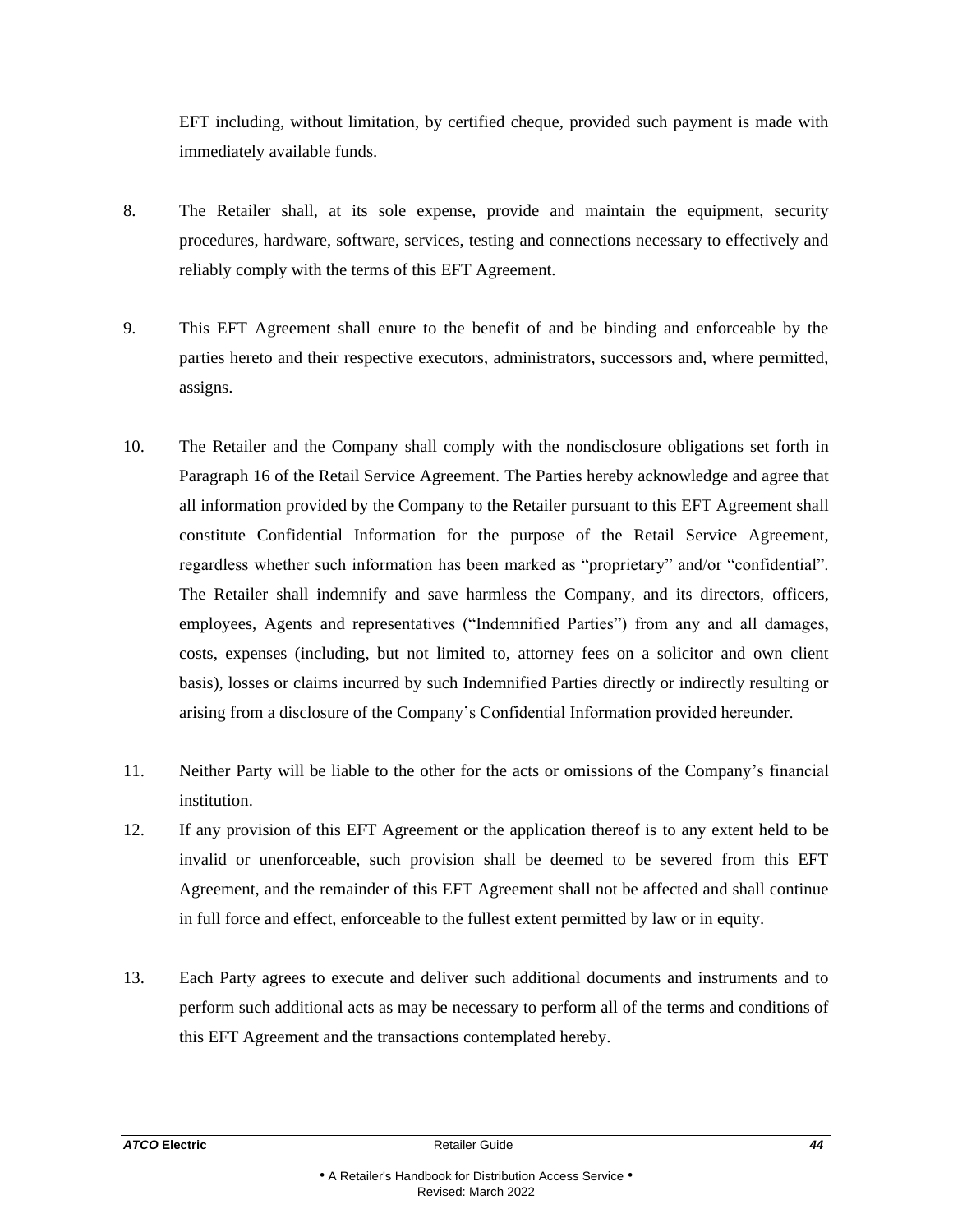14. Subject to section 4, contacts or notices required with respect to this EFT Agreement shall be directed as follows:

| <b>ATCO Electric Ltd.</b><br>10035-105 Street<br>Edmonton, Alberta T5J 2V6                                                     |                                  |  |
|--------------------------------------------------------------------------------------------------------------------------------|----------------------------------|--|
| <b>Contact Name:</b> Vice President, Distribution Technology<br><b>Alternate Contact Name: Manager, Customer Care Services</b> |                                  |  |
| <b>Telephone No.:</b> (780) 420-7122                                                                                           | <b>Alternate:</b> (780) 420-3194 |  |
| <b>Facsimile No.:</b> (780) 420-8984                                                                                           | <b>Alternate:</b> (587) 9841928  |  |
| <b>Retailer Name</b>                                                                                                           |                                  |  |
| (address)                                                                                                                      |                                  |  |
| <b>Contact Name:</b>                                                                                                           |                                  |  |
| <b>Alternate Contact Name:</b>                                                                                                 |                                  |  |
| <b>Telephone No.:</b>                                                                                                          | Alternate:                       |  |
| <b>Facsimile No.:</b>                                                                                                          | Alternate:                       |  |

IN WITNESS WHEREOF THE Parties have executed this EFT Agreement as of the day and year first above mentioned:

| Per:<br>Per:     | [RETAILER NAME] | <b>ATCO Electric LTD.</b> |
|------------------|-----------------|---------------------------|
|                  |                 |                           |
|                  | Name:           | Name:                     |
| Title:<br>Title: |                 |                           |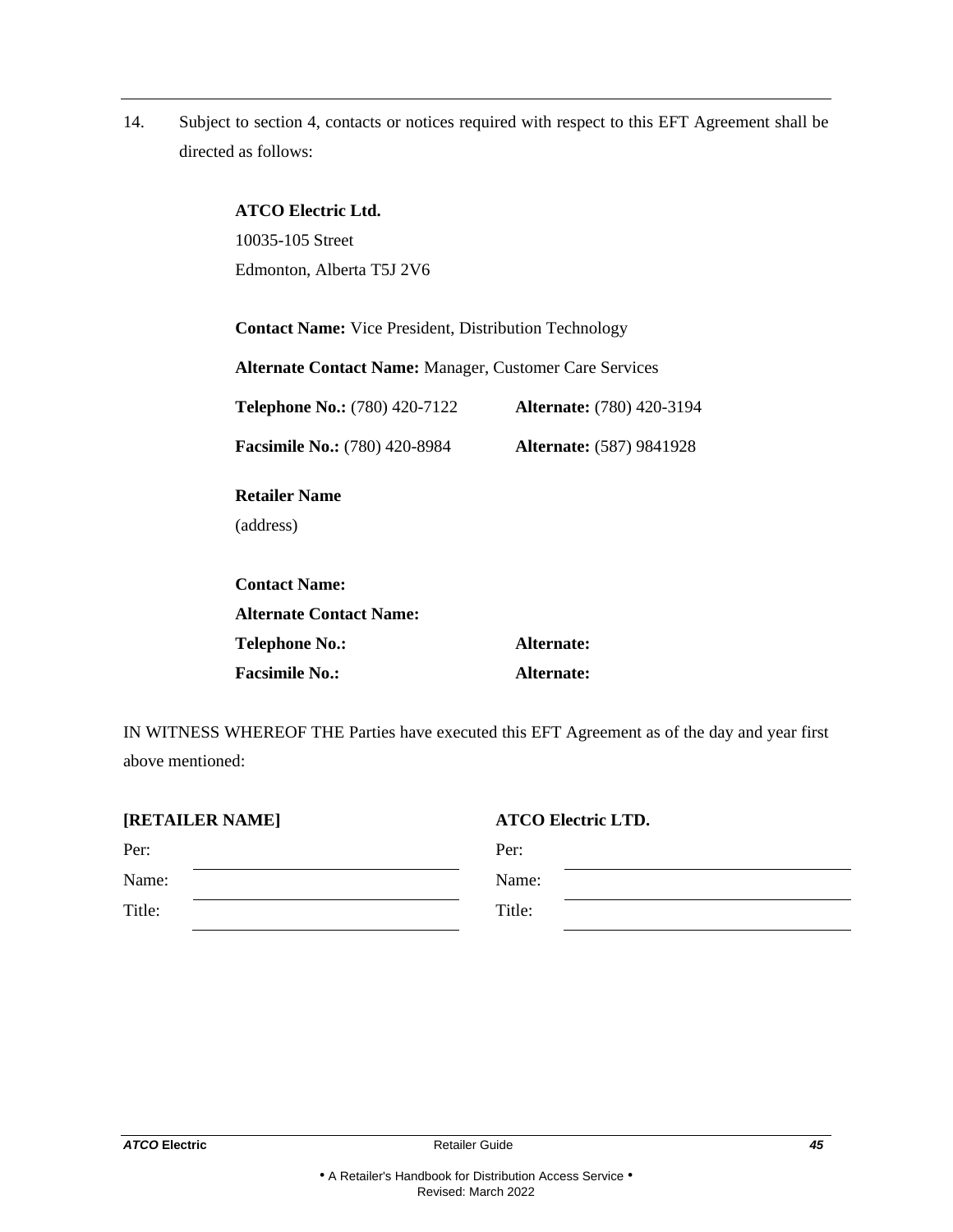# <span id="page-48-0"></span>*APPENDIX E Representation and Warranties Agreement*

I/We \_\_\_\_\_\_\_\_\_\_\_\_\_\_\_\_\_\_\_\_\_\_\_\_\_\_\_\_\_\_\_\_\_\_\_\_\_\_\_\_\_\_\_ , represents and warrants to ATCO Electric Ltd. as follows each time that the Retailer requests ATCO Electric Ltd. to disclose to the Retailer historical ELECTRIC consumption information for a site and acknowledges that ATCO Electric Ltd. is relying on such representations and warranties in disclosing the requested historical consumption information to the Retailer:

- (a) The Retailer is a party to a RETAIL SERVICE AGREEMENT with ATCO Electric Ltd. and is bound by the obligations and liabilities under the RETAIL SERVICE AGREEMENT and ATCO Electric Ltd's RETAILER TERMS AND CONDITIONS.
- (b) The Retailer has obtained from each of the customers to which the requested historical consumption information relates, all consents that are required under all applicable laws, for ATCO Electric Ltd to disclose to the Retailer, and for the Retailer to receive from ATCO Electric Ltd. such historical consumption information.
- (c) Where a Retailer is required to obtain consent, such consent must be in verifiable form. The consent, then, may be written (in hard copy or in an electronic form), or oral, so long as there is a methodology in place to record such consent in verifiable form the fact that consent was given. The retailer will retain records of all consent in a form that verifies proof of consent in accordance with applicable laws, and will produce those records on request by ATCO Electric Ltd. or the Market Surveillance Administrator, as defined in the Electric Utilities Act, as amended, or any authorized government agency.
- (d) The Retailer will maintain the confidentiality of, and will not use or disclose, the requested historical consumption information, except in accordance with all applicable laws.
- (e) ATCO Electric Ltd. makes no representation or warranty to the Retailer regarding the accuracy of any historical consumption information provided to the Retailer by ATCO Electric Limited.
- (f) The Retailer shall indemnify and save harmless ATCO Electric Ltd., its directors, officers, agents, employees and representatives (collectively, the "Distribution Company Parties") from and against all claims, demands, proceedings, losses, damages, liabilities, costs and expenses (including all legal costs on a solicitor and his own client basis and other professional fees and disbursements, interest, penalties and amounts paid in settlement) suffered or incurred by the Distribution Company Parties, or any of them, or which may be brought against or suffered by the Distribution Company Parties, or any of them, or which the Distribution Company Parties, or any of them, may sustain, pay or incur as a result of or arising directly or indirectly out of or in connection with any breach by the Retailer of, or any inaccuracy of, any of these representations or warranties of the Retailer, except to the extent that such breach or inaccuracy was a result of or arose directly or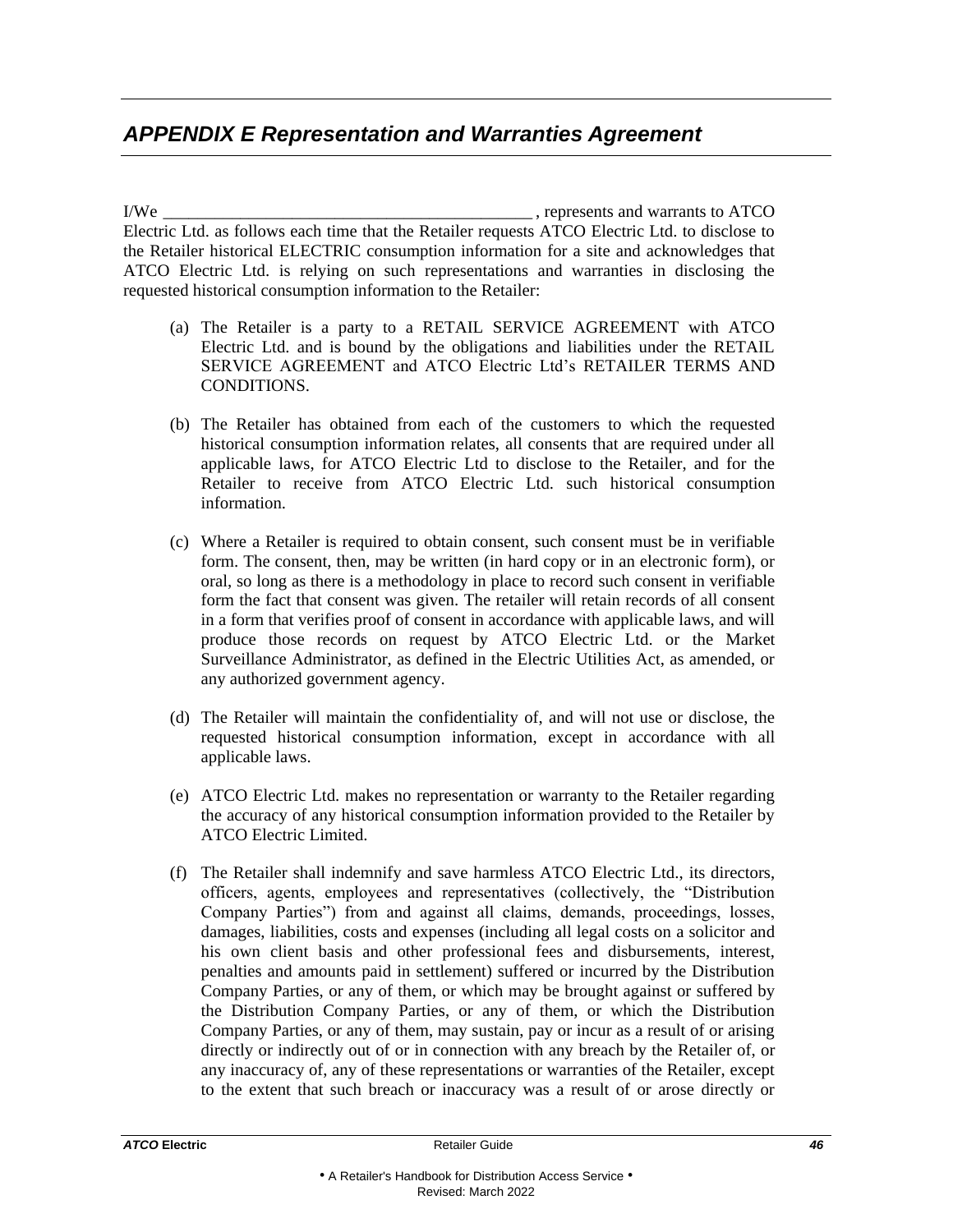indirectly out of or in connection with any negligence or willful misconduct of ATCO Electric Ltd..

| The Corporation's address for notice is: |  |  |
|------------------------------------------|--|--|
| <b>ATCO Electric Limited</b>             |  |  |
| 10035 105 Street                         |  |  |
| Edmonton, Alberta, T5J 2V6               |  |  |
| <b>Attention: Customer Care Services</b> |  |  |
|                                          |  |  |
|                                          |  |  |
|                                          |  |  |
|                                          |  |  |
|                                          |  |  |
|                                          |  |  |
|                                          |  |  |
|                                          |  |  |

IN WITNESS WHEREOF the Parties have executed this Agreement as of the day first below mentioned.

Date:

| [RETAILER NAME] |  |
|-----------------|--|
|-----------------|--|

**[RETAILER NAME] ATCO Electric LTD.**

| Per:   | Per:   |
|--------|--------|
| Name:  | Name:  |
| Title: | Title: |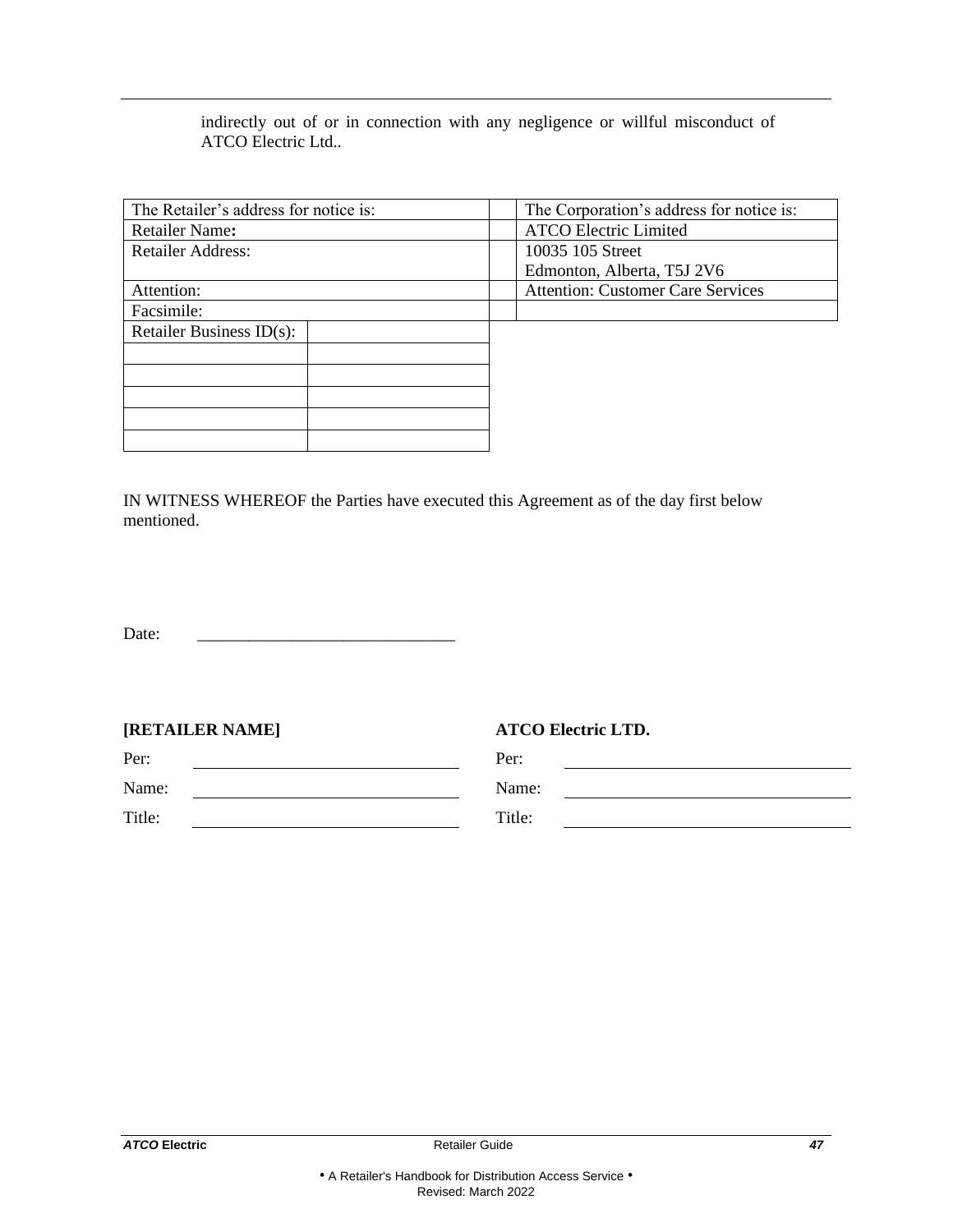# <span id="page-50-0"></span>*APPENDIX F Irrevocable Letter of Credit*

#### **BANK FORM –IRREVOCABLE LETTER OF CREDIT LETTER OF CREDIT NO.:**

**Applicant Date of Issue:**

**Amount: CAD \$**

**and 00/100 Canadian Dollars**

**Expiry Date:**

**Beneficiary: ATCO Electric Ltd.** 10035-105 Street Edmonton, AB T5J 2V6

At the request of and on behalf of the applicant we hereby establish in your favour our irrevocable letter of credit for a sum not exceeding the above mentioned aggregate amount.

This credit shall be available to you by your signed and endorsed sight draft drawn on **[name and address of the Canadian chartered bank]** when supported by your signed certificate stating that the amount drawn will be retained and used by you to meet our customer's obligations pursuant to ATCO Electric's Retailer Terms and Conditions ("terms and conditions"), as amended from time to time.

It is understood this credit is issued for the payment of monies only and we hereby agree that we shall honour your demand for payment without enquiring whether you have a right as between yourselves and the applicant to make such demand and without recognizing any claim of the applicant.

Drafts must indicate that they are drawn under **[name and address of Canadian chartered bank]** irrevocable letter of credit stating number and date.

Drafts drawn under this credit are to be endorsed hereon.

We hereby agree that drafts drawn under this credit will be duly honoured on presentation provided that all terms and conditions have been complied with and the drafts are presented to **[name and address of Edmonton/Calgary branch of Canadian chartered bank]** not later than the above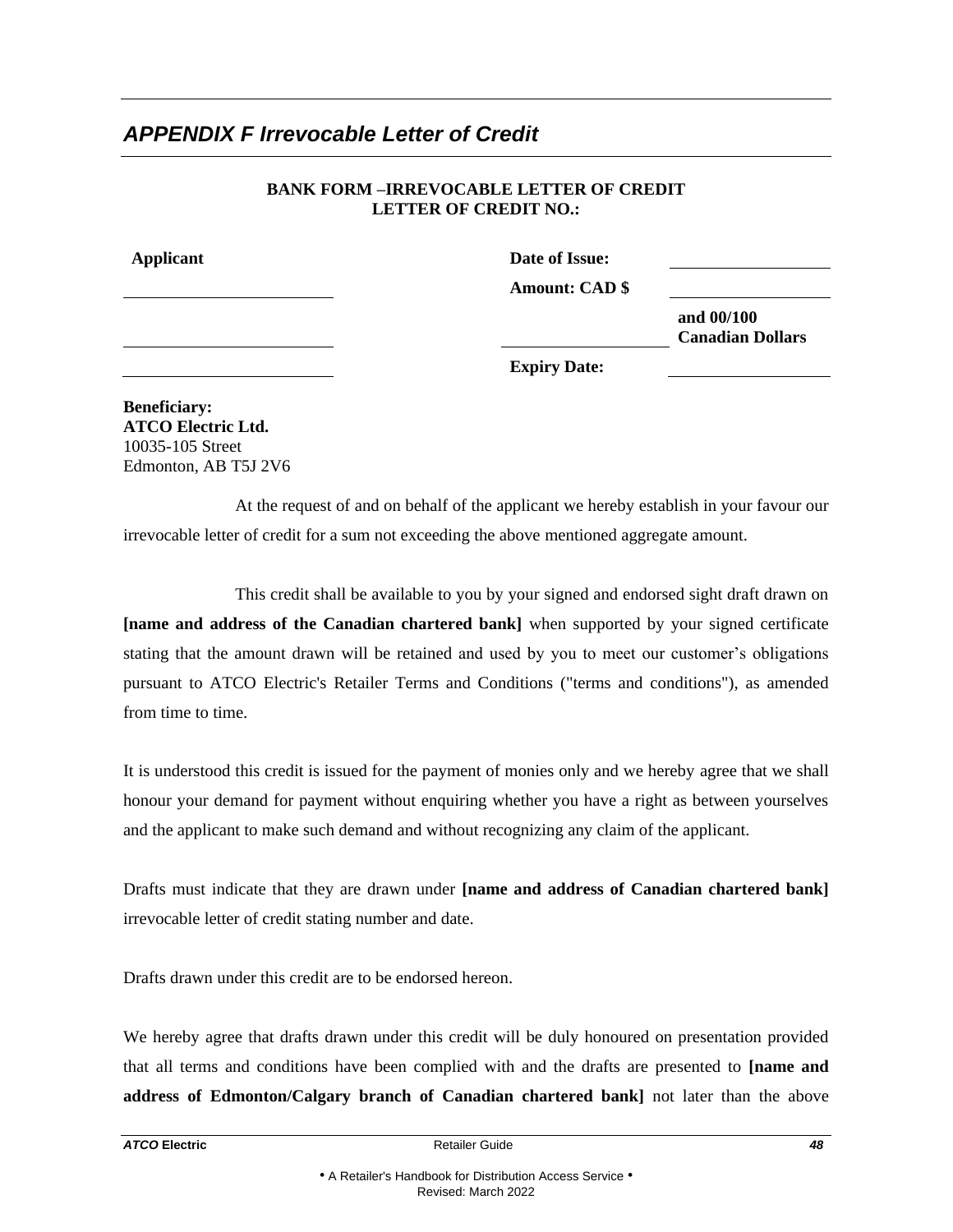mentioned expiry date. However, it is a condition of this standby letter of credit that it shall be deemed to be automatically extended without amendment for one year from the present or any future expiration date hereof, unless at least 30 days prior to any such expiration date, we shall notify you in writing by registered mail or courier that we elect not to consider this letter of credit renewed for such further period.

Except so far as otherwise expressly stated, this letter of credit is subject to the "uniform customs and practice for documentary credits" (2007 revision) international chamber of commerce (publication no. 600).

\_\_\_\_\_\_\_\_\_\_\_\_\_\_\_\_\_\_\_\_\_\_\_\_ \_\_\_\_\_\_\_\_\_\_\_\_\_\_\_\_\_\_\_\_\_\_\_\_\_\_\_\_\_

For [name of bank]

Counter signature Authorized signature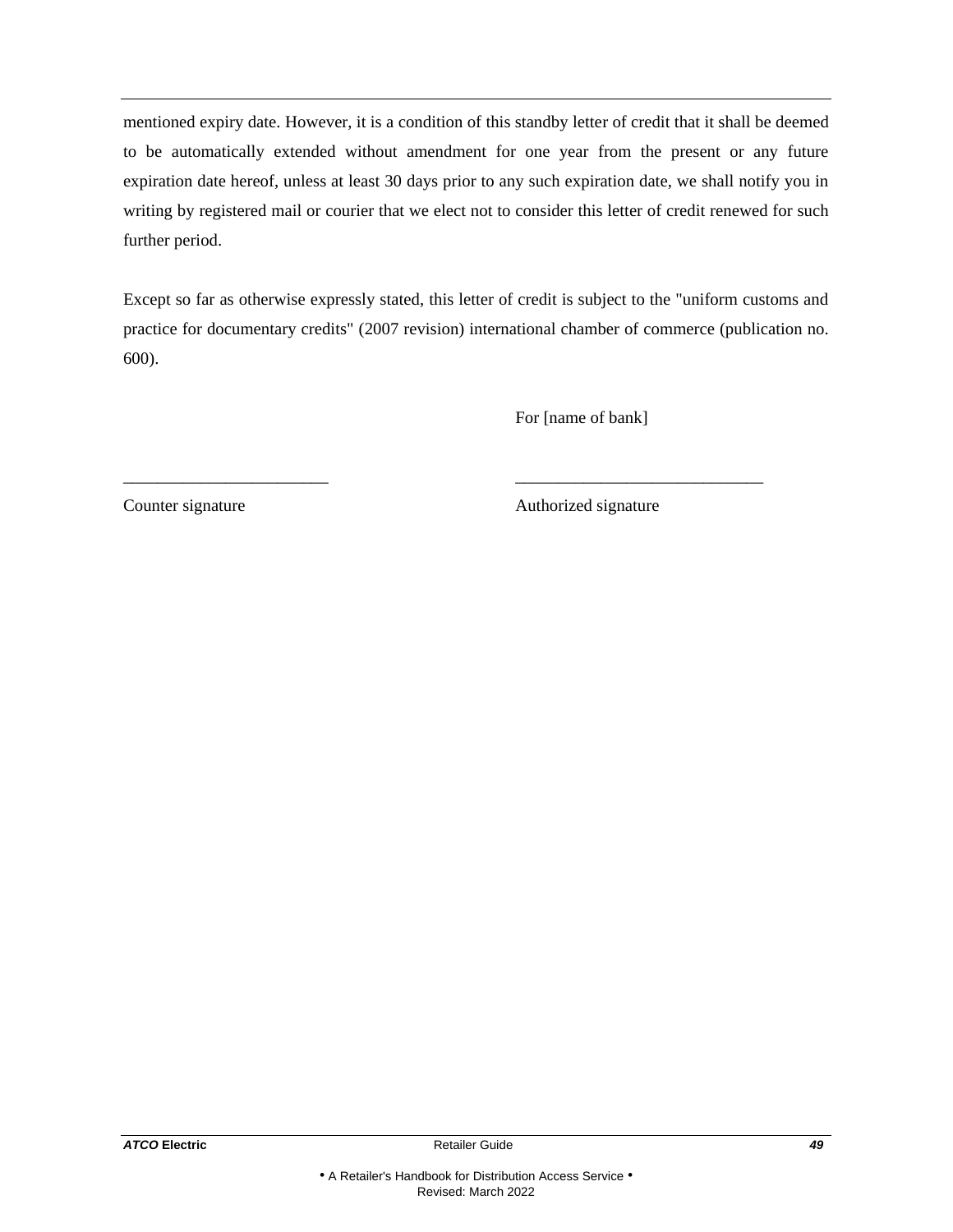### **GUARANTEE**

<span id="page-52-0"></span>TO: ATCO Electric Ltd. (the "Company")

THIS GUARANTEE made as of the \_\_\_\_\_ day of \_\_\_\_\_\_\_\_\_\_\_\_\_\_, 201\_\_.

In consideration of the Company now or hereafter entering into agreements and transactions  $(collectively the "Contracts") with$ the undersigned\_\_\_\_\_\_\_\_\_\_\_\_\_\_\_\_\_\_\_\_\_\_\_\_\_\_ (the "Parent"), in connection with the provision by the Company of Distribution Access Service to serve the Customer's electricity customers and other good and valuable consideration (the receipt and sufficiency of which is hereby acknowledged), Parent covenants and agrees with the Company as follows:

- 1. Parent hereby unconditionally and irrevocably guarantees to the Company, its successors and assigns, the prompt, timely and complete payment of all of the debts and liabilities, present or future, direct or indirect, absolute or contingent, matured or not, at any time owing by Customer to the Company pursuant to or arising from the Contracts (collectively, the "Obligations") plus any expenses (including all legal fees and disbursements) incurred by the Company in enforcing any of its rights under this guarantee and interest on unpaid amounts due under this guarantee calculated from the date on which those amounts were originally demanded until payment in full, both before and after judgment, at the rates and in the currency applicable to Customer's debts under the Contracts.
- 2. The liability of Parent hereunder shall be absolute and unconditional and, without limitation, shall not be affected by:
	- (a) any lack of validity or enforceability of the Contracts, any change in the time, manner or place of payment or in any other term of the Contracts, or the failure on the part of Customer to carry out any of its obligations under the Contracts;
	- (b) the bankruptcy, winding-up, liquidation, dissolution or insolvency of the Customer or the Company;
	- (c) any lack or limitation of power, incapacity or disability on the part of Customer or of the directors, partners or Agents thereof or any other irregularity, defect or informality on the part of Customer in its obligations to the Company; or
	- (d) any other circumstance which might otherwise constitute a defense available to, or a discharge of, Customer in respect of any or all of the obligations of Customer to the Company pursuant to the Contracts.
- 3. The liability of Parent hereunder shall not be released, discharged, limited or in any way affected by anything done, suffered or permitted by the Company in connection with any duties or liabilities of Customer to the Company or any security therefore including any loss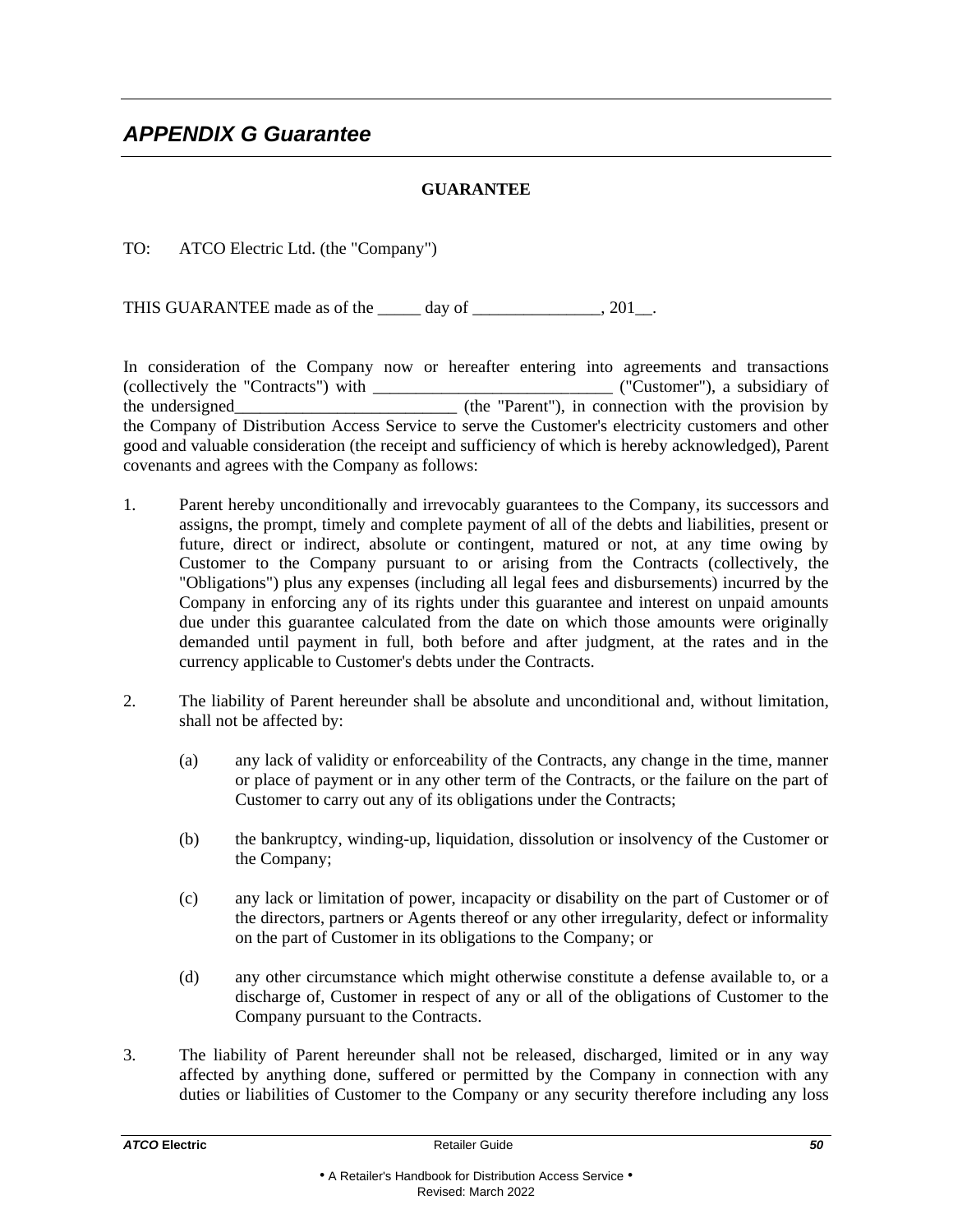of or in respect of any security received by the Company from Customer or others. The Company may grant extensions of time or other indulgences, take and give up securities, accept compromises, grant releases and discharges and otherwise deal with Customer and other parties and securities as the Company may see fit, and may apply all moneys received from Customer or others, or from securities, upon such part of Customer's liability as it may think best, without prejudice to or in any way limiting or lessening the liability of Parent under this guarantee.

- 4. The Company shall not be bound or obligated to exhaust its recourse against Customer or other persons or any securities or collateral it may hold or take any other action before being entitled to demand payment or performance from Parent hereunder.
- 5. Parent shall not be entitled to claim or assert any defense available to Customer or claim or assert any set off, deduction, counterclaim or cross claim against Customer in respect of any liability of Customer to Parent.
- 6. This guarantee shall be a continuing guarantee and shall be binding as a continuing obligation of Parent until all of the Obligations of Customer have been satisfied.
- 7. Should the Company receive from Parent a payment or payments in full or on account of the liability under this guarantee, Parent shall not be entitled to claim repayment against Customer until the Company's claims against Customer have been paid in full; and in case of liquidation, winding up or bankruptcy of Customer (whether voluntary or compulsory) or in the event that Customer shall make a bulk sale of any of its assets within the bulk transfer provisions of any applicable legislation or any composition with creditors or scheme of arrangement, the Company shall have the right to rank for its full claim and receive all dividends or other payments in respect thereof until its claim has been paid in full and Parent shall continue to be liable, up to the amount guaranteed, for any balance which may be owing to the Company by Customer.
- 8. No failure on the part of the Company to exercise, and no delay in exercising, any right hereunder shall operate as a waiver thereof, nor shall any single or partial exercise of any right hereunder preclude the other or further exercise thereof or the exercise of any right. The remedies herein provided are cumulative and not exclusive of any remedies provided by law. Any loss of or in respect of securities received by the Company from Customer or any other person, whether occasioned through the fault of the Company or otherwise, shall not limit or lessen the liability of Parent under this guarantee.
- 9. Parent shall make payment to the Company of the Obligations forthwith after written demand therefore is made to Parent. The Company shall be entitled to make demand upon Parent at any time upon default in payment by Customer of the Obligations and upon such default the Company may treat all such Obligations as due and may forthwith collect from Parent all amounts guaranteed hereunder.
- 10. Upon an event of default of the Customer in payment of the Obligations, all debts and liabilities, present and future, of Customer to Parent are hereby postponed to the Obligations of Customer to the Company, and all money received by Parent in respect thereof shall be received in trust for the Company and forthwith upon receipt shall be paid over to the Company, the whole without in any way lessening or limiting the liability of Parent hereunder and this postponement is independent of the guarantee and shall remain in full force and effect until payment in full to the Company of all obligations of Parent under this guarantee.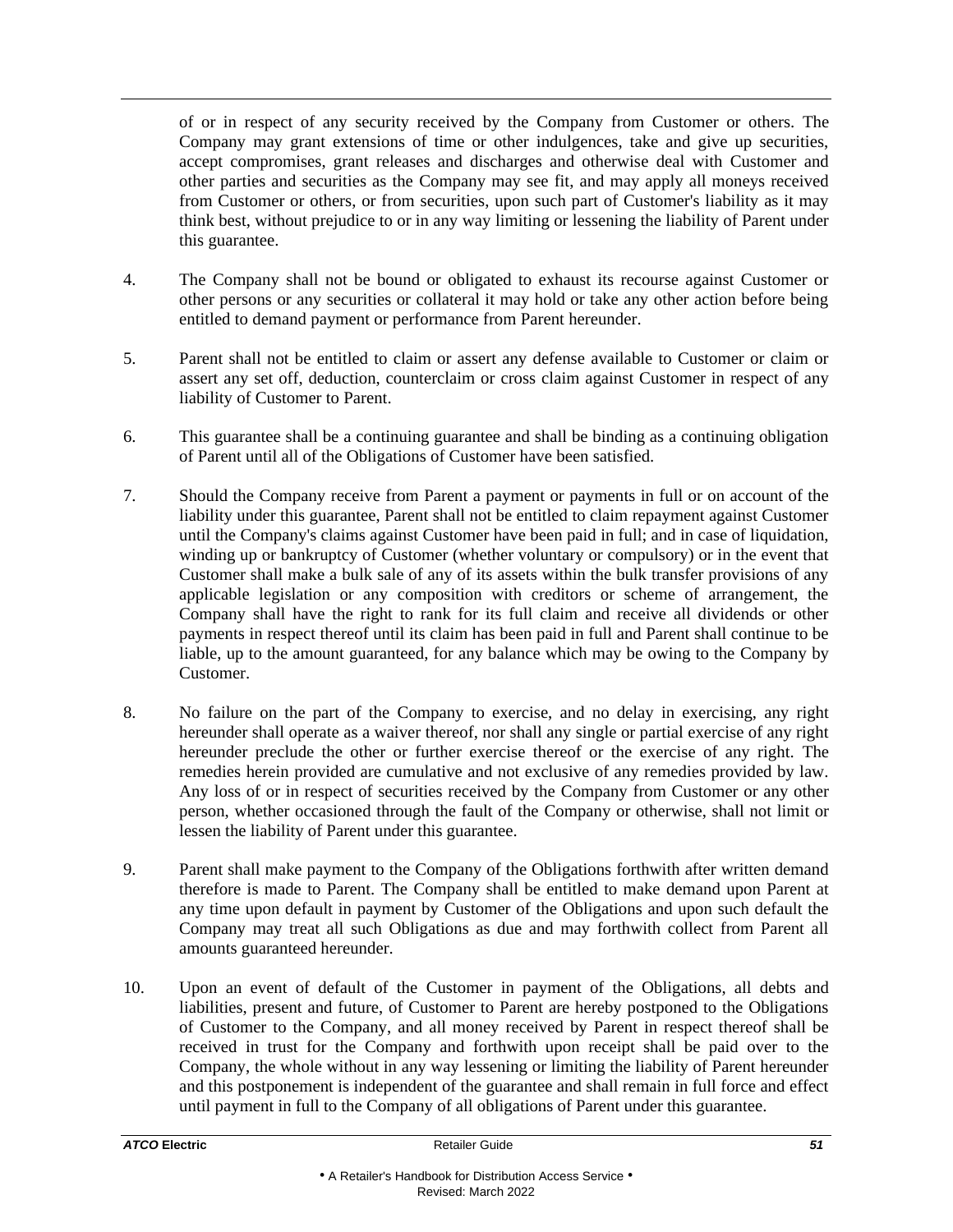- 11. Unless a law requires otherwise, Parent will make all payments under this guarantee without deduction or withholding for any present or future taxes of any kind. If a law does so require, Parent will pay to the Company an additional amount as is necessary to ensure the Company receives the full amount the Company would have received if no deduction or withholding had been made.
- 12. If any provision of this guarantee is determined to be invalid or unenforceable in whole or in part, such invalidity or unenforceability shall attach only to such provision and all other provisions hereof shall continue in full force and effect.
- 13. Parent hereby waives notice of acceptance of this instrument.
- 14. Parent represents and warrants that:
	- (a) at the date hereof, the Customer is a subsidiary of the Parent;
	- (b) Parent is duly incorporated under the laws of its jurisdiction of incorporation, is validly subsisting, has full power and has been duly authorized by all necessary corporate and other action to carry on its business and to enter into and perform its obligations under this guarantee;
	- (c) all necessary consents and authorities of any government agency or tribunal or other regulatory authority having jurisdiction required for Parent to enter into and perform its obligations under this guarantee have been obtained;
	- (d) this guarantee constitutes legal, valid and binding obligations enforceable against Parent in accordance with its terms except to the extent that such enforceability may be limited by the bankruptcy or insolvency of Parent or similar laws respecting the rights of creditors of Parent generally or by the availability of specific performance or other equitable remedies being in the discretion of the court; and
	- (e) the execution and delivery of, the performance of its obligations under and the compliance with the provisions of this guarantee by Parent will not:
		- (i) contravene any existing applicable law, statute, rule or regulation, nor any judgment, decree or permit to which Parent is subject;
		- (ii) conflict with or result in any breach of any of the terms of, or constitute a default under, any indenture, deed, mortgage, trust, agreement or other instrument material to the business, assets or financial condition of Parent and to which Parent is a party or is subject or by which it or any of its property is bound; or
		- (iii) result in the creation of any lien, charge or encumbrance upon any of the property or assets of Parent.
- 15. Any change or changes in the name of Customer shall not affect or in any way limit or lessen the liability of Parent hereunder and this guarantee shall extend to the person, firm or corporation acquiring or from time to time carrying on the business of Customer.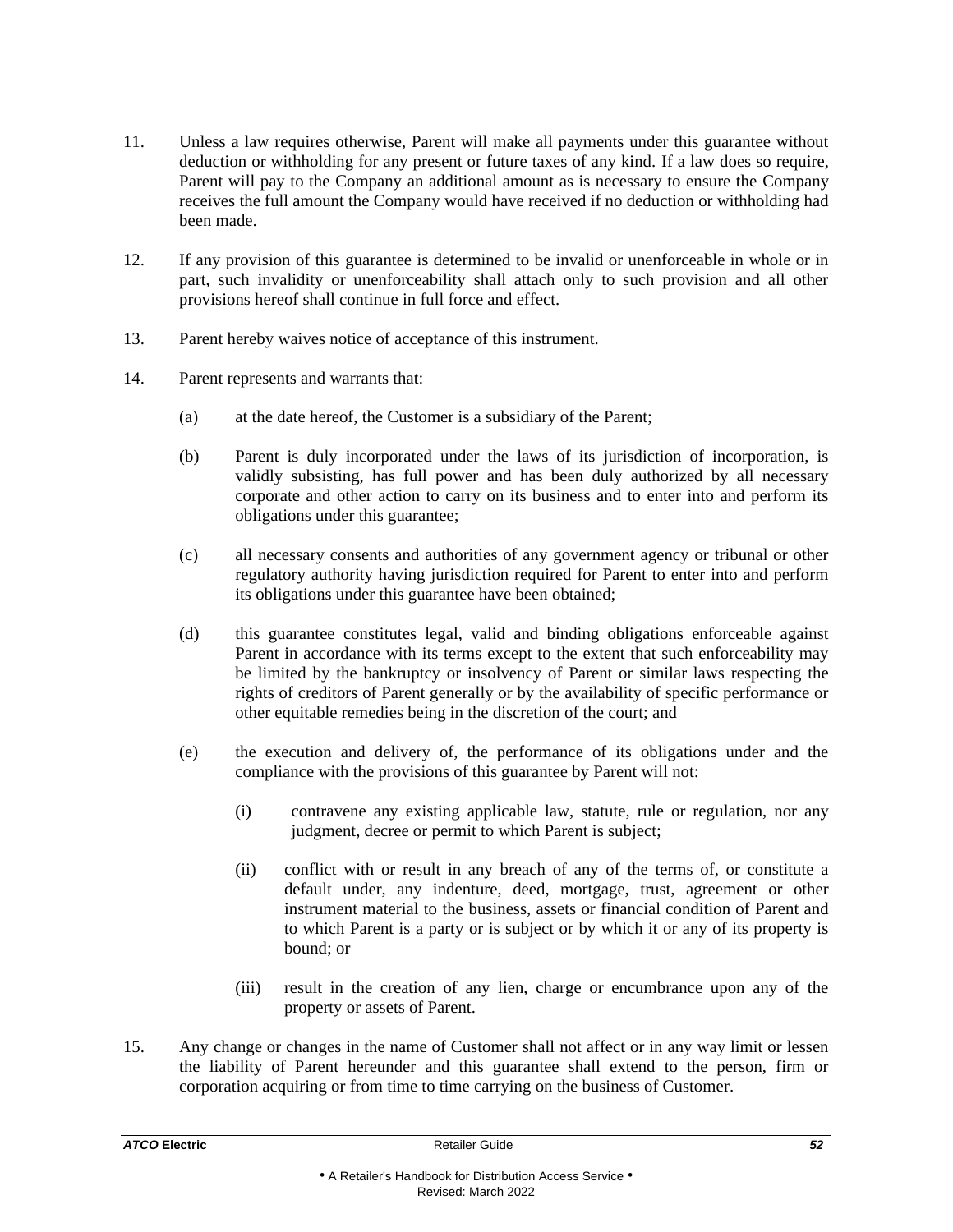- 16. Any account settled or stated by or between the Company and Customer shall be accepted by Parent as conclusive evidence that the balance or amount thereby appearing due by Customer to the Company is so due.
- 17. (a) All notices permitted or required to be given pursuant to this guarantee shall be in writing and may be delivered by hand, mailed by registered mail or otherwise or sent by facsimile.
	- (b) All notices shall be deemed to be sufficiently given and received if:
		- (i) personally served on the other party by delivery during the normal business hours of the recipient at the addresses set forth below, which notices shall be deemed to have been received when actually delivered;
		- (ii) by facsimile (or by any other like method by which a written or recorded message may be sent) directed to the party on whom they are to be served at that party's fax number set forth below, which notice shall be deemed to have been received when actually received if received within the normal working hours of a business day, or, at the commencement of the next ensuing business day following transmission thereof; or
		- (iii) mailed by registered mail or postage prepaid to the other party, which notice shall be deemed to have been received on the fifth business day following the date of mailing thereof, provided that in the event of an actual or threatened postal strike or other labour disruption that may affect the mail service, notices shall be deemed to be sufficiently given and received only when actually received.
	- (c) A party may change its address for the receipt of notices at any time by giving notice thereof to the other parties.
	- (d) Addresses for notices authorized or required to be given pursuant to this Agreement are as follows:

#### **ATCO Electric Ltd**

10035-105 Street

Edmonton, Alberta T5J 2V6

#### **[PARENT]** \_\_\_\_\_\_\_\_\_\_\_\_\_\_\_\_\_\_\_\_\_\_\_\_\_

| Attn:       |  |  |
|-------------|--|--|
| Facsimile:( |  |  |

18. This instrument is in addition and without prejudice to any securities of any kind (including without limitation guarantees and postponement agreements whether or not in the same form as this instrument) now or hereafter held by the Company.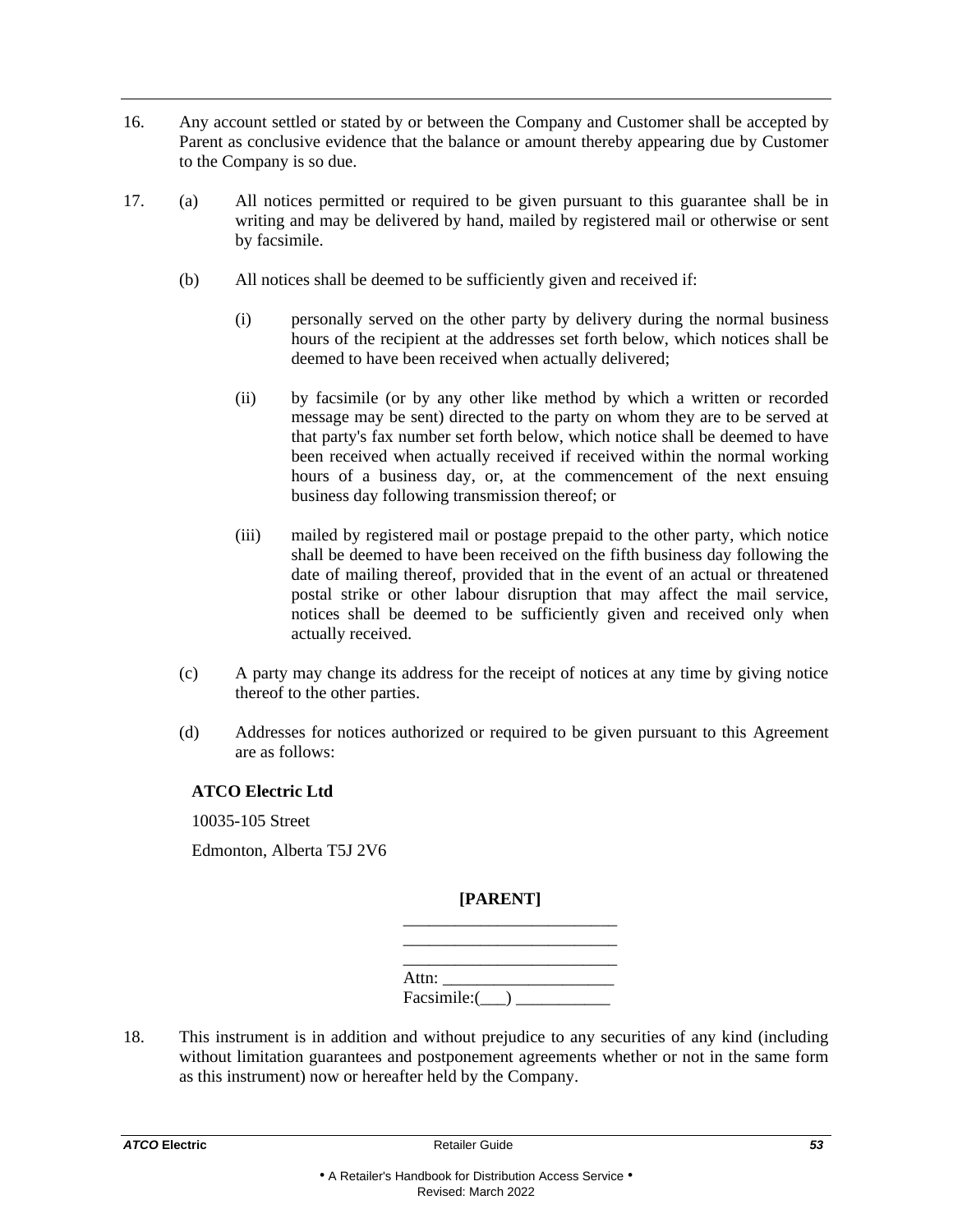- 19. Notwithstanding anything else stated in this guarantee, this guarantee constitutes the entire agreement between the Company and the Parent with respect to the guarantee's subject matter and cancels and supersedes any prior understandings and agreements between the Company and the Parent. There are no representations, warranties, terms, conditions, undertakings or collateral agreements, expressed, implied or statutory, between the parties other than as expressly stated in this guarantee.
- 20. This instrument shall be construed in accordance with the laws of the Province of Alberta, and Parent agrees that any legal suit, action or proceeding arising out of or relating to this instrument may be instituted in the courts of such province or territory, and Parent hereby accepts and irrevocably submits to the jurisdiction of the said courts and acknowledges their competence and agrees to be bound by any judgment thereof, provided that nothing herein shall limit the Company's right to bring proceedings against Parent elsewhere.
- 21. This instrument shall extend to and enure to the benefit of the successors and assigns of the Company, and shall be binding upon Parent and the successors and assigns of Parent.

# **[PARENT]**

Per: \_\_\_\_\_\_\_\_\_\_\_\_\_\_\_\_\_\_\_\_\_\_\_\_\_\_\_\_\_

Per: \_\_\_\_\_\_\_\_\_\_\_\_\_\_\_\_\_\_\_\_\_\_\_\_\_\_\_\_\_

c/s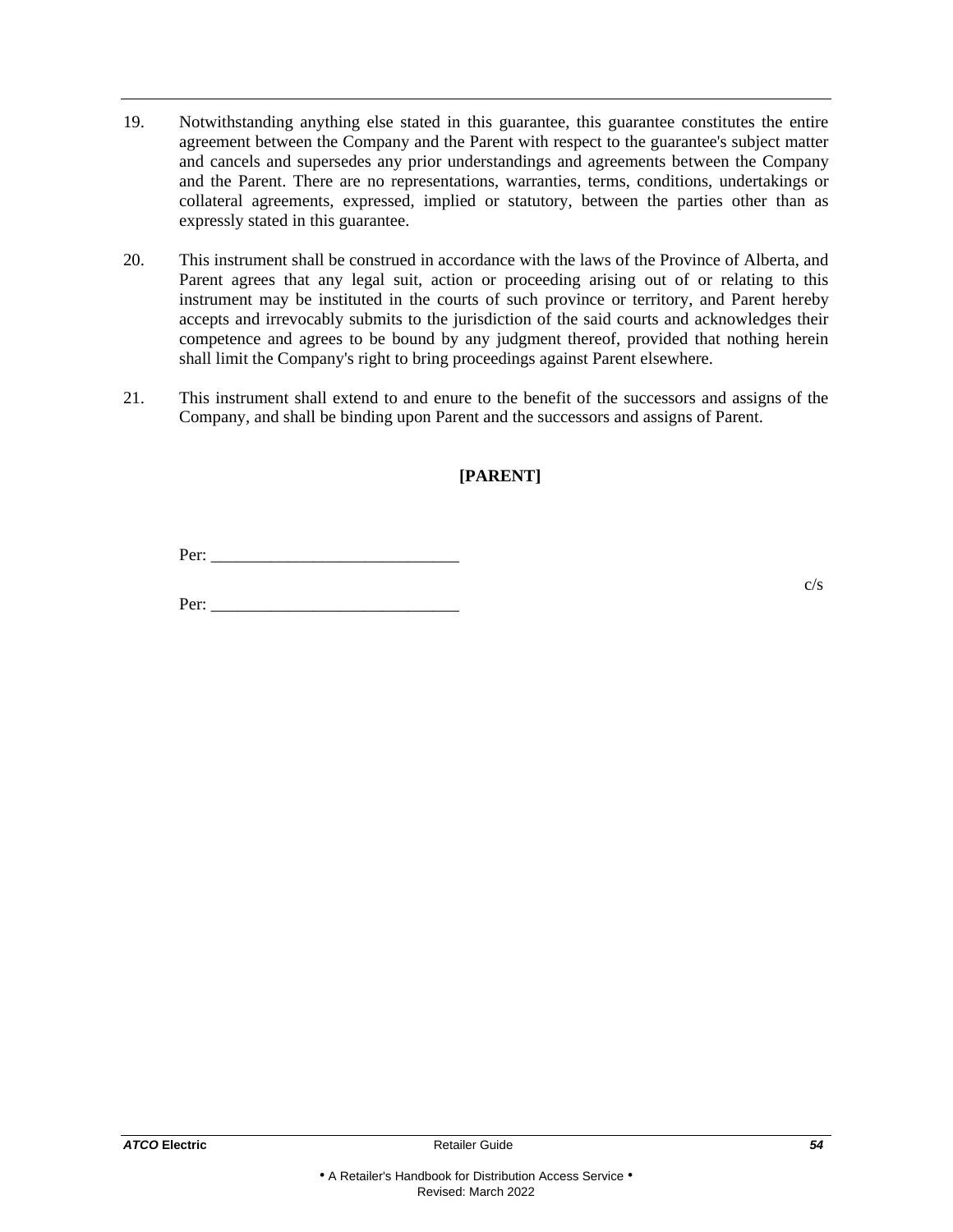# <span id="page-57-0"></span>*APPENDIX H Agency Appointment Agreement*

**TO: ATCO Electric Ltd. ("the Company")** 10035-105 Street Edmonton, Alberta T5J 2V6

I/We \_\_\_\_\_\_\_\_\_\_\_\_\_\_\_\_\_\_\_\_\_\_\_\_\_\_\_\_ ("the Retailer or Self-Retailer") hereby appoint \_\_\_\_\_\_\_\_\_\_\_\_\_\_\_\_\_\_\_\_\_\_\_\_\_\_\_\_\_\_ ("the Agent") as the Retailer or Self-Retailer's sole and

exclusive Agent to:

- (a) request and receive the Retailer's Customer Usage Information ("Customer Information") including, without limitation interval, meter data, financial billing data, site configuration data, and site and service information, from the Company on behalf of the Retailer; and
- (b) deal with the Company on behalf of the Retailer with respect to all Distribution Access Services provided by the Company to the Retailer including, but not limited to, metering, meter reading, billing and invoicing for Distribution Access Service at the Self-Retailer's site;

(Collectively referred to as "Arrangements")

The Agent agrees to enter into such further agreements with the Company as the Company deems necessary to permit the Company to deal with the Agent on behalf of the Retailer.

The Retailer acknowledges and agrees to be bound by the terms and conditions of any agreement between the Agent and the Company with respect to the Customer Information and/or Distribution Access Service. The Retailer further acknowledges, agrees to, and hereby does, ratify and confirm all actions taken by the Agent on the Self-Retailer's behalf.

The Agent acknowledges and agrees to act in accordance with the terms and conditions of any agreement between the Retailer and the Company with respect to the Customer Information and/or Distribution Access Services including, but not limited to the Company's Retailer Terms and Conditions and the Company's Terms and Conditions for Distribution Service Connections, as they are approved by the Alberta Energy and Utilities Board, from time to time (collectively, "Terms and Conditions").

The Company may rely exclusively upon, and deal exclusively with, the Agent with respect to all Arrangements on the Self-Retailer's behalf as if the Arrangements had been made by the Self-Retailer.

The Retailer confirms and agrees that:

- (a) the Retailer is responsible for the payment of all amounts pursuant to the Terms and Conditions;
- (b) the Retailer shall make all payments required pursuant to the Terms and Conditions and pursuant to any Arrangements made by the Agent on behalf of the Self-Retailer, when due.